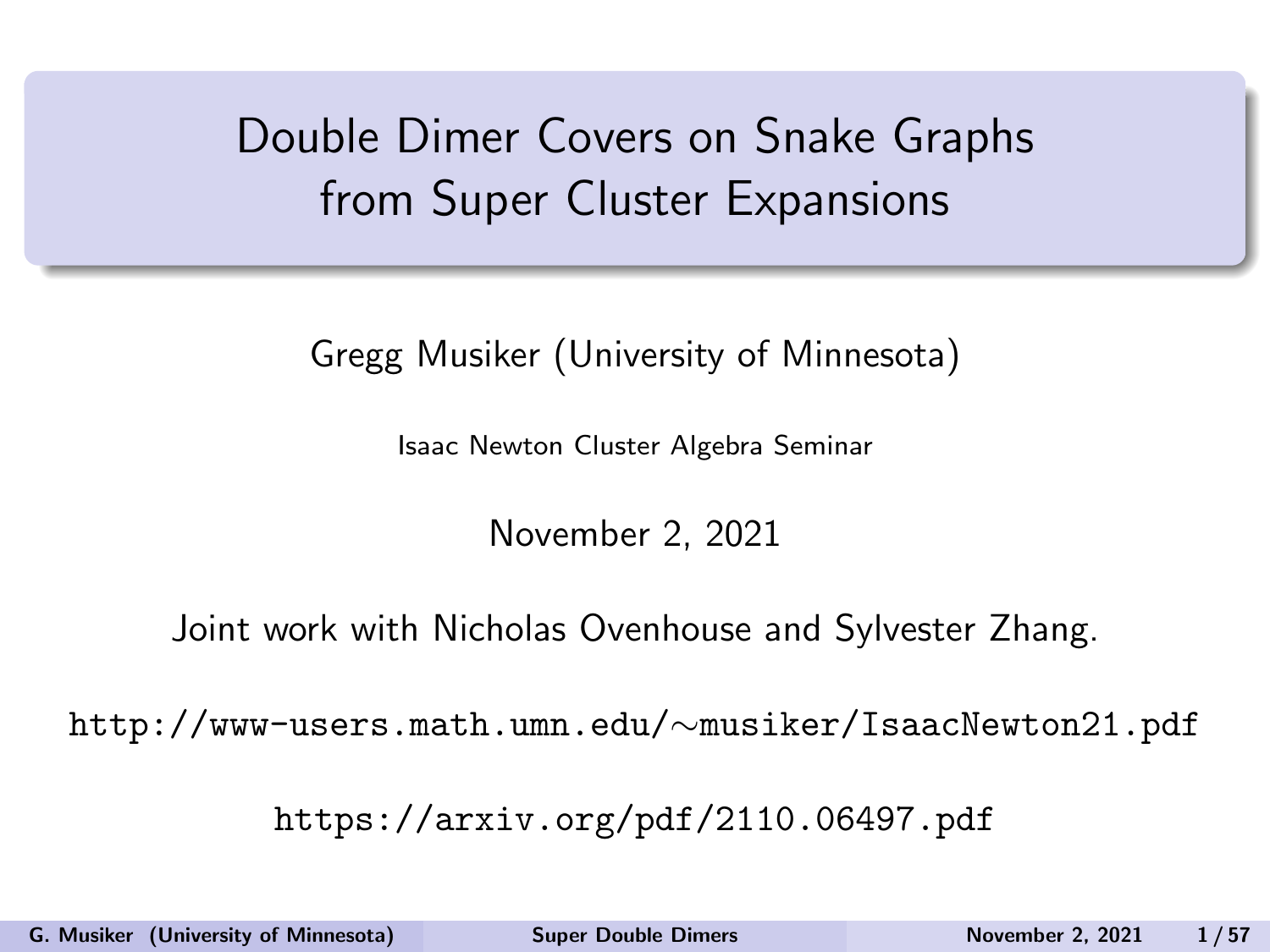## What is a Cluster Algebra?

#### Definition (Sergey Fomin and Andrei Zelevinsky 2001)

A cluster algebra  $\mathcal A$  (of geometric type) is a subalgebra of  $k(x_1, \ldots, x_n, x_{n+1}, \ldots, x_{n+m})$  constructed cluster by cluster by certain exchange relations.

Generators:

Specify an initial finite set of them, a Cluster,  $\{x_1, x_2, \ldots, x_{n+m}\}.$ Construct the rest via Binomial Exchange Relations:

$$
x_{\alpha}x'_{\alpha} = \prod x_{\gamma_i}^{d_i^+} + \prod x_{\gamma_i}^{d_i^-}.
$$

The set of all such generators are known as Cluster Variables, and the initial pattern  $B$  of exchange relations determines the Seed.

Relations:

Induced by the Binomial Exchange Relations.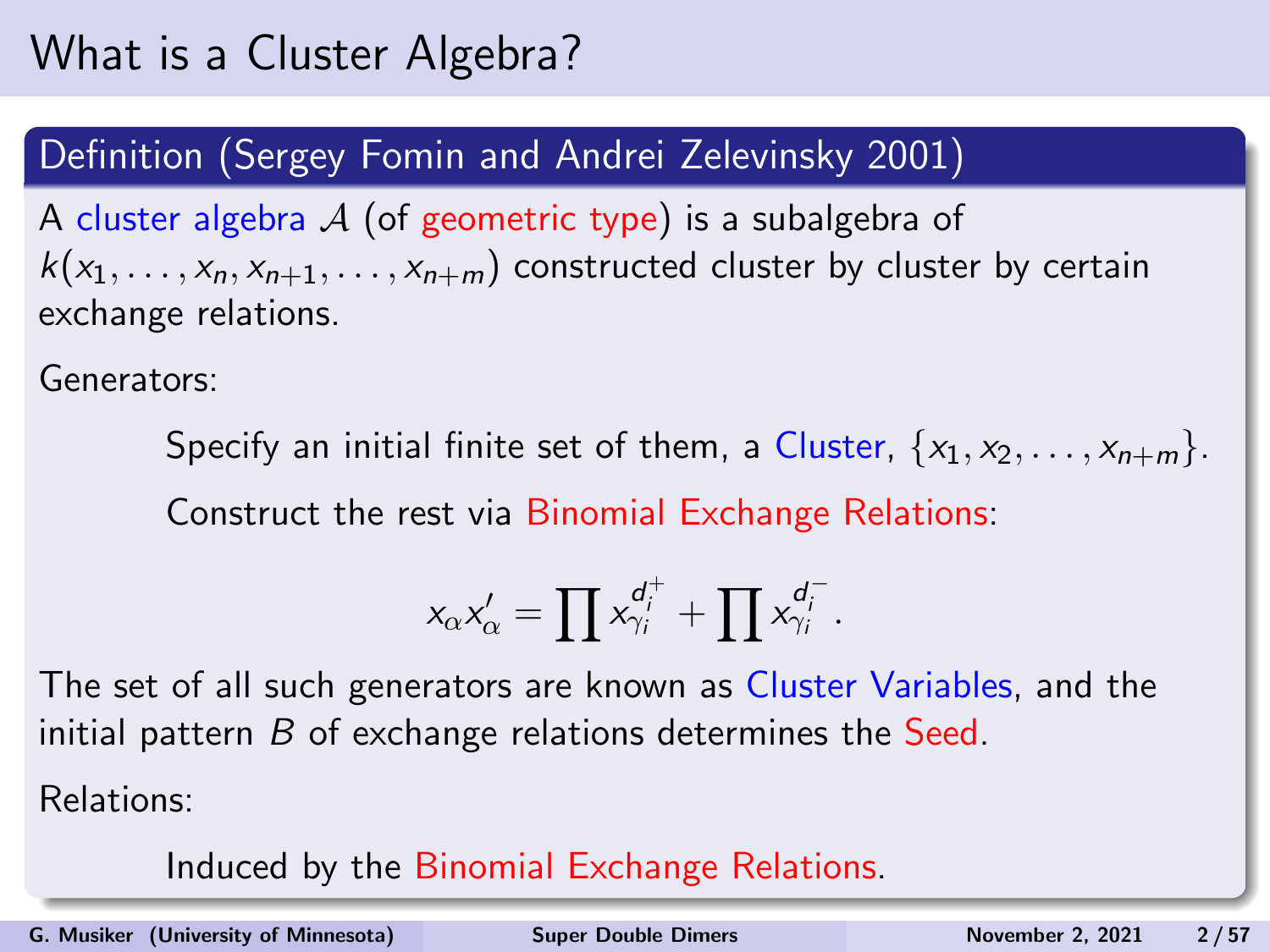# Teichmüller and Decorated Teichmüller Spaces

Let  $S = S_{\mathcal{g}}^n$  be a smooth oriented surface (possibly with boundary) of genus g equipped with a collection of marked points  $p_1, p_2, \ldots, p_n$ . Here  $n > 0$ . The marked points either lie on boundary components, or in the interior of  $S$ , in which case they are called punctures.

Roughly speaking, the Teichmüller space of such a surface is

 $T(S)$  = the set of hyperbolic structures on S/isotopy.

#### **Definition**

Define the Teichmüller space of  $S$  to be the quotient space

 $T(S) =$  Hom  $(\pi_1(S),$  PSL $(2,\mathbb{R})$ ) / PSL $(2,\mathbb{R})$ .

#### Definition (Penner)

When  $n > 0$ , any such surface  $S = S^n_{\mathcal{g}}$  also admits a *decorated Teichmüller space*, which is a trivial  $\mathbb{R}^n_{>0}$ -bundle over  $\mathcal{T}(S)$ , denoted  $\tilde{\mathcal{T}}(S)$ .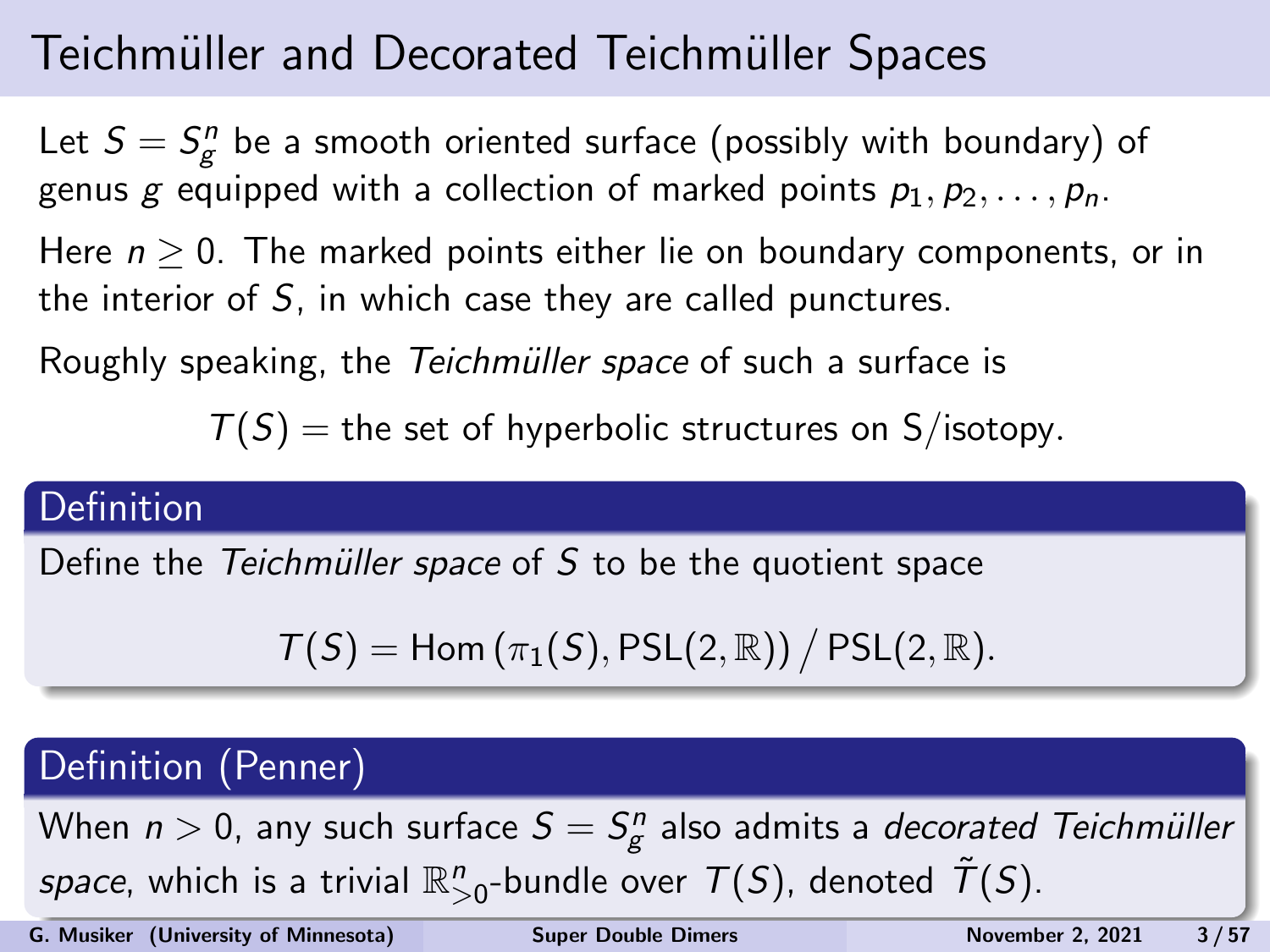### Decorated Teichmüller Theory

Throughou most of the rest of the talk, let  $S = S_0^n$  be a disk with  $n$ marked points on its unique boundary (i.e. a polygon). Such surfaces admit the *Poincaré disk*  $\mathbb D$  model as a hyperbolic structure.

 $\mathbb{D}:=\{z=x+yi\in\mathbb{C}:|z|<1\}$ , with metric  $ds=2\frac{\sqrt{dx^2+dy^2}}{1-|z|^2}$  $\frac{ax + ay}{1-|z|^2}$ .

#### Definition ( $\lambda$ -length via horocycles)

 $h_2$ 

A horocycle is a smooth curve in the hyperbolic plane with constant geodesic curvature 1. In  $\mathbb{D}$ , it is a Euclidean circle tangent to an infinite point, which is the center.

 $\frac{1}{2}$ For a pair of horocycles  $h_1, h_2$ , the  $\lambda$ -length between them is

 $\lambda(h_1,h_2)=\mathrm{e}^{\delta/2}$ 

where  $\delta$  is the hyperbolic distance between the two intersections.

δ

 $h_1$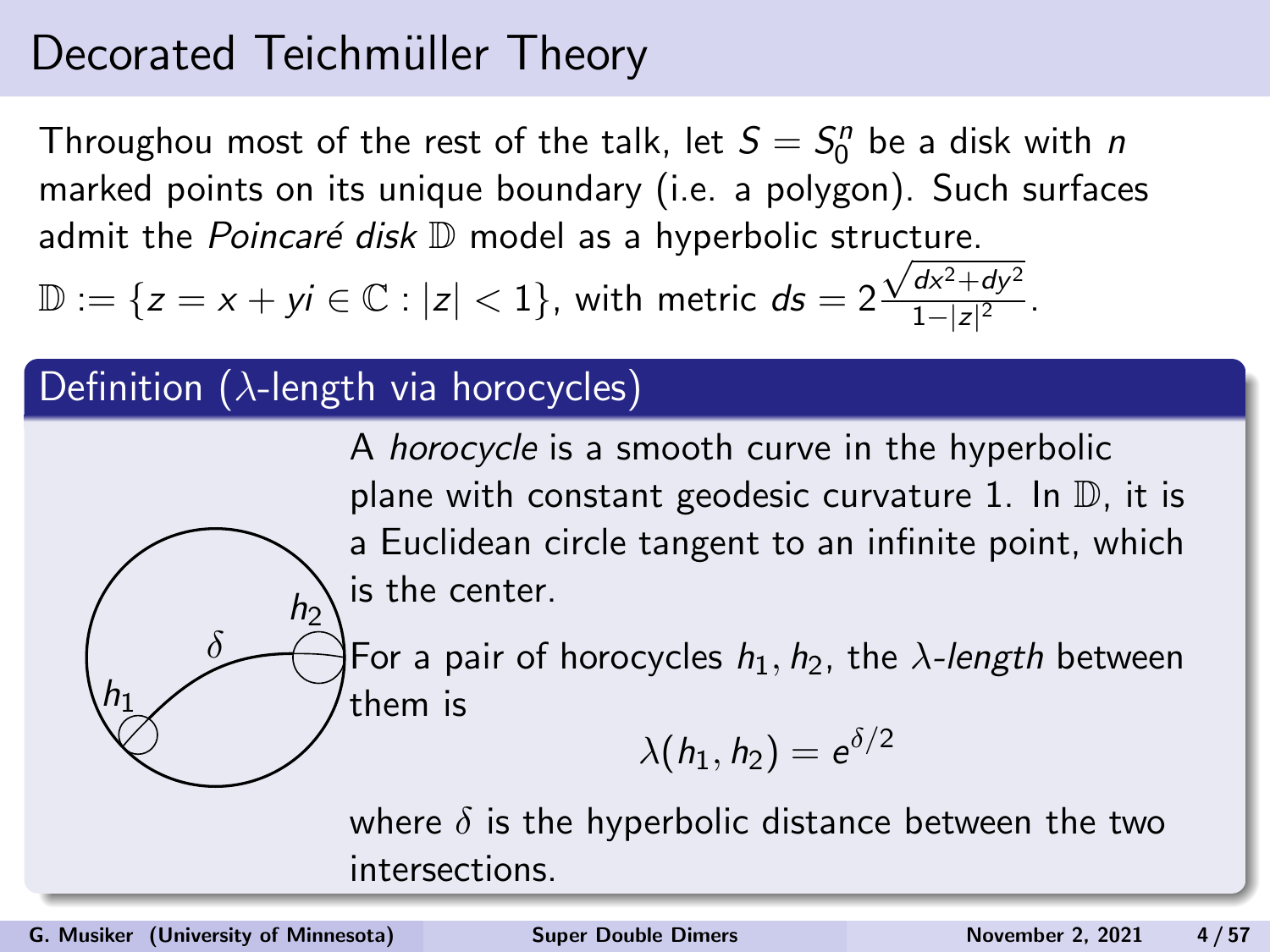## Ptolemy Relations

Given a quadruple of horocycles with distinct centers (a decorated ideal quadrilateral), one has the Ptolemy transformation induced by flipping the diagonal of the quadrilateral.



At the level of  $\lambda$ -lengths, this induces the identity

$$
\lambda(e)\lambda(f)=\lambda(a)\lambda(c)+\lambda(b)\lambda(d).
$$

Note that we will often abbreviate this as  $ef = ac + bd$ .

G. Musiker (University of Minnesota) [Super Double Dimers](#page-0-0) November 2, 2021 5/57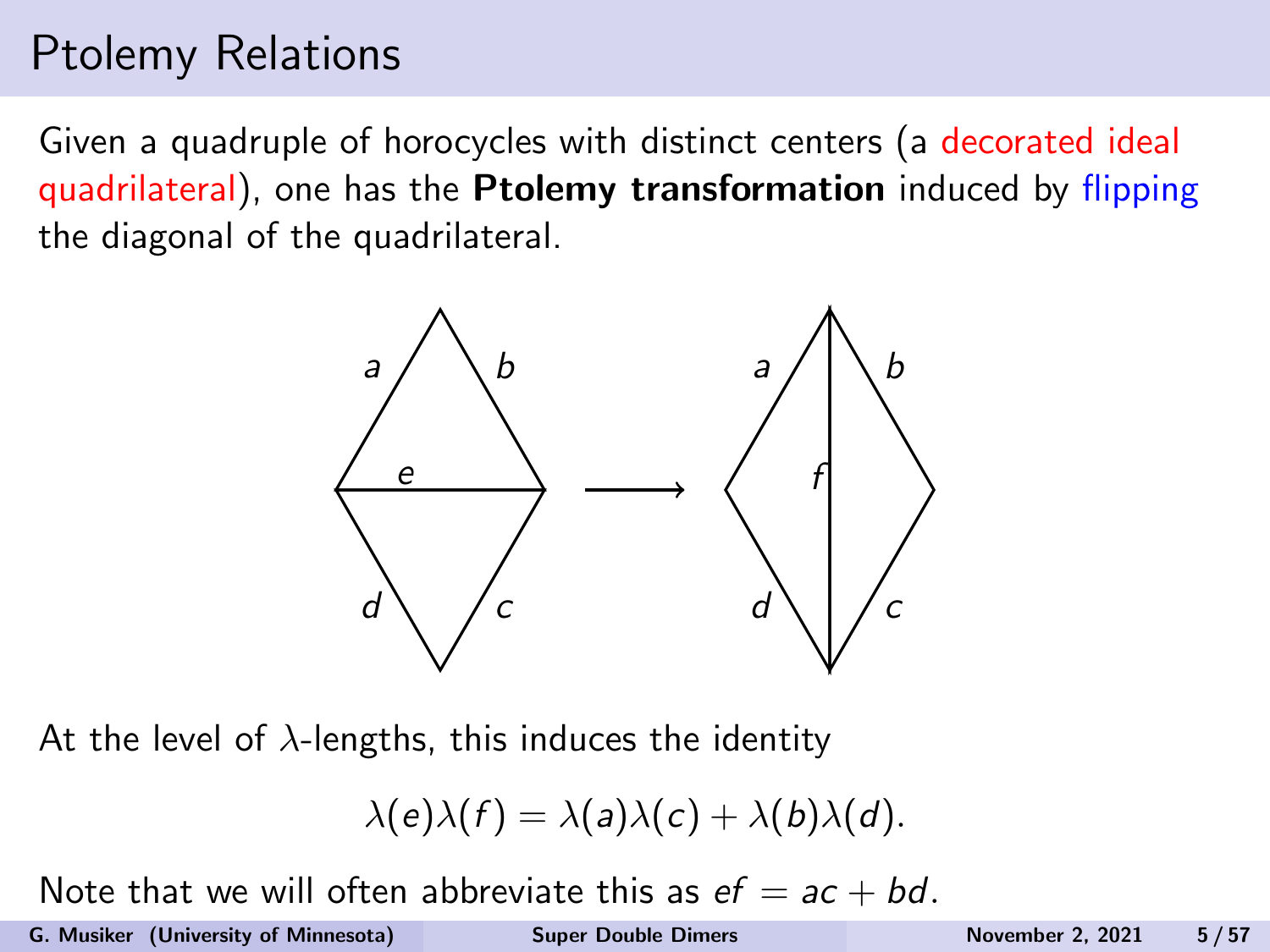## Structural Theorems for Cluster Algebras

#### Theorem (Fomin-Zelevinsky 2001, The Laurent Phenomenon)

For any cluster algebra defined by initial seed  $({x_1, x_2, \ldots, x_{n+m}}, B)$ , all cluster variables of  $A(B)$  are Laurent polynomials in  $\{x_1, x_2, \ldots, x_{n+m}\}$ (with no coefficient  $x_{n+1}, \ldots, x_{n+m}$  in the denominator).

Because of the Laurent Phenomenon, any cluster variable  $x_{\alpha}$  can be expressed as  $\frac{P_{\alpha}(x_1,...,x_{n+m})}{x_1^{\alpha_1}...x_n^{\alpha_n}}$  where  $P_{\alpha}\in\mathbb{Z}[x_1,\ldots,x_{n+m}]$  and the  $\alpha_i$ 's  $\in\mathbb{Z}$ .

Theorem (Lee-Schiffler 2014, Gross-Hacking-Keel-Kontsevich 2015, Prooof of the Positivity Conjecture)

For any cluster variable  $x_0$  and any initial seed (i.e. initial cluster  $\{x_1, \ldots, x_{n+m}\}\$  and initial exchange pattern B), the polynomial  $P_{\alpha}(x_1,\ldots,x_n)$  has nonnegative integer coefficients.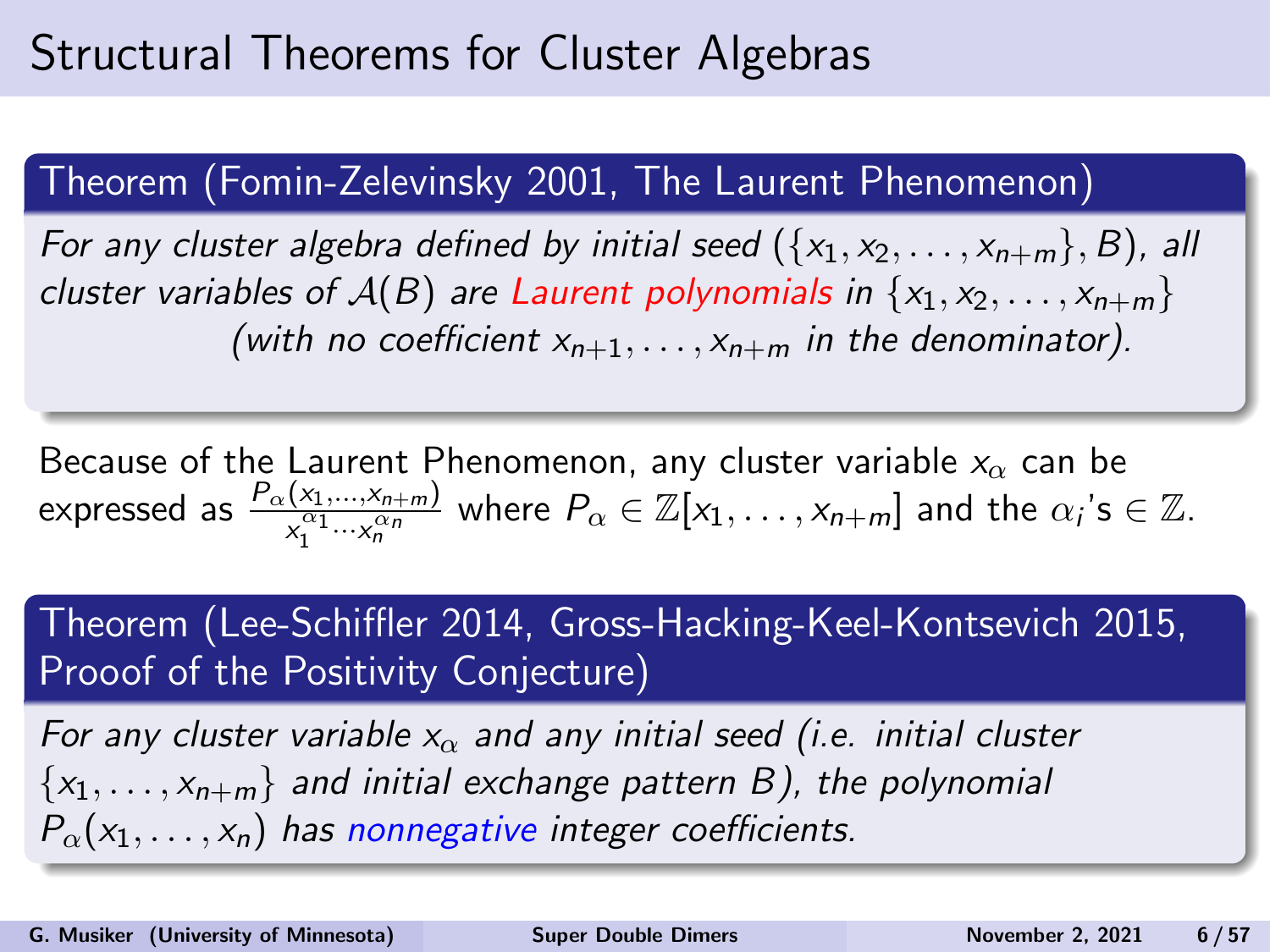# Cluster Algebras from Surfaces

#### Theorem (Fomin-Shapiro-Thurston 2006)

Given a Riemann surface with marked points (S, M), one can define a corresponding cluster algebra  $A(S, M)$ .

$$
Seed \leftrightarrow Triangulation \ \ T = \{\tau_1, \tau_2, \ldots, \tau_n\}
$$

Cluster Variable  $\leftrightarrow$  Arc  $\gamma$  ( $x_i \leftrightarrow \tau_i \in T$ )

Cluster Mutation (Binomial Exchange Relations)  $\leftrightarrow$  Flipping Diagonals.

(Based on earlier work of Gekhtman-Shapiro-Vainshtein and Fock-Goncharov.)

From the perspective of hyperbolic geometry, Laurent expansions of cluster variables may be expressed as  $\lambda$ -lengths of arcs, which can be measured by choosing a point in Penner's decorated Teichmüller space.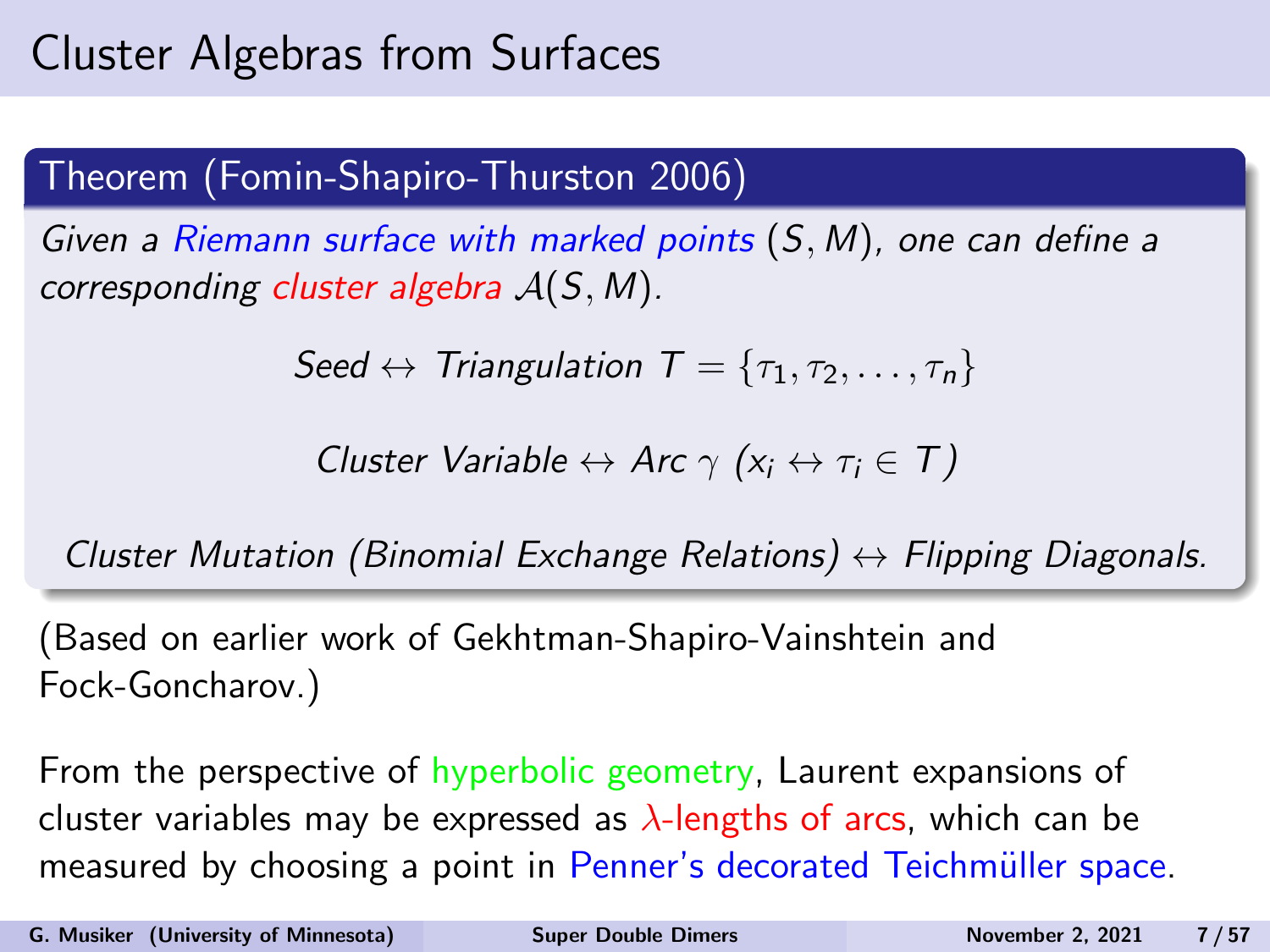#### Theorem (Schiffler 2006)

Let A be any cluster algebra of type  $A_n$ , i.e. with a seed  $\Sigma$  defined by a triangulation  $T$  of an  $(n+3)$ -gon.

Then the Laurent expansion of every cluster variable with respect to the seed  $\Sigma$  has non-negative coefficients.

Proof via explicit combinatorial formulas in terms of T-paths.

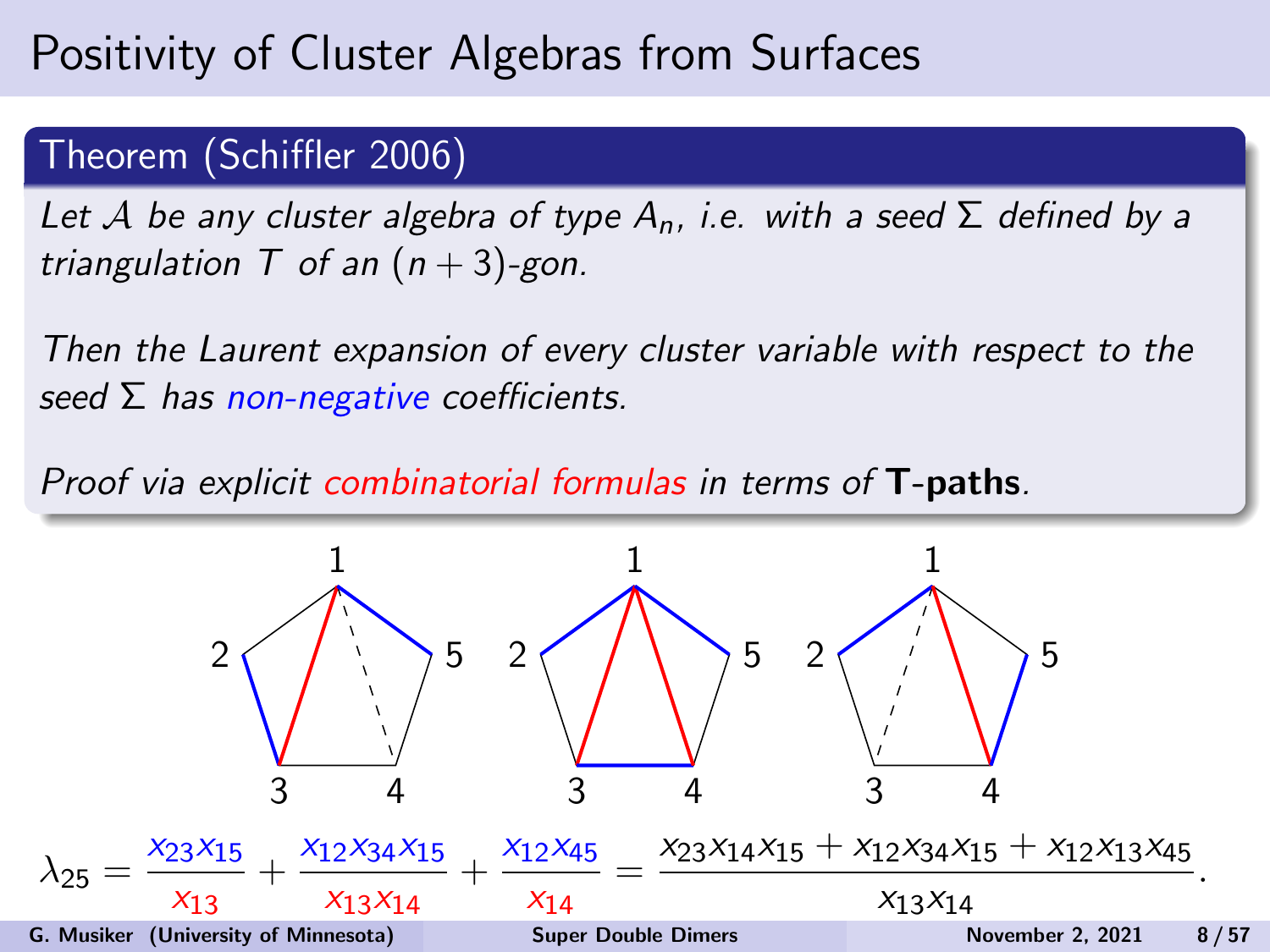#### Theorem (Schiffler-Thomas 2007, Schiffler 2008)

Let  $A(S, M)$  be any cluster algebra arising from an unpunctured surface S with marked points M, with principal coefficients, and let  $\Sigma$  be any initial seed. Here  $\Sigma$  correponds to a triangulation of S with respect to the marked points M.

Then the Laurent expansion of every cluster variable with respect to the seed  $\Sigma$  has non-negative coefficients.

Proof via explicit combinatorial formulas in terms of T-paths.

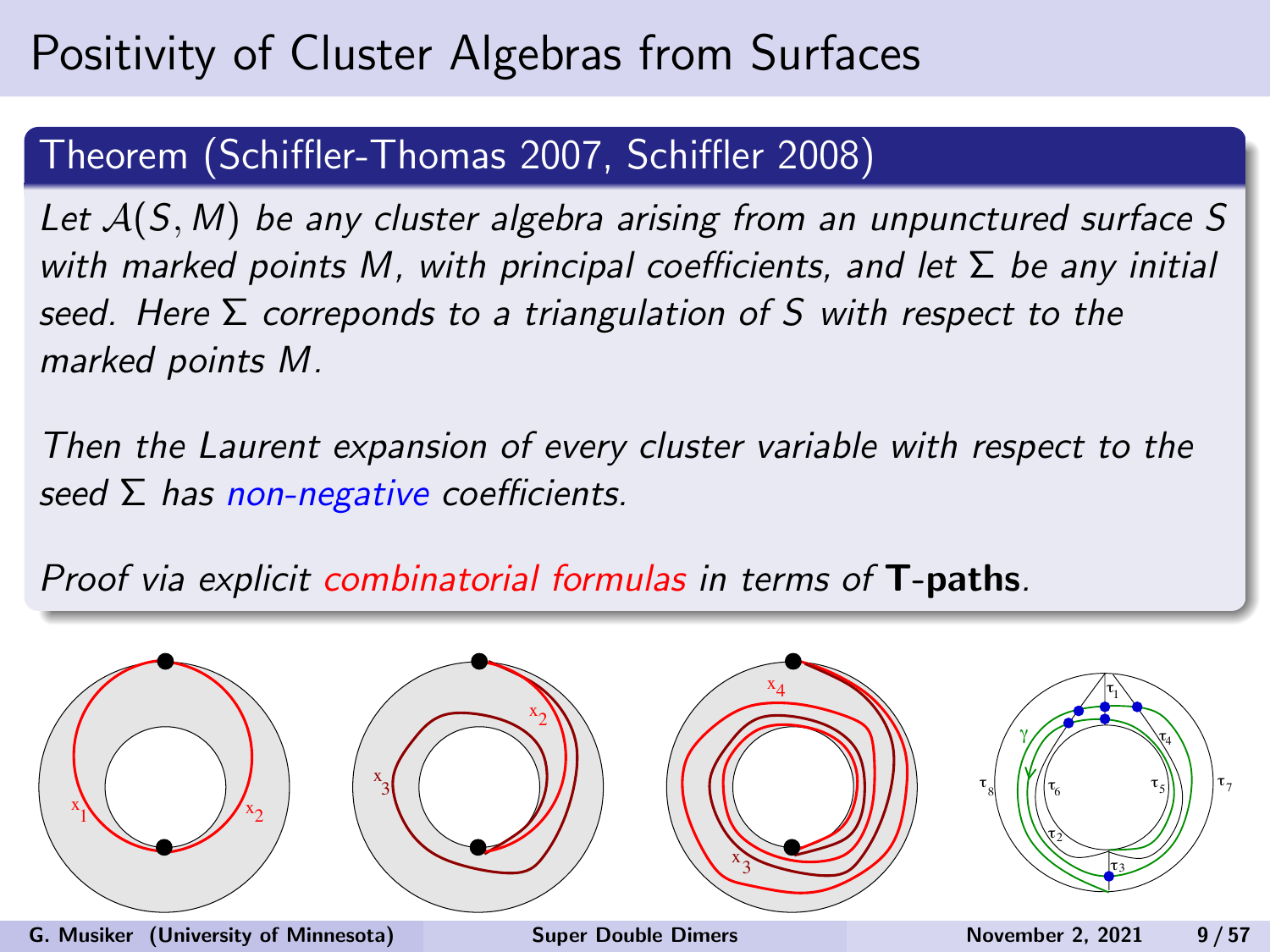#### Theorem (M-Schiffler 2008)

Let  $A(S, M)$  be any cluster algebra arising from an unpunctured surface, with principal coefficients, and let  $\Sigma$  be any initial seed.

Then the Laurent expansion of every cluster variable with respect to the seed  $\Sigma$  has non-negative coefficients.

Proof via explicit combinatorial formulas in terms of snake graphs.

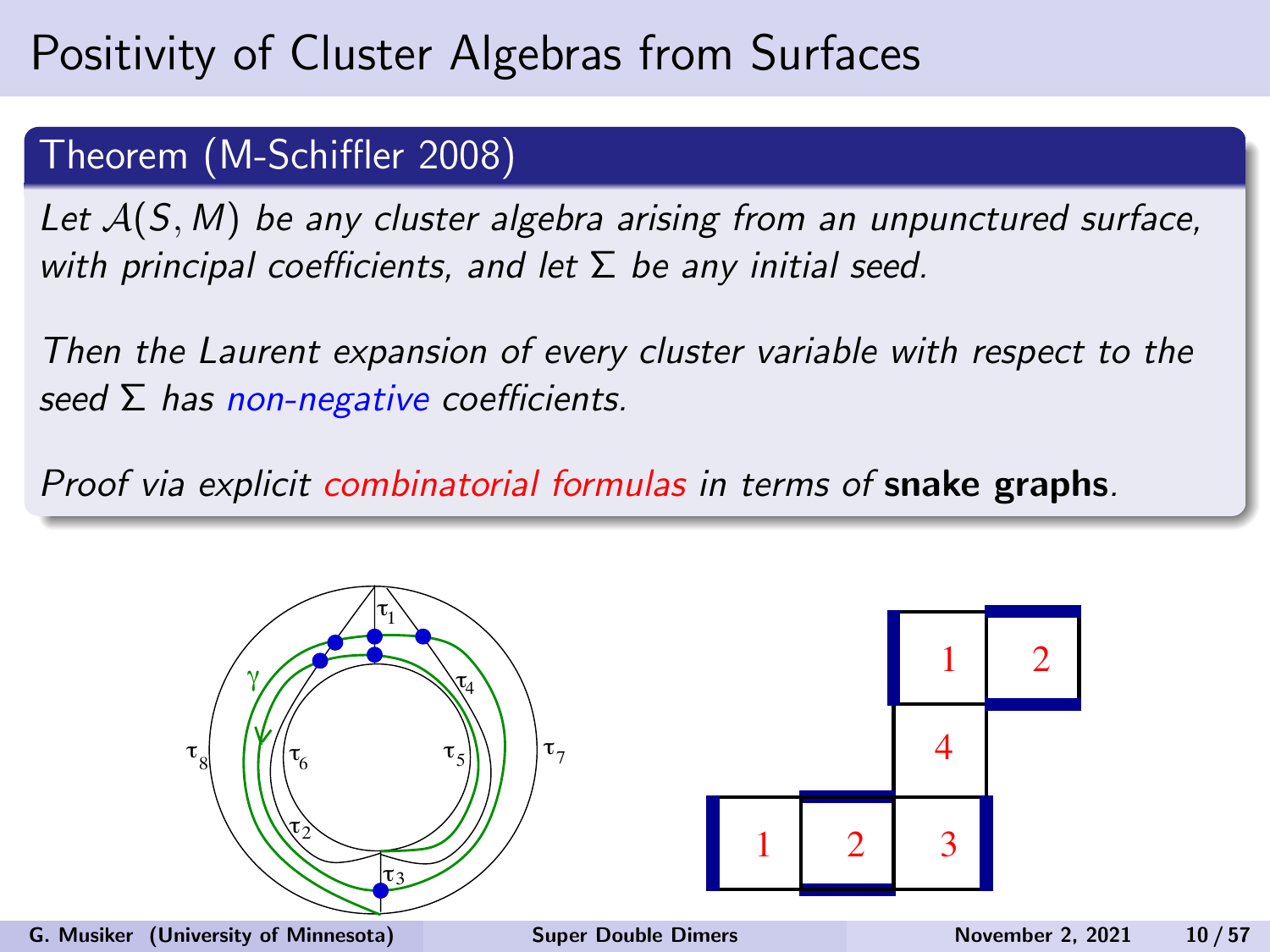#### Theorem (M-Schiffler-Williams 2009)

Let  $A(S, M)$  be any cluster algebra arising from a surface (with or without punctures), where the coefficient system is of geometric type, and let  $\Sigma$  be any initial seed.

Then the Laurent expansion of every cluster variable with respect to the seed  $\Sigma$  has non-negative coefficients.

Proof via explicit combinatorial formulas in terms of snake graphs.

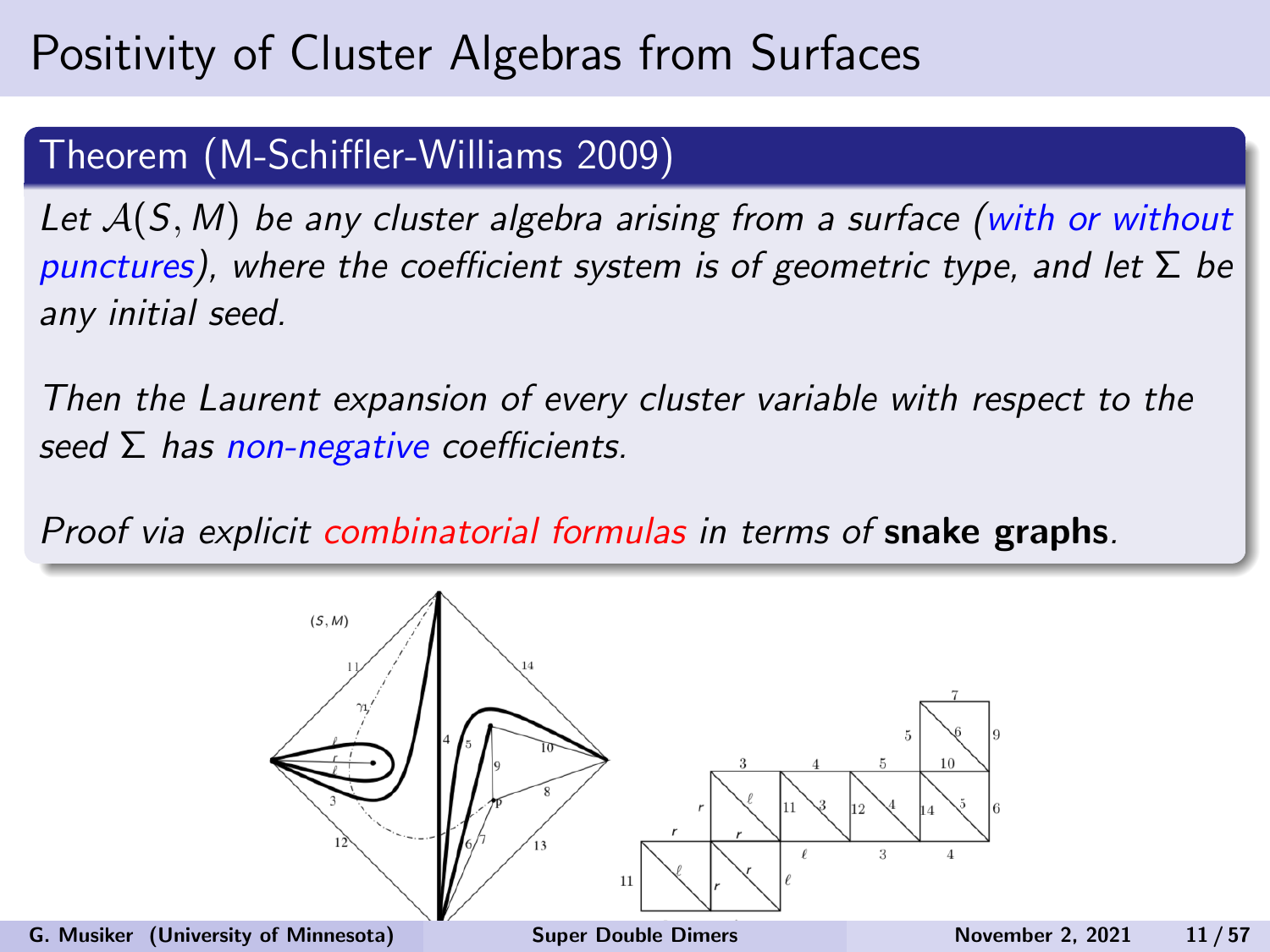## Superalgebras (and towards Superspace)

A super algebra is a  $\mathbb{Z}_2$ -graded algebra.

i.e.  $A = A_0 \oplus A_1$ , (the "even" and "odd" parts) and

$$
A_iA_j \subseteq A_{i+j} \text{ for } i,j \in \{0,1\} \text{ mod } 2
$$

The algebra A generated by  $x_1, \dots, x_n, \theta_1, \dots, \theta_m$ , subject to the following relations

$$
x_i x_j = x_j x_i \t x_i \theta_j = \theta_j x_i \t \theta_i \theta_j = -\theta_j \theta_i
$$

is a superalgebra. In particular  $\theta_i^2=0.$ 

Here  $A_0$  is spanned by monomials with an even number of  $\theta$ 's and  $A_1$  is spanned by monomials with an odd number of  $\theta$ 's.

E.g. 
$$
x_1x_2 + x_1\theta_1\theta_3 + x_2\theta_1\theta_2\theta_3\theta_4 \in A_0
$$
,  $x_1\theta_1\theta_2\theta_3 + x_1x_4\theta_2 + \theta_4 \in A_1$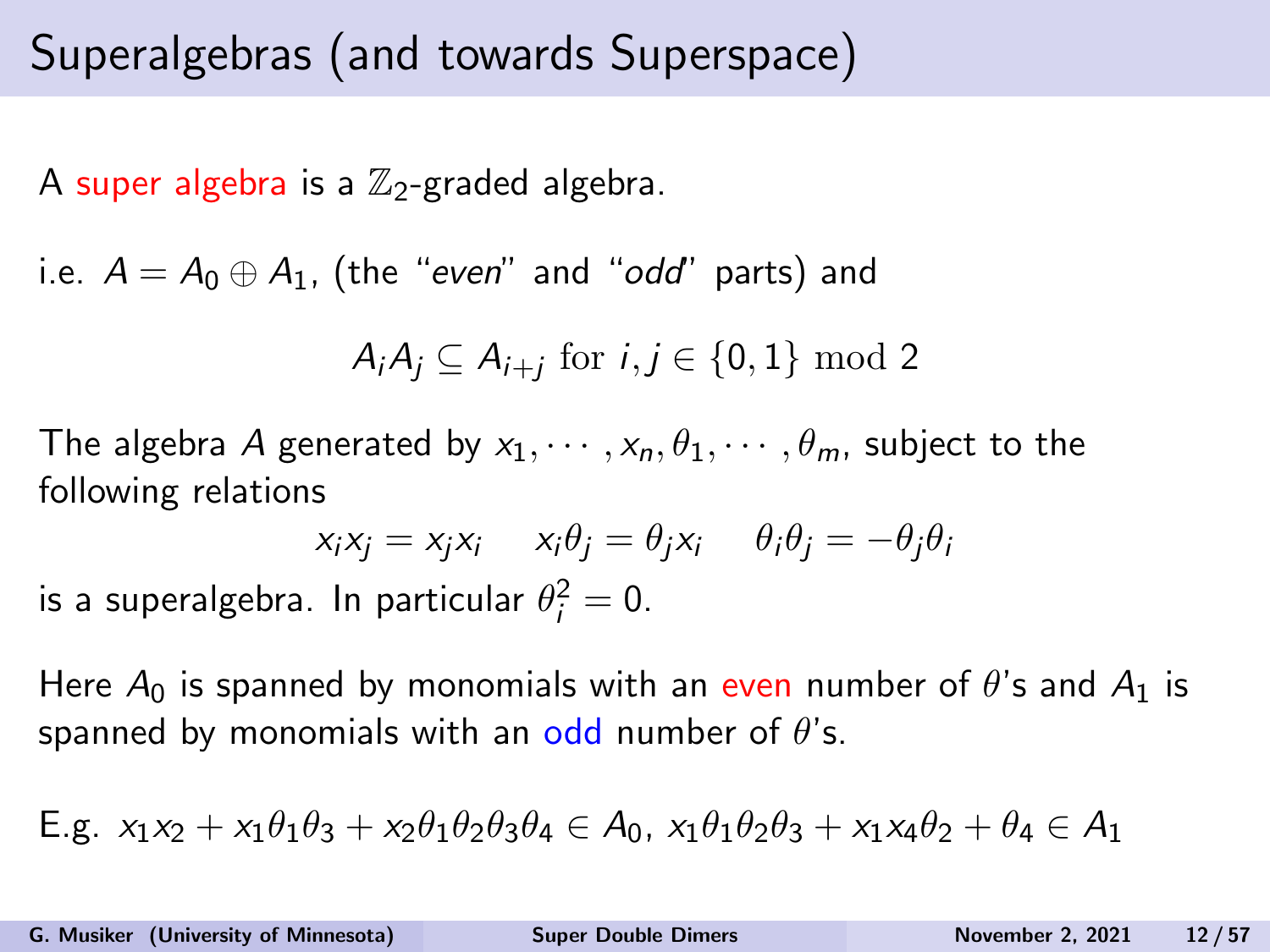# Decorated Super-Teichmüller Spaces [\[PZ19\]](#page-56-1)

• By replacing  $PSL(2, \mathbb{R})$  with  $OSp(1|2)$ , Penner and Zeitlin define the super-Teichmüller space of a surface  $S$  to be

 $ST(S) = Hom(\pi_1(S), OSp(1|2))/OSp(1|2)$ 

- Similar to the bosonic case, the decorated space is encoded by a collection of horocycles centered at each ideal point, which leads to the definition of super  $\lambda$ -length.
- But unlike the bosonic case, we need additional invariants to accommodate for the extra degree of freedom coming from the odd dimension.
- They associate an odd variable to each triangle (triple of ideal points), and call them the  $\mu$ -invariants.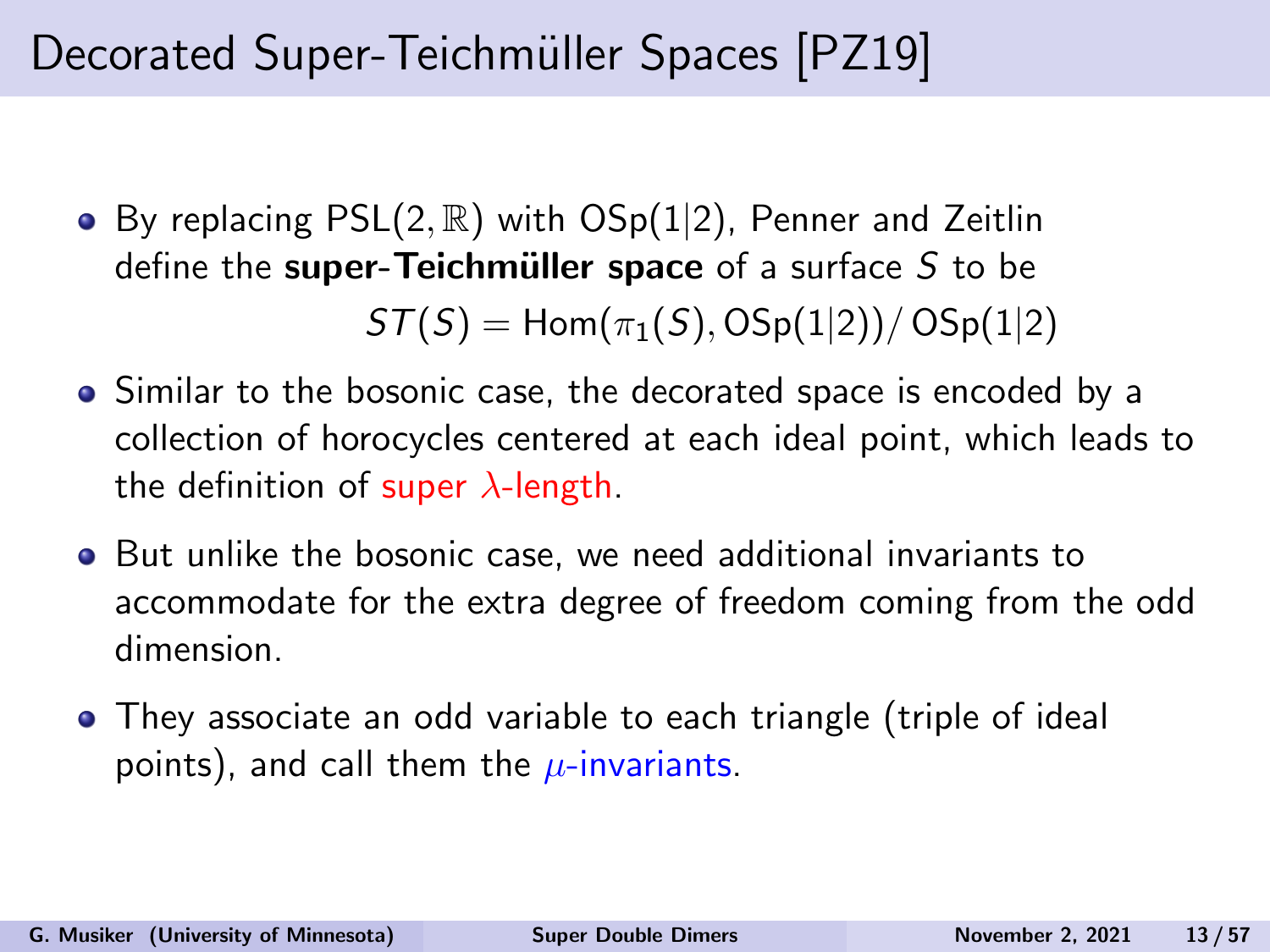# Spin Structures

Components of  $ST(S)$  are indexed by the set of spin structures on S.

Cimasoni-Reshetikhin formulated the set of spin structures of S in terms of the set of isomorphism classes of Kasteleyn orientations of a fatgraph spine of S.

Dual to this formulation, we consider the set of spin structures on S to be the set of equivalence classes of orientations on triangulations of S of the following equivalence relation.



where  $\epsilon_a, \epsilon_b, \epsilon_c$  are orientations on the edges, and  $\theta$  is the  $\mu$ -invariant associated to the triangle.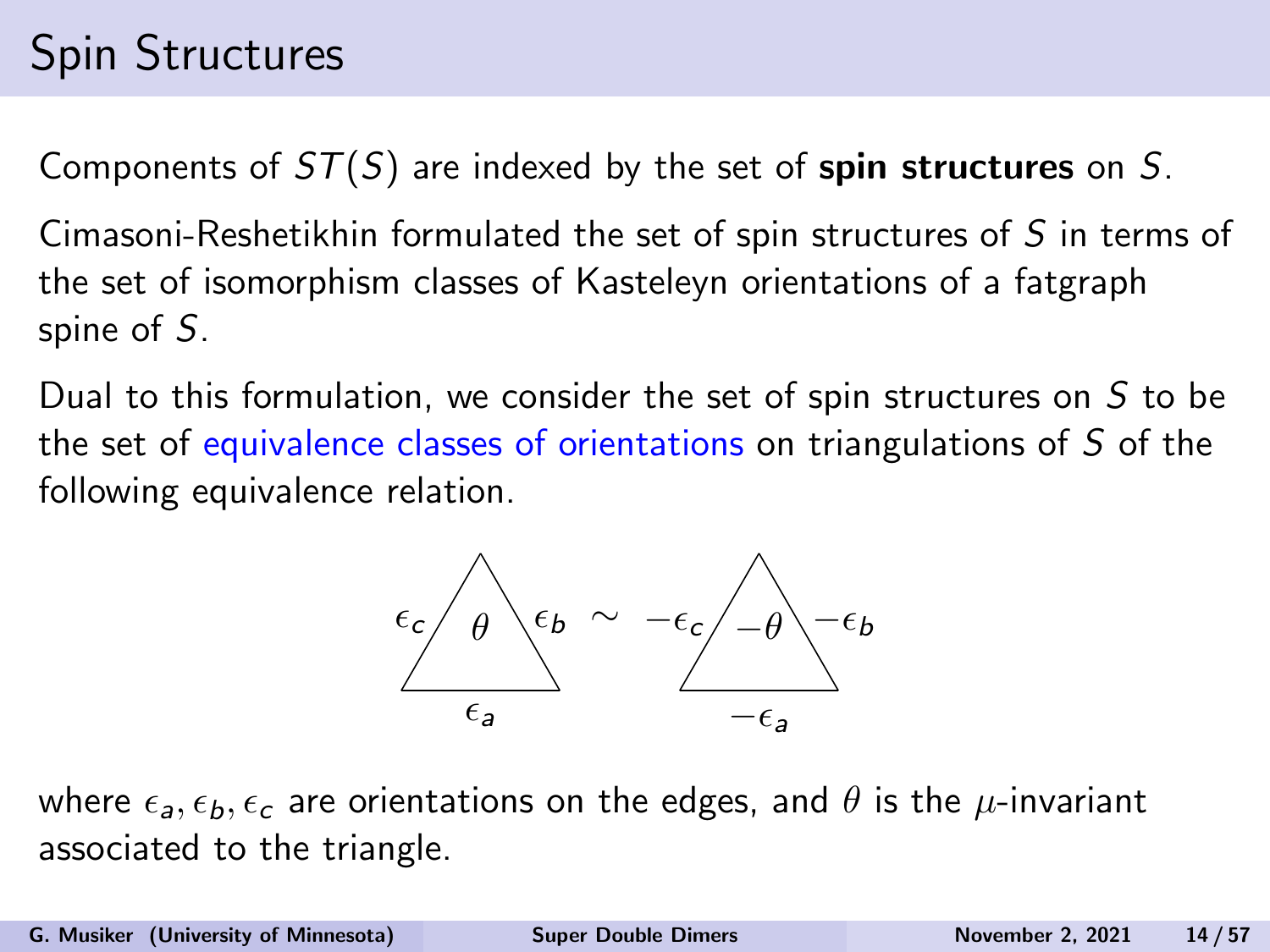The Ptolemy transformation on super  $\lambda$ -length coordinates is given as follows.



$$
ef = (ac + bd) \left( 1 + \frac{\sigma \theta \sqrt{\chi}}{1 + \chi} \right), \quad \chi = \frac{ac}{bd}
$$

$$
\sigma' = \frac{\sigma - \sqrt{\chi} \theta}{\sqrt{1 + \chi}} \quad \text{and} \quad \theta' = \frac{\theta + \sqrt{\chi}\sigma}{\sqrt{1 + \chi}}
$$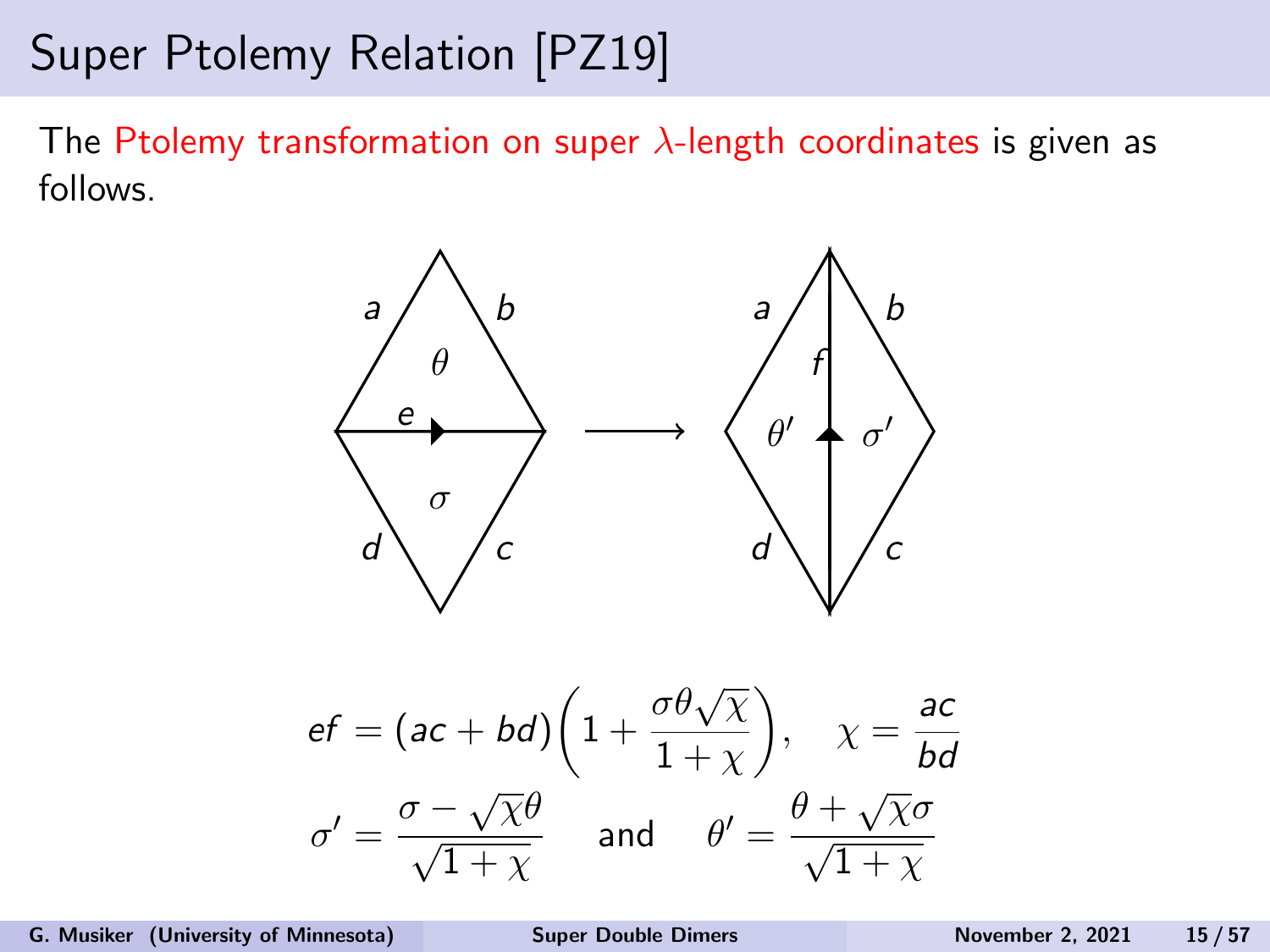The Ptolemy transformation on super  $\lambda$ -length coordinates is given as follows.



$$
ef = ac + bd + \sqrt{abcd} \space \sigma\theta
$$

$$
\sigma' = \frac{\sigma\sqrt{bd} - \theta\sqrt{ac}}{\sqrt{ac + bd}} \quad \text{and} \quad \theta' = \frac{\theta\sqrt{bd} + \sigma\sqrt{ac}}{\sqrt{ac + bd}}
$$

$$
\sigma\theta = \sigma'\theta'
$$

G. Musiker (University of Minnesota) [Super Double Dimers](#page-0-0) November 2, 2021 16/57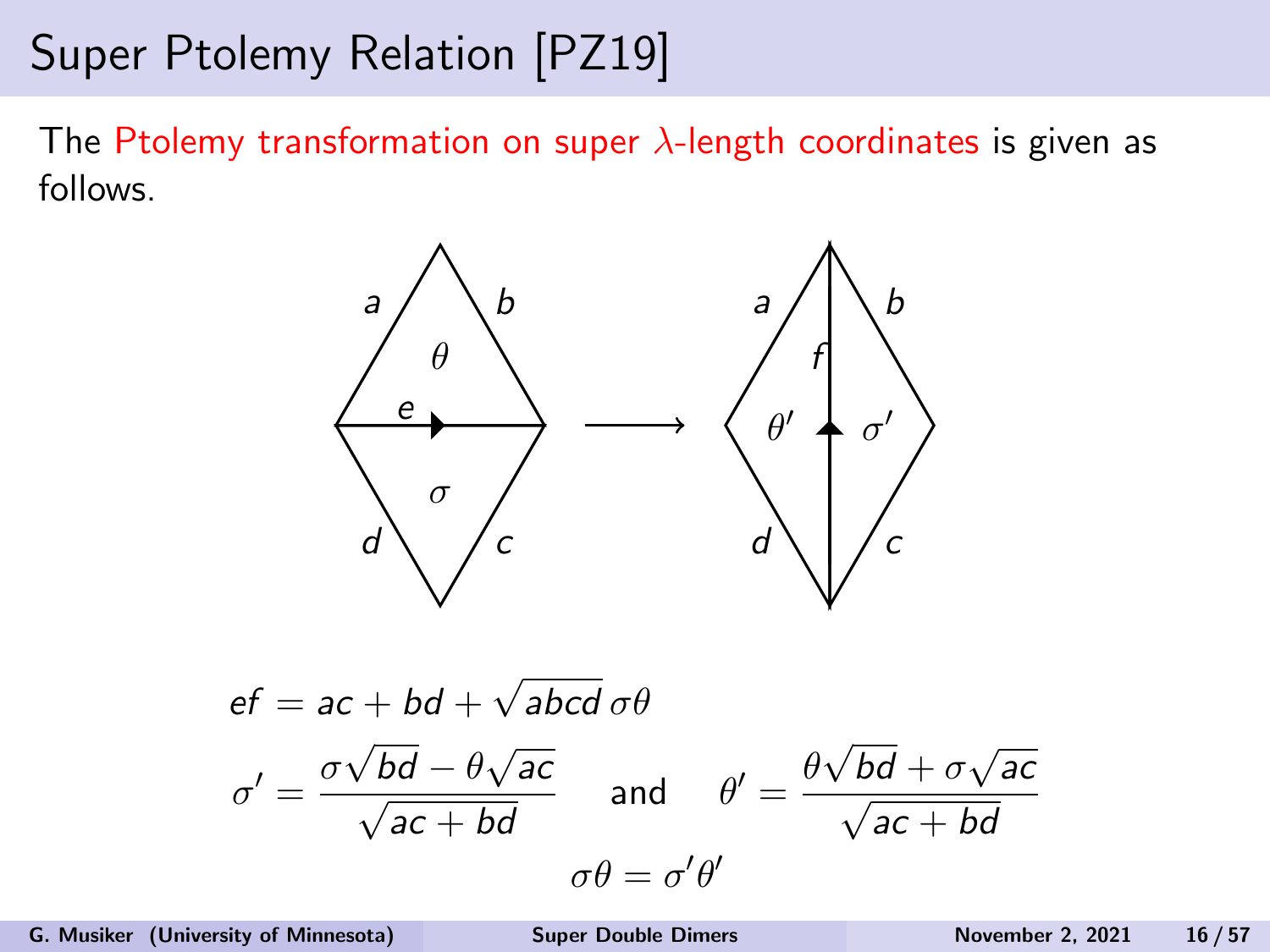Super-flip also reverses the orientation of the edge b.



#### Remark

- Super Ptolemy moves are not involutions:  $\mu_i^8 = I$ .
- The even-degree-0 terms of a super  $\lambda$ -length are exactly the (ordinary)  $\lambda$ -length in the bosonic decorated space.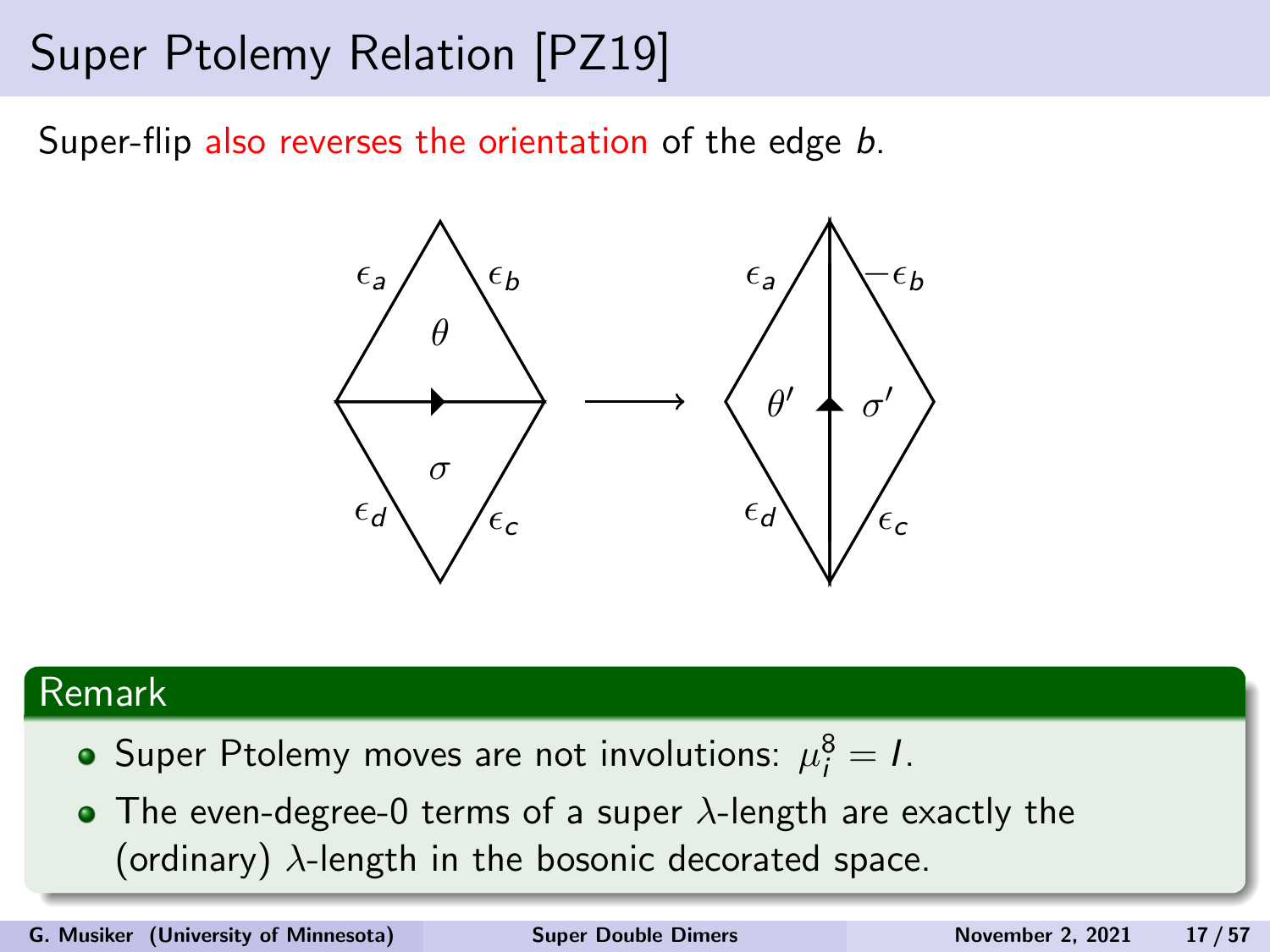If we flip a diagonal twice



the orientations of the triangle  $\theta$  are reversed and  $\theta$  is changed to  $-\theta$ .



This orientation is equivalent to the original one, i.e. both the first and third pictures represent the same spin structure.

G. Musiker (University of Minnesota) [Super Double Dimers](#page-0-0) November 2, 2021 18/57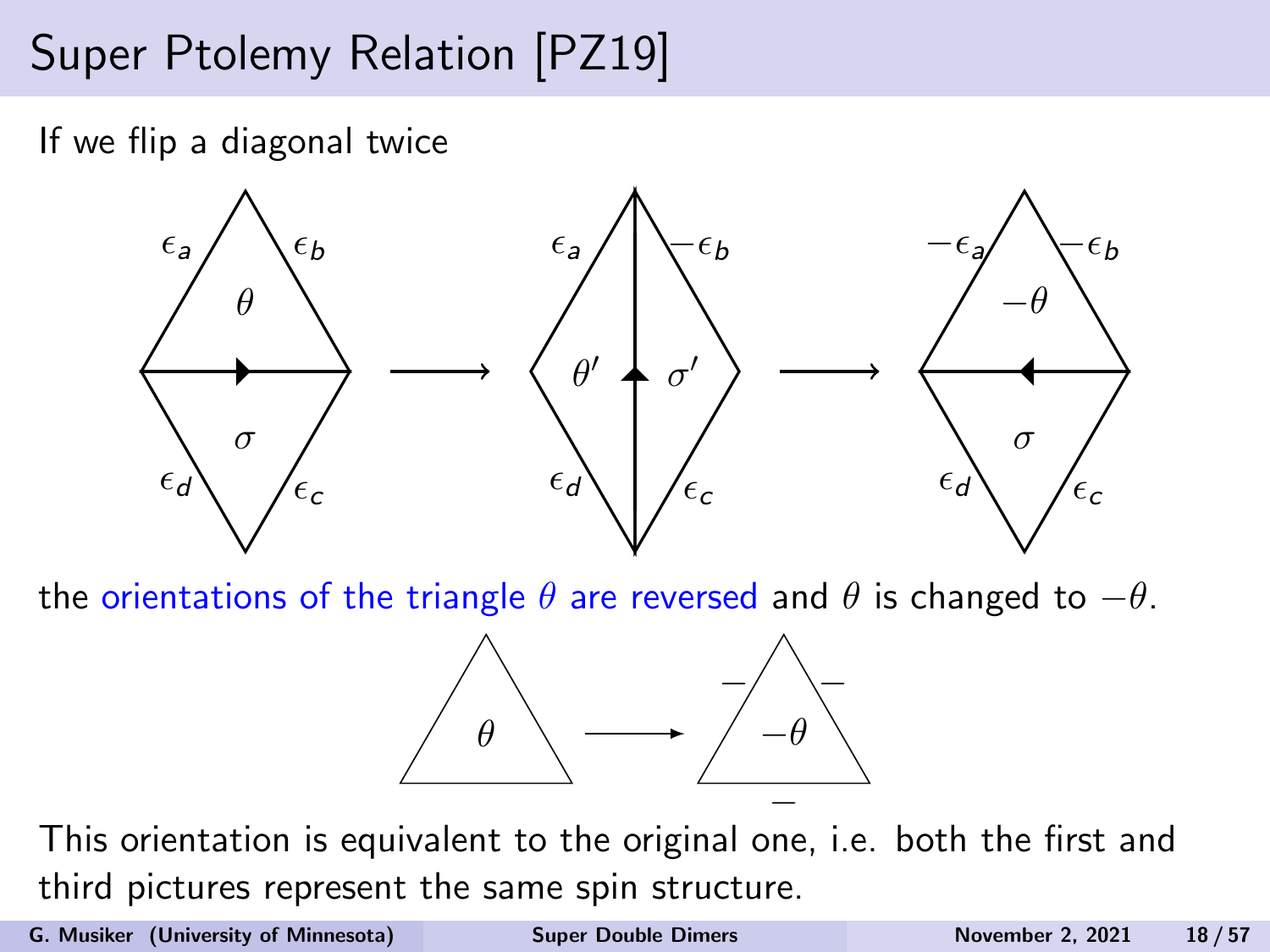## Super Ptolemy Relation - Example



Start with a Pentagon with given orientation.

The boundary orientations are ignored, because they are irrelevant in the calculations.

What are  $\lambda_{24}$ ,  $\lambda_{25}$ , and  $\lambda_{35}$ ?

We first flip the edge  $x_1$ .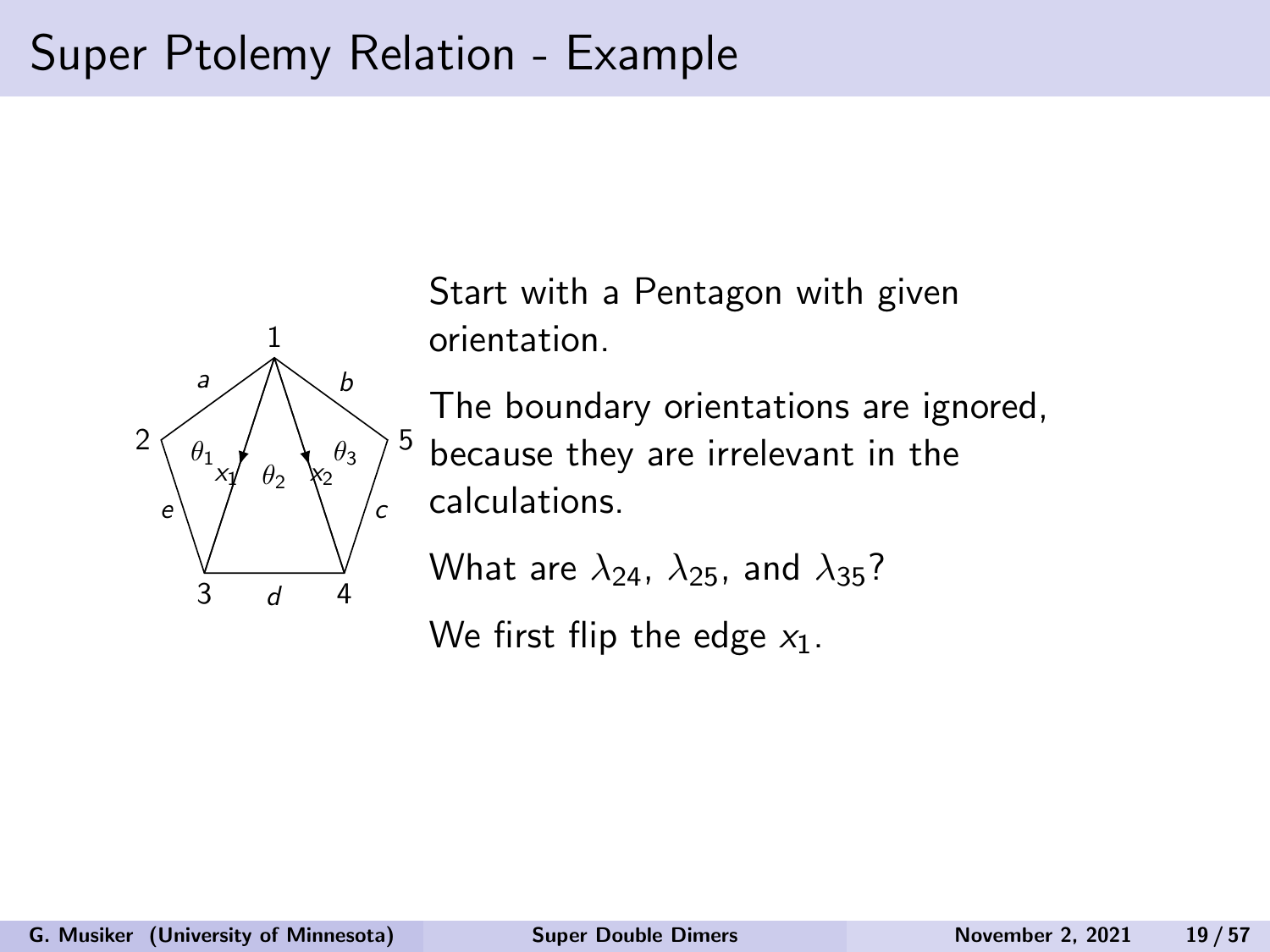### Super Ptolemy Relation - Example



Here the red color indicates that the orientation on the boundary edge has been reversed.

Next we flip  $x_2$ .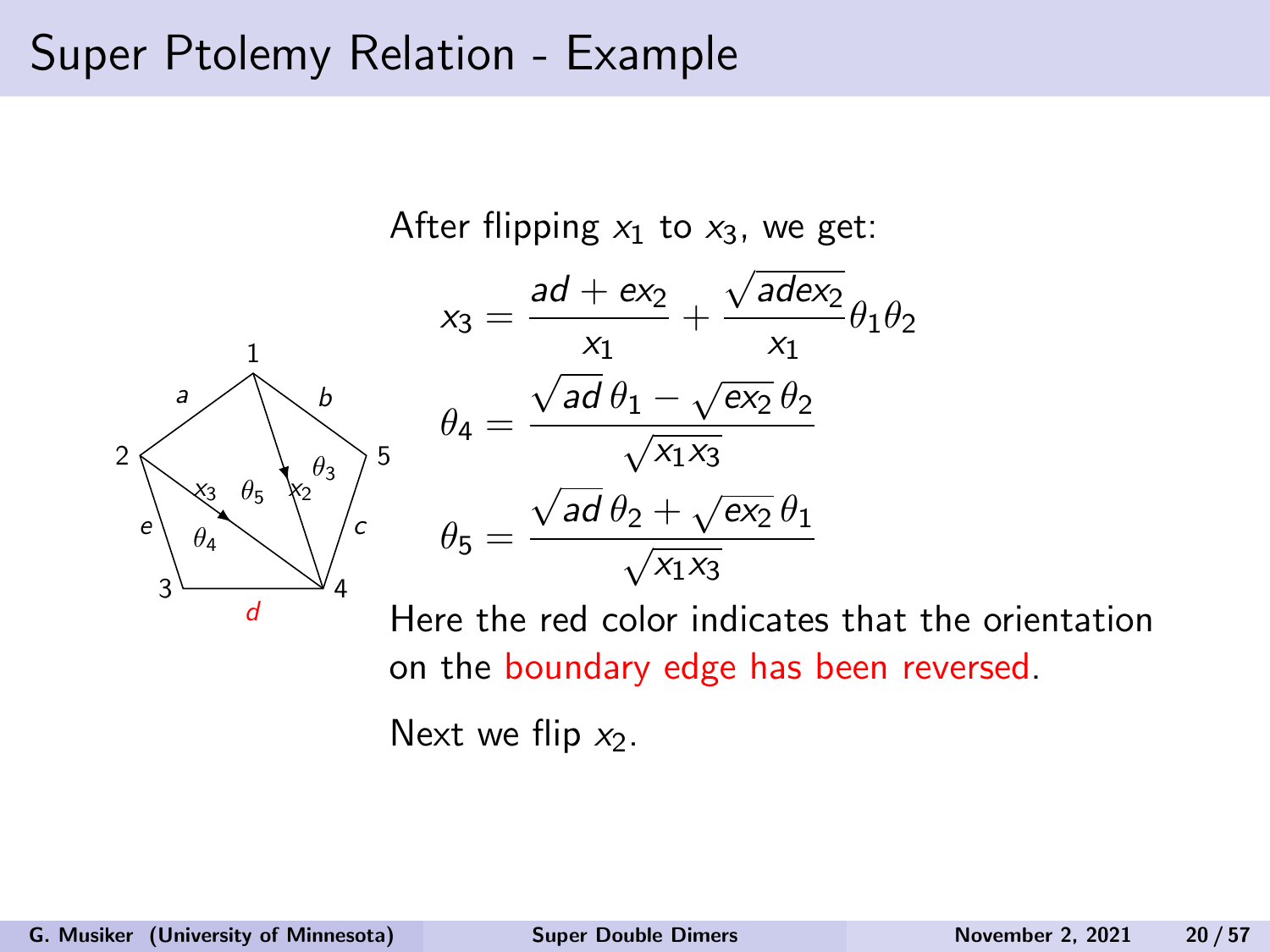### Super Ptolemy Relation - Example



**Question:** If we now flip  $x_3$  to  $x_5$ , what do we expect  $x_5$  to look like?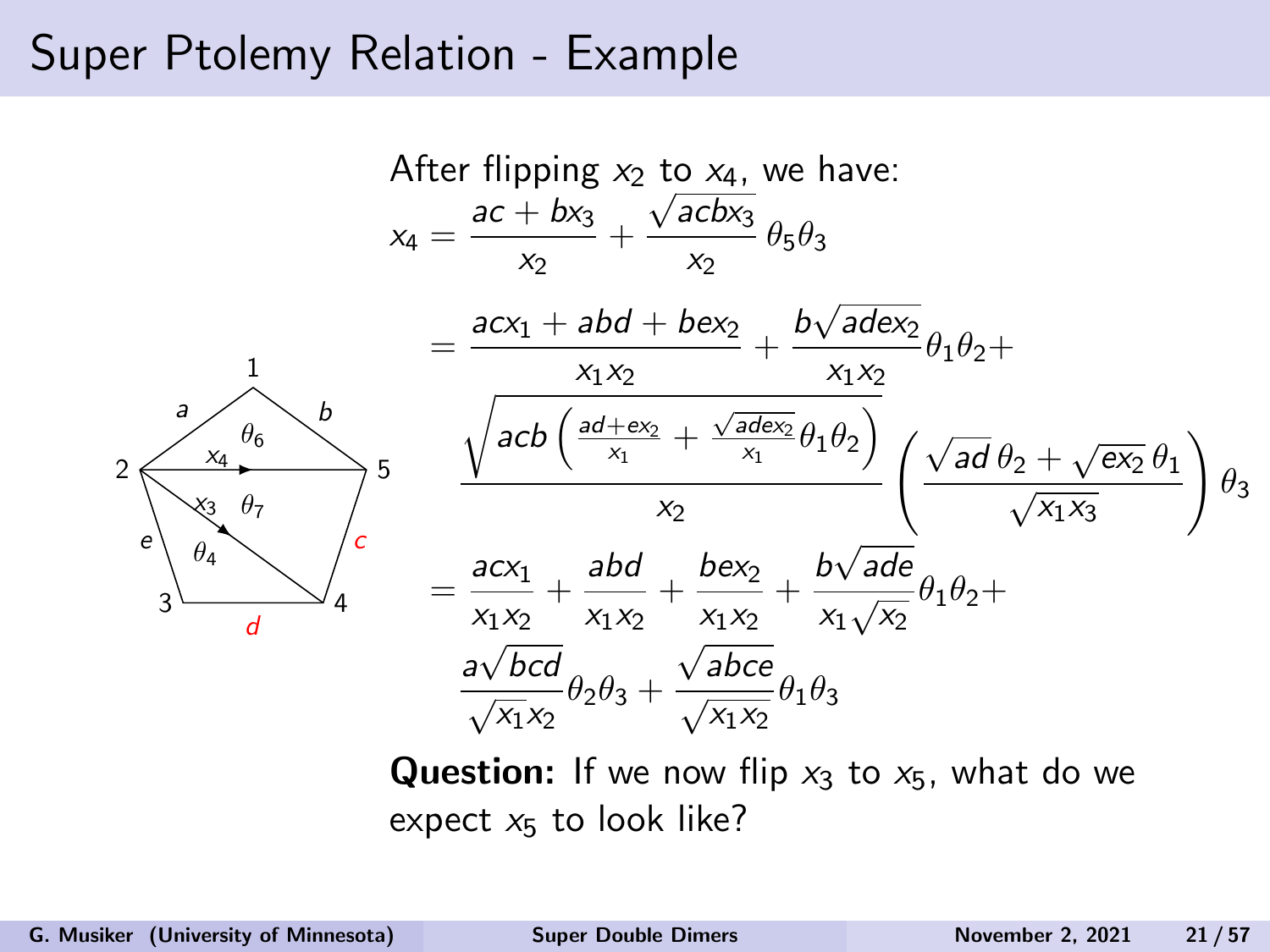## Main Question

In a cluster algebra  $A$ , any cluster variable can be expressed as a positive Laurent polynomial in the initial cluster, i.e.

$$
A\subset\mathbb{R}[x_1^{\pm 1},\cdots,x_n^{\pm 1}].
$$

#### **Questions**

- Does the super  $\lambda$ -length satisfy some Laurent phenomenon?
- Is there a "positivity" for terms with anti-commuting variables?

#### Answers (Spoiler Alert)

- Super  $\lambda$ -lengths live in  $\mathbb{R}[x_1^{\pm \frac{1}{2}}, \cdots, x_1^{\pm \frac{1}{2}}|\theta_1, \cdots, \theta_{n+1}].$
- There exists an ordering on the odd variables, called *positive ordering*, such that if we multiply  $\theta$ 's in the positive ordering then the coefficients are positive.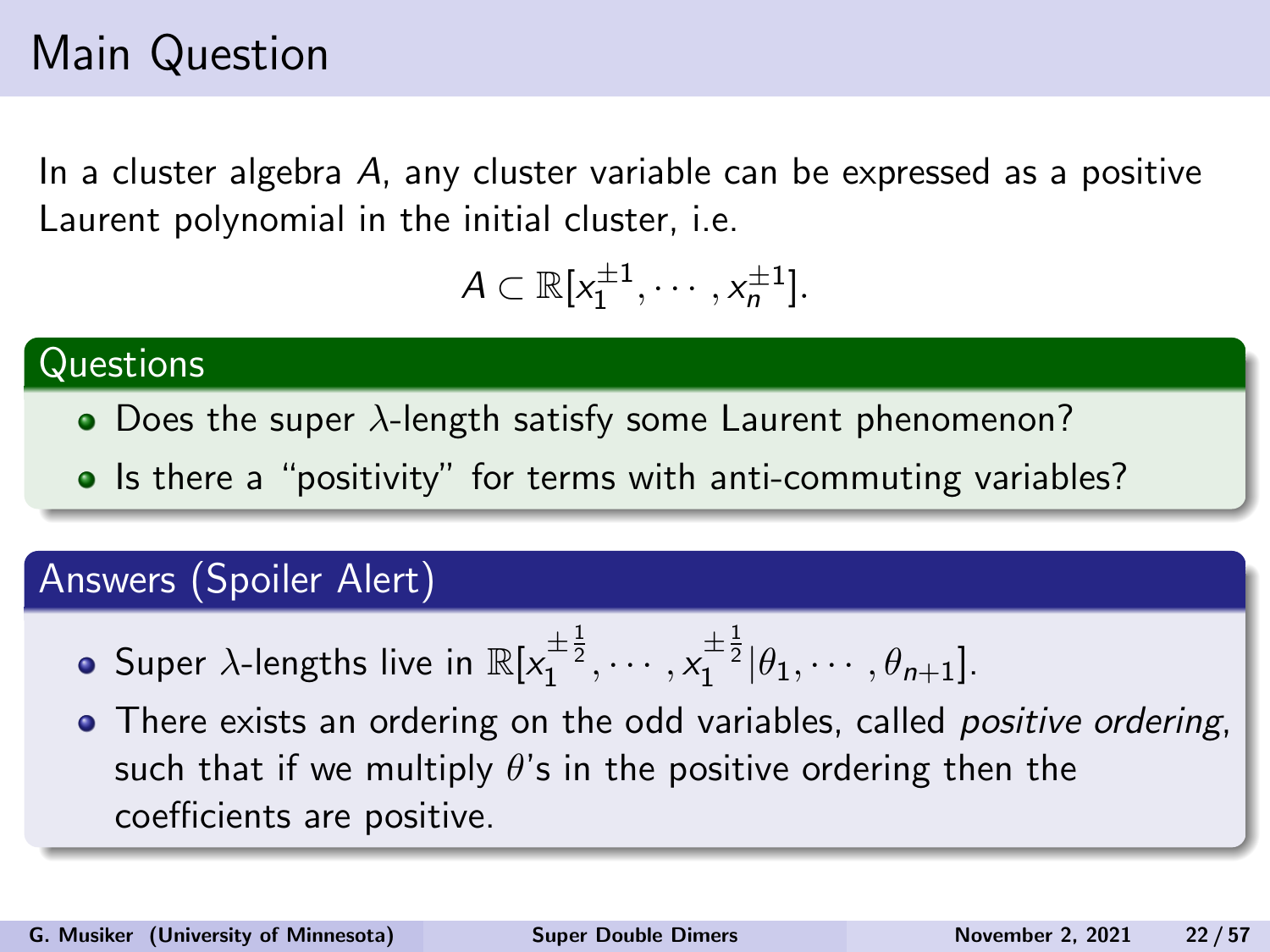### Super Ptolemy Relation - Example Continued

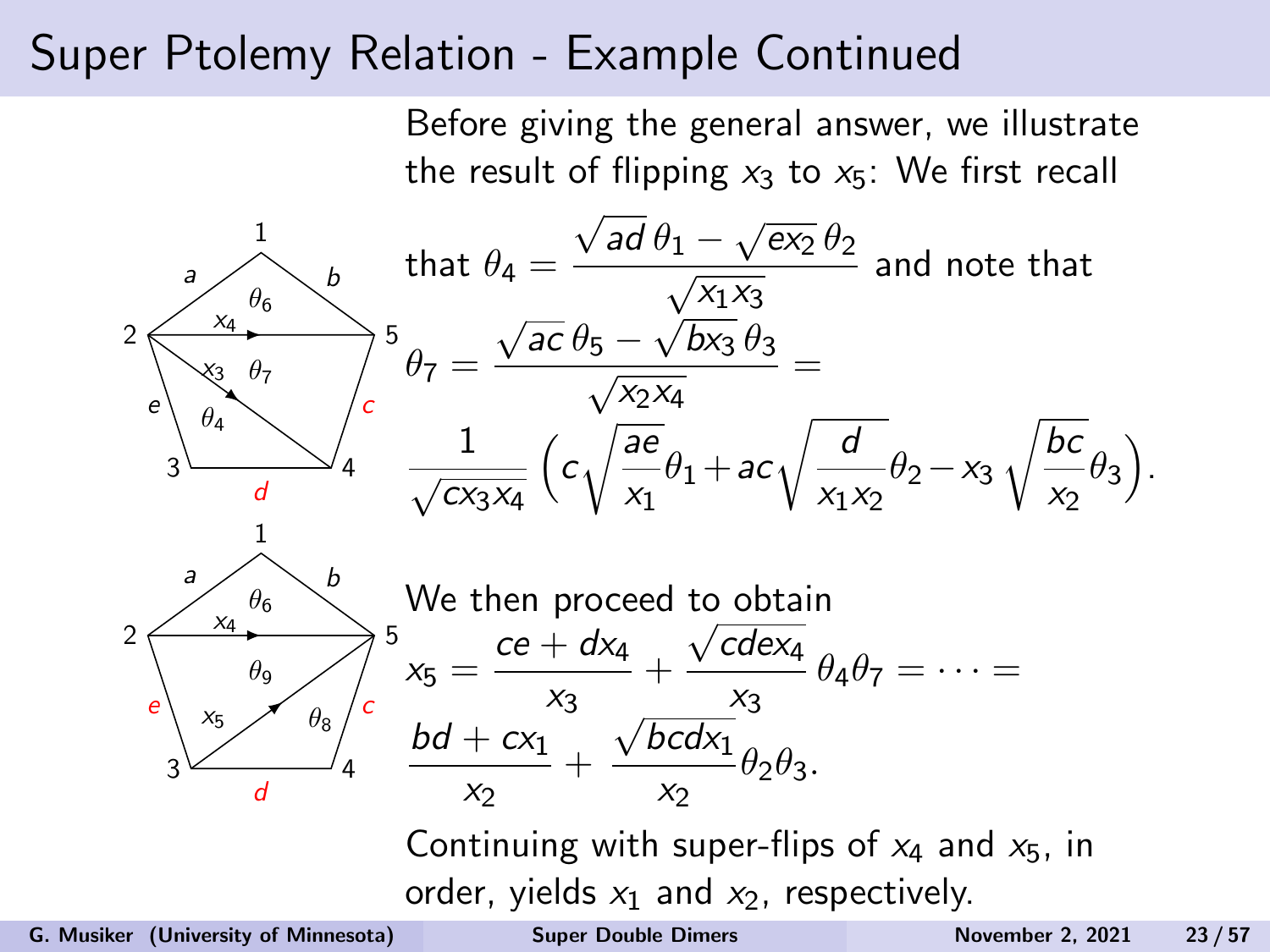# Schiffler's T-paths [\[Sch08\]](#page-56-2)

Let  $T$  be a triangulation of a polygon, thought of as a graph of vertices and edges.

A T-path from i to j is a path in T starting at vertex i, ending at j, such that

- $(T1)$  the path does not use any edge twice
- (T2) the path has an odd number of edges
- $(T3)$  the even-numbered edges cross the diagonal  $(i, j)$
- (T4) The intersections of the path and  $(i, j)$  move from progressively i to j.
	- Let  $T_{ii}$  denote the set of T-paths from *i* to *j*.

For a T-path  $\gamma = (x_1, x_2, \dots)$ , define it's weight to be

$$
\text{wt}(\gamma) = \prod_{i \text{ odd}} \lambda(x_i) \prod_{i \text{ even}} \lambda(x_i)^{-1}
$$

where  $\lambda(\mathsf{x}_i)$  denote the  $\lambda$ -length of the edge  $\mathsf{x}_i.$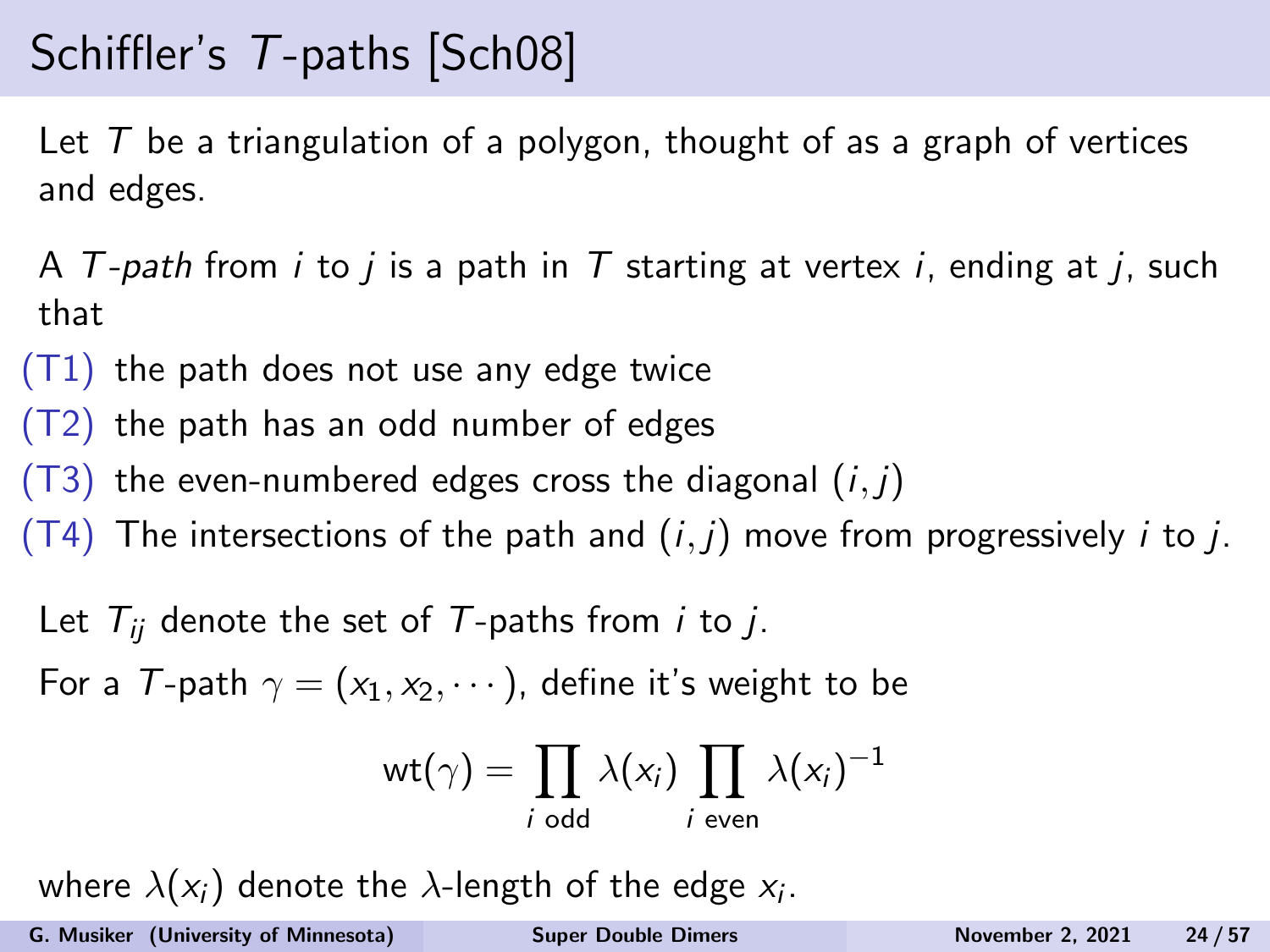## Schiffler's T-paths [\[Sch08\]](#page-56-2)

#### Theorem (Schiffler)

$$
\lambda(x_{i,j}) = \sum_{t \in \mathcal{T}_{i,j}} \mathsf{wt}(t)
$$

Here are the T-paths in  $T_{25}$ . (odd steps are blue and even steps are red)

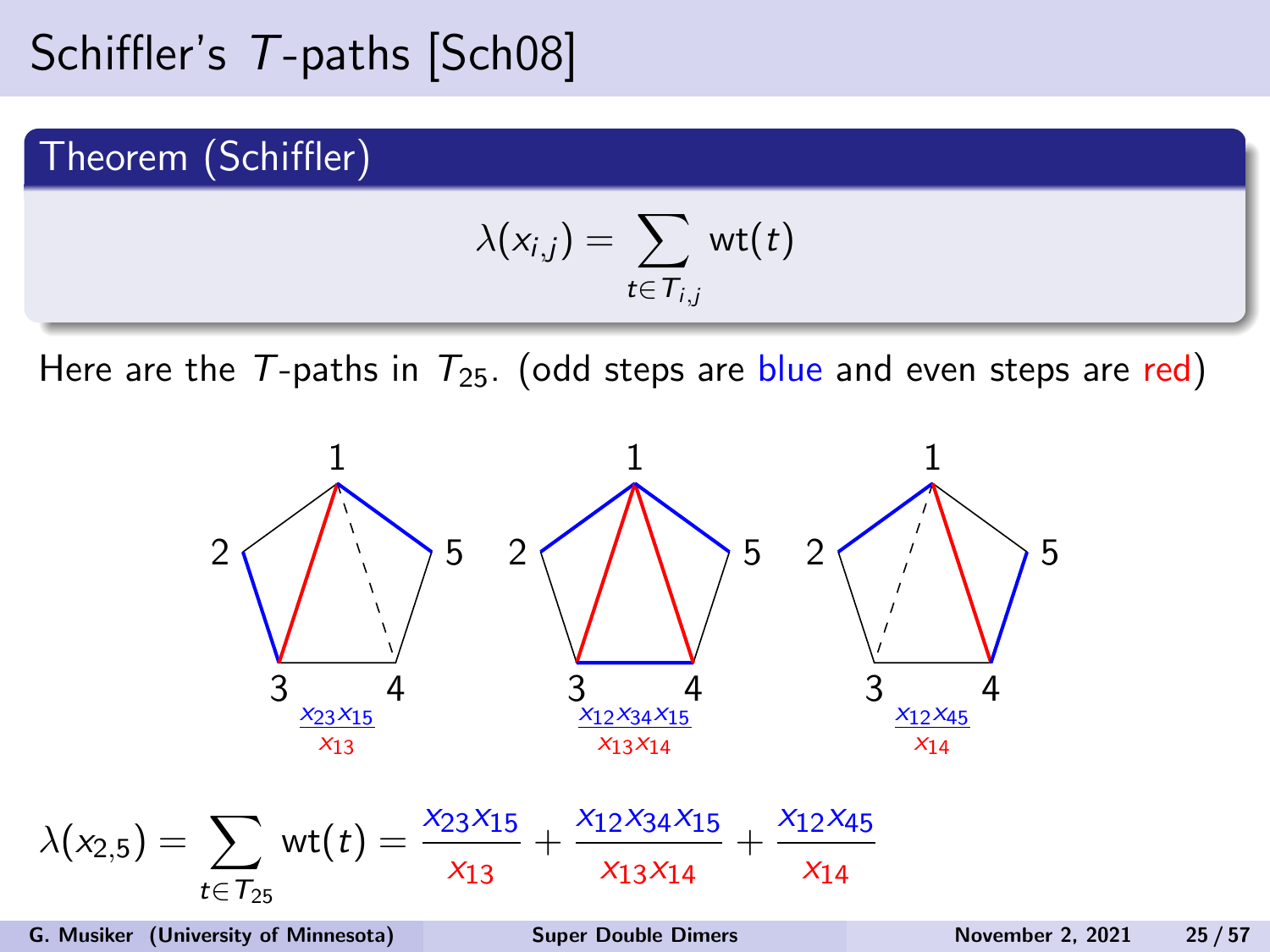## First Result: Super T-paths and Twisted Super T-paths

https://arxiv.org/pdf/2102.09143.pdf and https://arxiv.org/pdf/2110.06497.pdf

From now on we only consider triangulations with a longest arc crossing all internal diagonals.

In other words, every triangle has a boundary edge. Call the end points of the longest arc a and b.

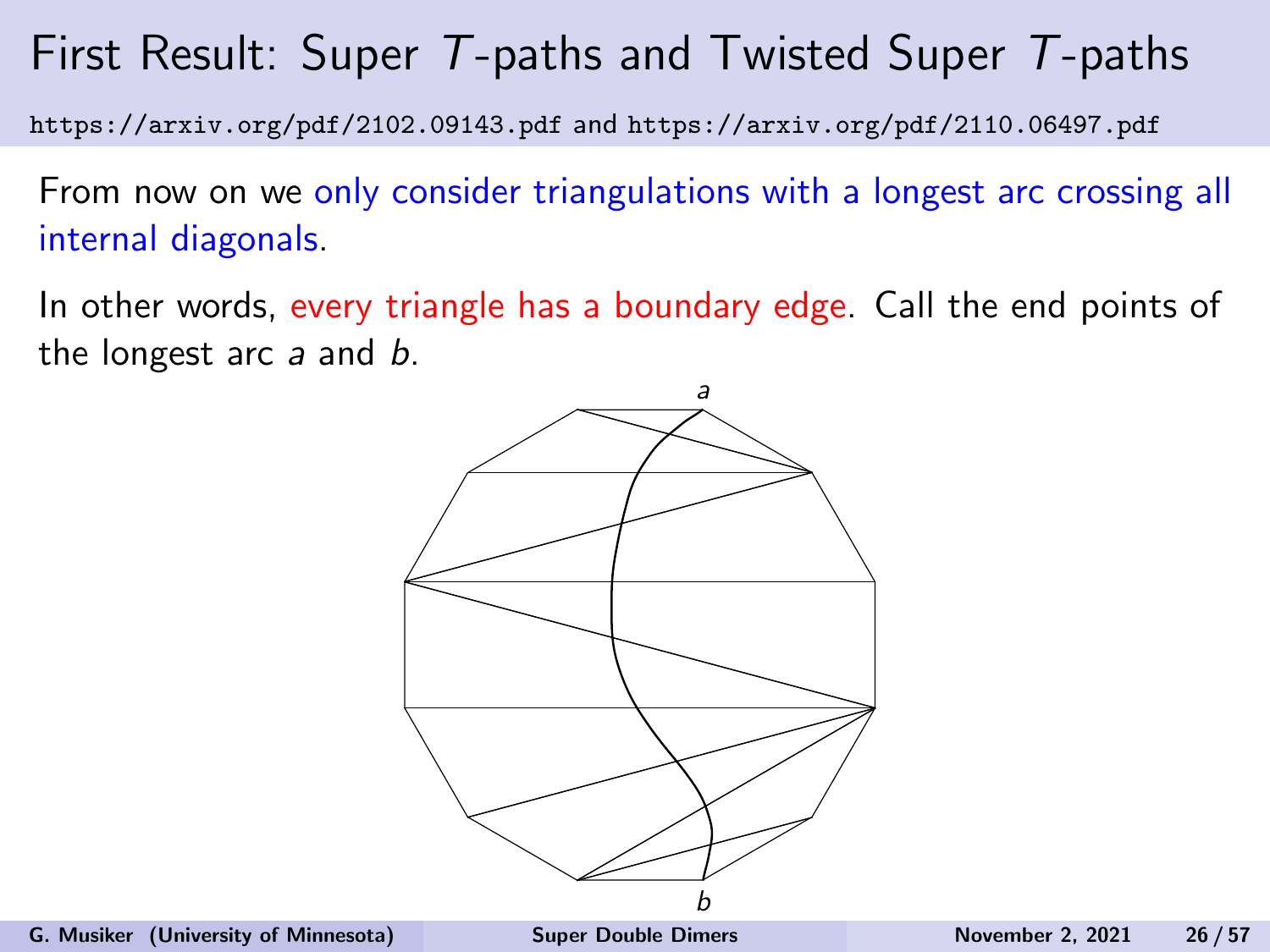# Fan Decomposition



For a triangulation  $T$ , we will define a canonical fan decomposition.

The arc  $(a, b)$  intersect with internal diagonals, and create smaller triangles (colored yellow).

Vertices of these yellow triangles are called fan centers, denoted  $c_1, \dots, c_n$ , ordered by their distance from a. And we further denote  $a = c_0$ and  $b = c_{n+1}$ .

The sub-triangulation bounded by  $c_{i-1}, c_i, c_{i+1}$  is called the  $i$ -th fan segment of  $T$ .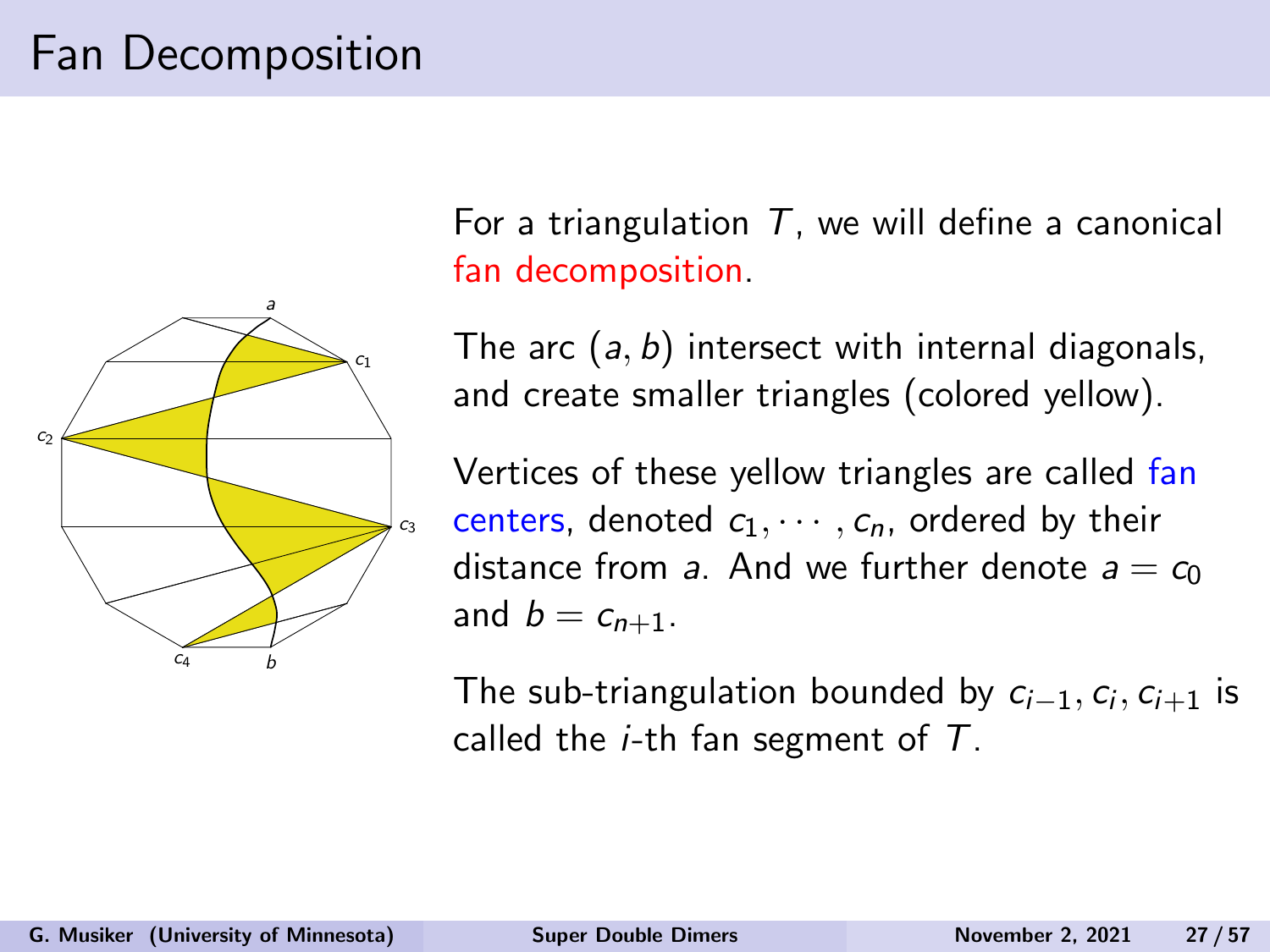## Default Orientation and Positive Ordering



We define a default orientation on the interior diagonals.

- Edges inside each fan segment are directed away from the center.
- Others are oriented as  $c_1 \rightarrow c_2 \rightarrow \cdots \rightarrow c_n$ .

We define a positive ordering on  $\mu$ -invariants.

- $\bullet$   $\mu$ -invariants in a fan are ordered counterclockwise around the center.
- "Alternate" across the fans.

 $\alpha_1 > \alpha_2 > \alpha_3 > \gamma_1 > \gamma_2 > \gamma_3 > \delta_2 > \delta_1 > \beta_2 > \beta_1$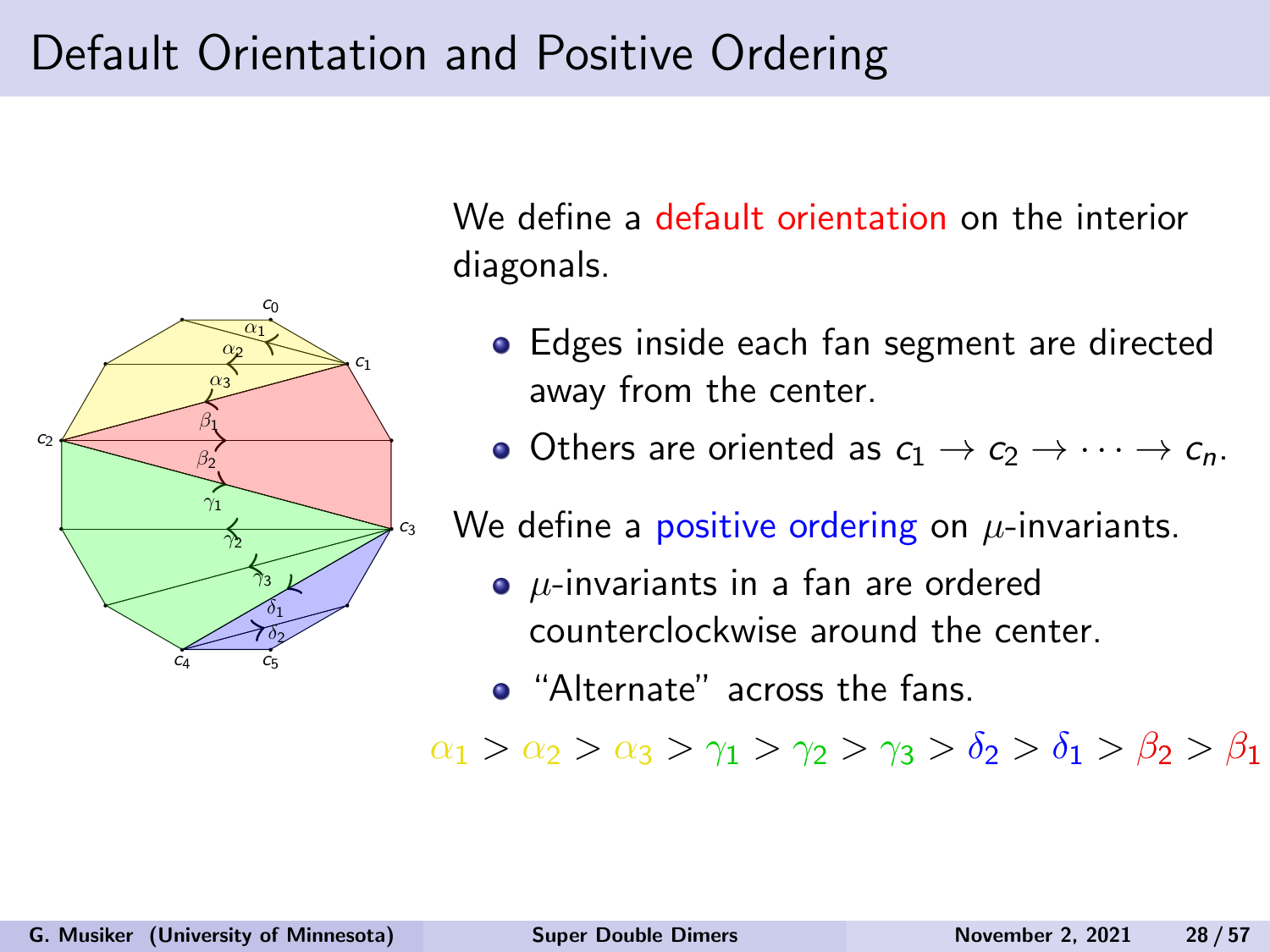### The Twisted Auxiliary Graph

For each triangle in  $T$ , we place an internal vertex.



The internal vertices are connected to the complement of the nearest fan centers by two  $\sigma$ -edges, with one closer to the starting vertex a while the other is closer to the ending vertex  $b$ .

We color the former in **thick blue** and call it a  $\sigma^A$ -edge and color the latter in cyan and call it a  $\sigma^{\mathcal{B}}$ -edge.

Every pair of internal vertices are connected by a teleportation, called a  $\tau$ -edge. (Note that the  $\tau$ -edges are drawn to be overlapping.)

The resulting graph  $\Gamma^{a,b}_{\mathcal{T}}$  is the **twisted auxiliary graph** associated to  $\{T, a, b\}$ .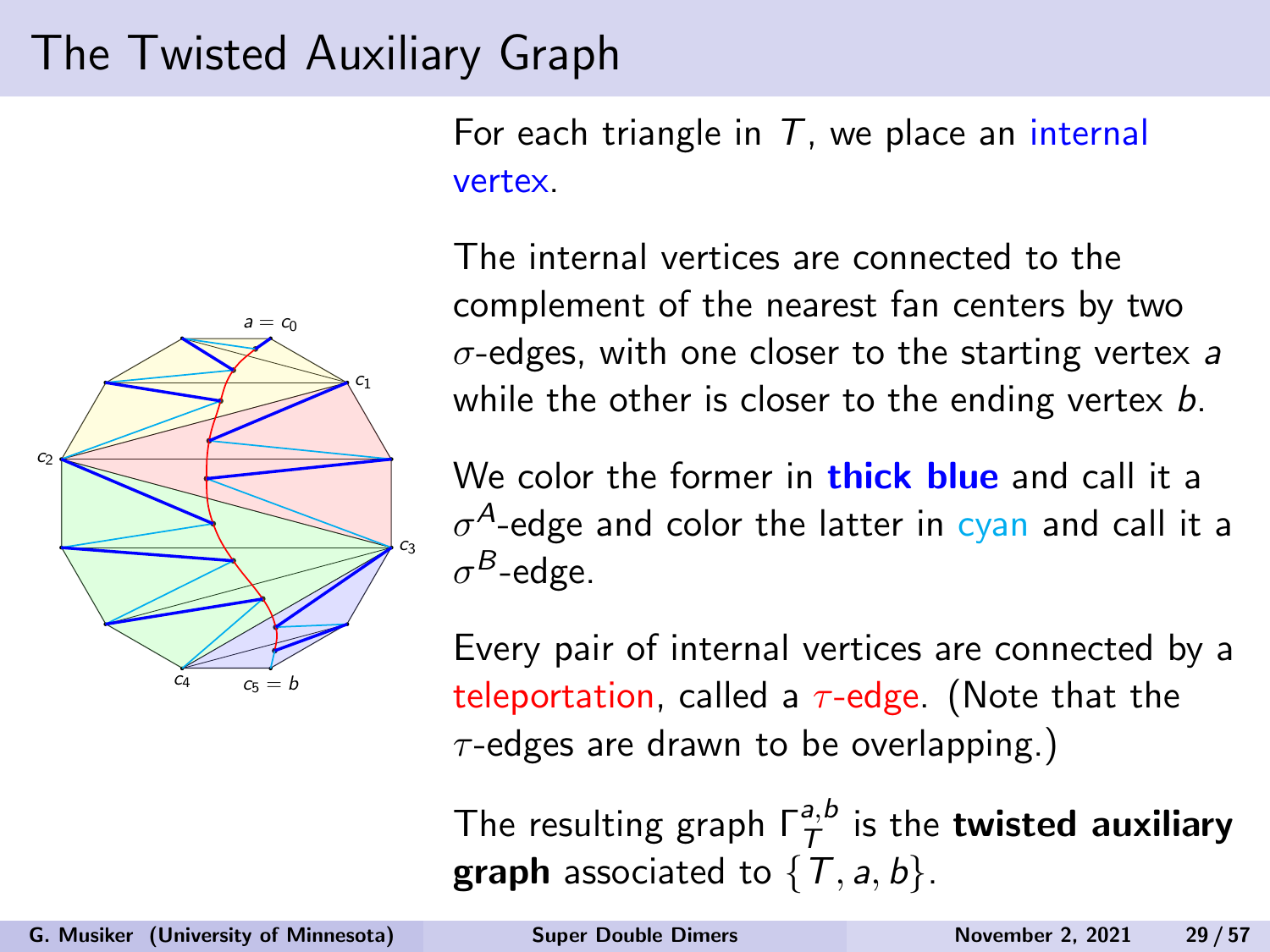## Twisted Super T-paths

Finally, we define **twisted super**  $T$ **-paths** to be paths on the twisted auxiliary graph such that:

 $(T1)$   $a = a_0, a_1, \cdots, a_{\ell(t)} = b$  are vertices on  $\Gamma^{a,b}_T$ . (T2) For each  $1 \le i \le \ell(t)$ ,  $t_i$  is an edge in  $\Gamma^{a,b}_{\mathcal{T}}$  connecting  $a_{i-1}$  and  $a_i$ . (T3)  $t_i \neq t_j$  if  $i \neq j$ .  $(T4)$   $\ell(t)$  is odd.

- (T5')  $t_i$  crosses (a, b) if i is even. The  $\tau$ -edges (teleporation) are considered to cross  $(a, b)$ , and any step along a  $\tau$ -edge must end further from endpoint a and closer to endpoint b.
- (T6')  $t_i \in \sigma$  only if i is odd,  $t_i \in \tau$  only if i is even.
- $(T7)$  If  $i < j$  and both  $t_i$  and  $t_i$  cross the arc  $(a, b)$ , then the intersection  $t_i \cap (a, b)$  is closer to the vertex a than the intersection  $t_i \cap (a, b)$ .

Let  $\tilde{\mathcal{T}}_{a,b}$  denote the set of **twisted super**  $\mathcal{T}\text{-paths}$  on  $\mathsf{\Gamma}_\mathcal{T}^{a,b}$ .

Every ordinary  $\mathcal T$ -path is also a twisted super  $\mathcal T$ -path:  $\mathcal T_{a,b}\subset \tilde{\mathcal T}_{a,b}$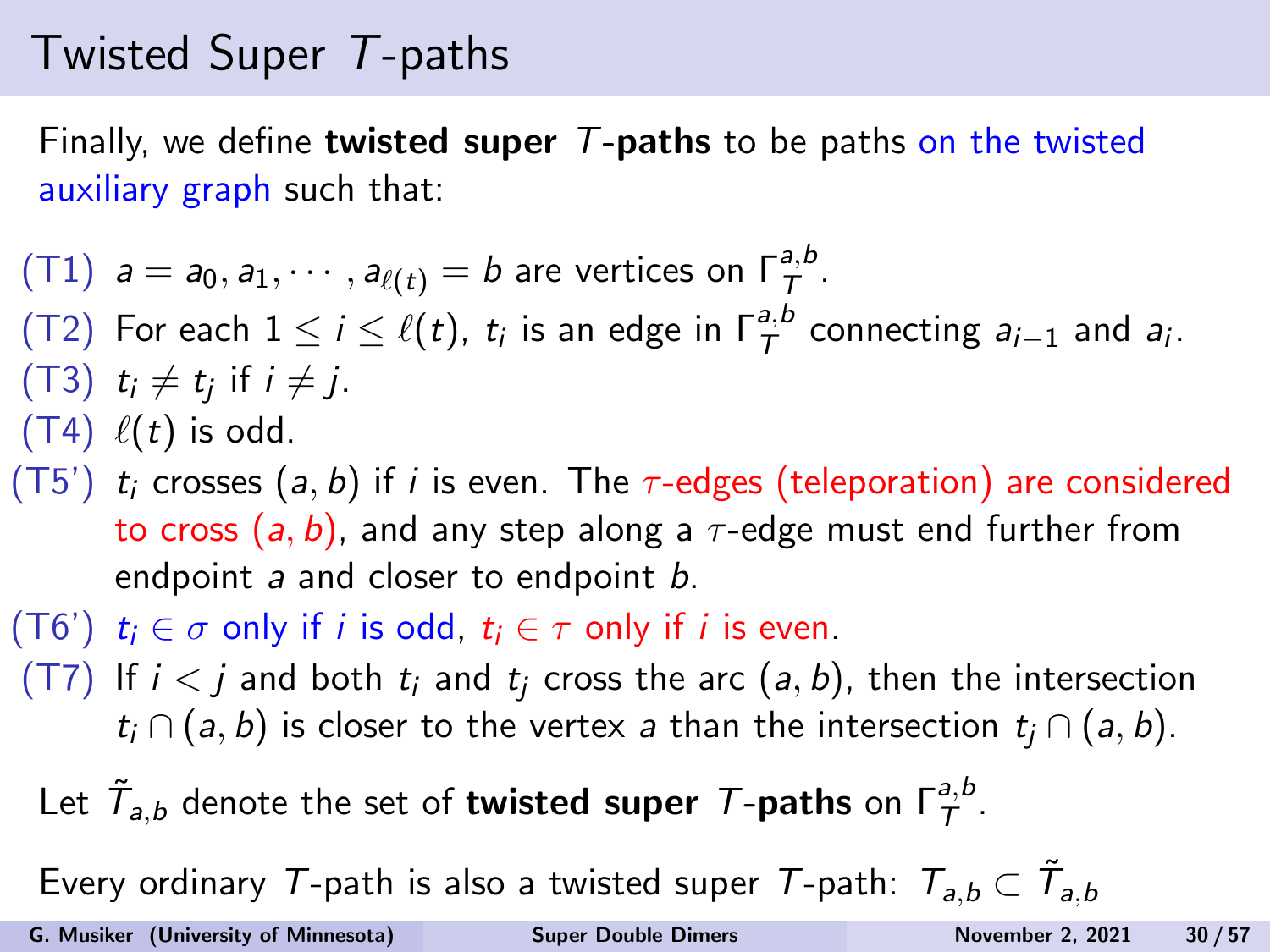### Weights of Twisted Super T-paths

If a super T-path uses edges  $t_1, t_2, \ldots$ , we define its weight as follows.

- If  $t_i$  is a diagonal in the triangulation, then:  $wt(t_i) = \lambda(t_i)$  if *i* odd, and  $\mathrm{wt}(t_i)=\lambda(t_i)^{-1}$  if t is even.
- If  $t_i$  is a  $\tau$ -edge, then  $\operatorname{wt}(t_i) = 1$  (teleportation)
- If  $t_i$  is a  $\sigma$ -edge, then  $\mathrm{wt}(t_i) = \sqrt{\frac{xy}{z}} \; \theta.$  Here  $x,y,z$  are  $\lambda$ -lengths and  $\theta$  is the  $\mu$ -invariant.



If t is a twisted super T-path with edges  $t_1, t_2, \ldots$ , set  $\text{wt}(t) = \prod_i \text{wt}(t_i)$ . Here the product is taken under the positive ordering.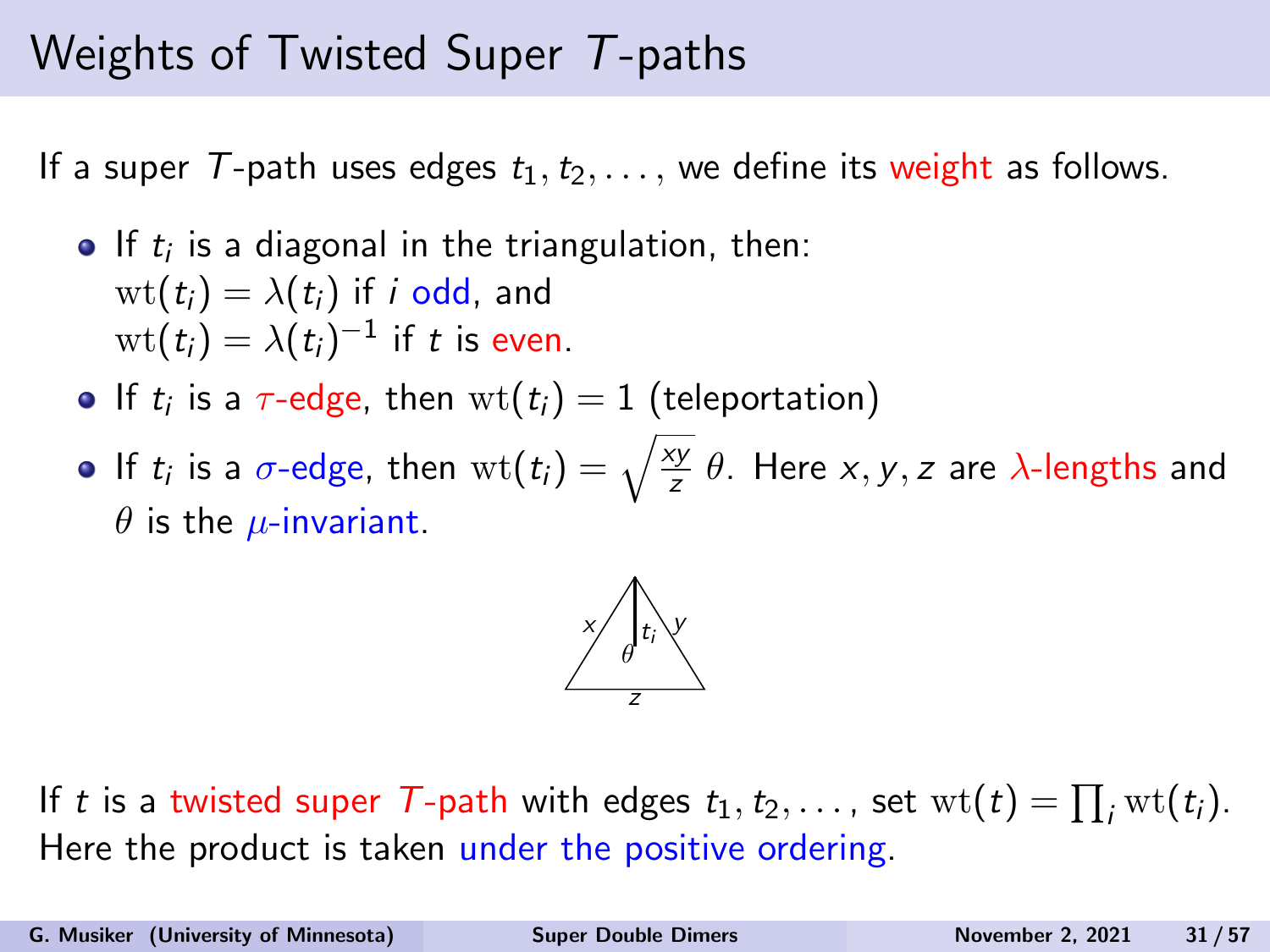## First Theorem: Formula for Super  $\lambda$ -lengths

#### Theorem (M-Ovenhouse-Zhang 2021)

Under default orientation, the super  $\lambda$ -length of the arc  $(a, b)$  (assuming to be the longest arc in T) is given by (twisted) super  $T$ -paths:

$$
\lambda(a,b)=\sum_{t\in \tilde{\mathcal{T}}_{a,b}}\mathsf{wt}(t)
$$

With the following lemma, we can apply the main theorem for triangulations with arbitrary orientation.

#### Lemma ( [\[MOZ21\]](#page-56-3) )

In the equivalence class of any spin structure, there exists (at least) one default orientation. (In other words, up to possibly negating boundary edges, or negating a  $\mu$ -invariant and its three incident edges, we can transform any orientation on T into the default orientation.)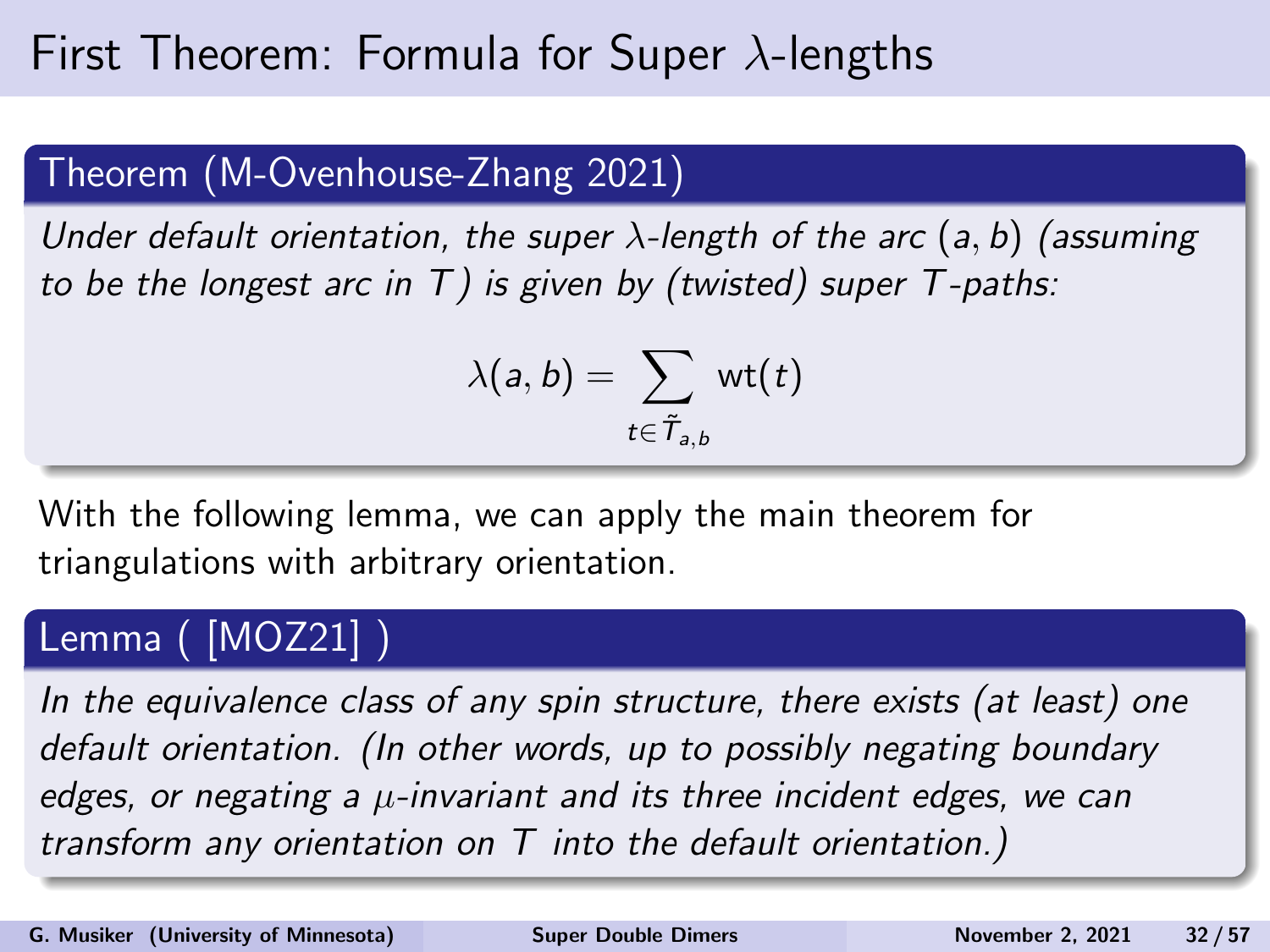## Twisted Super T-paths and their Weights: Examples



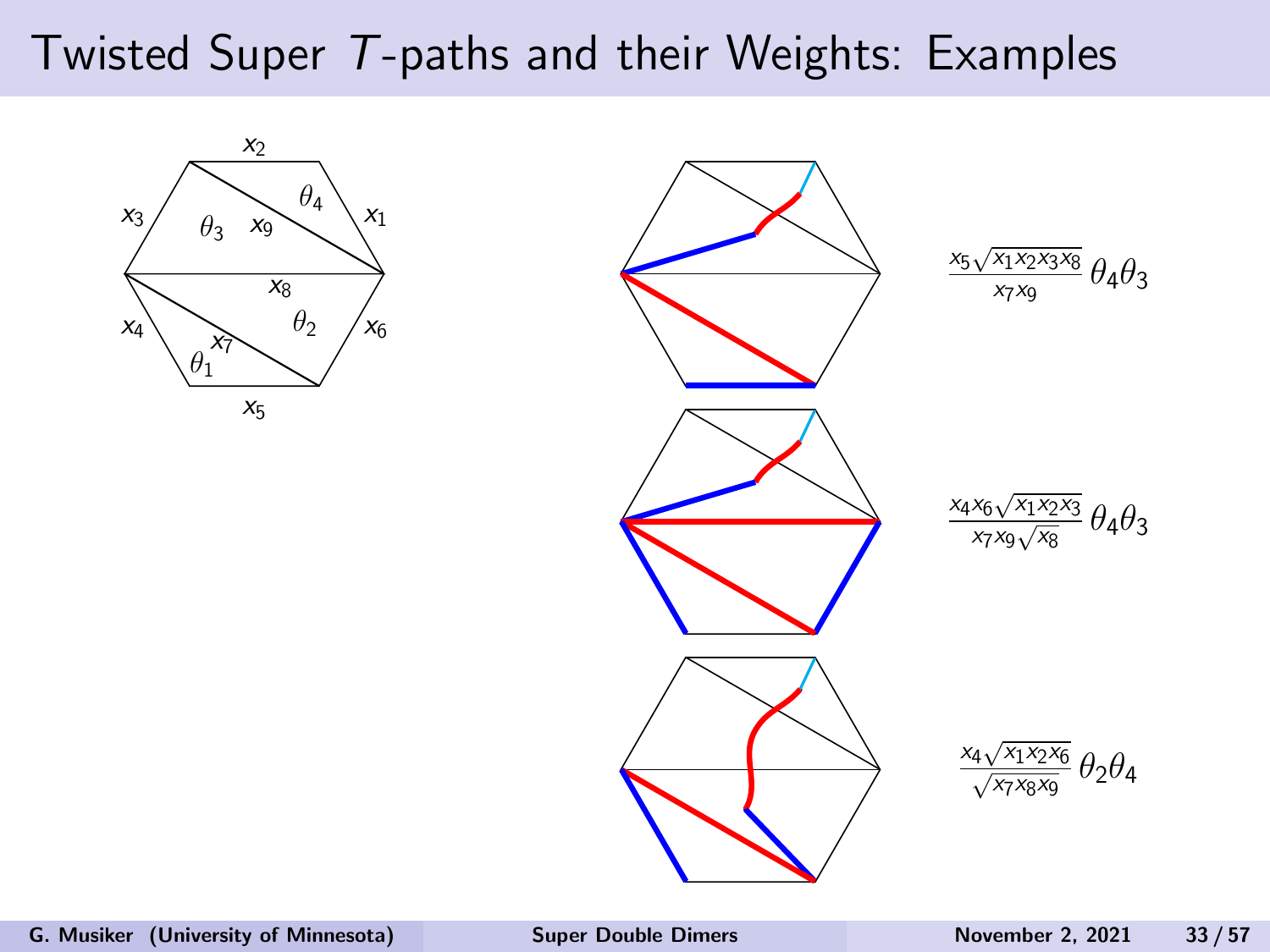## Twisted Super T-paths and their Weights: Examples II



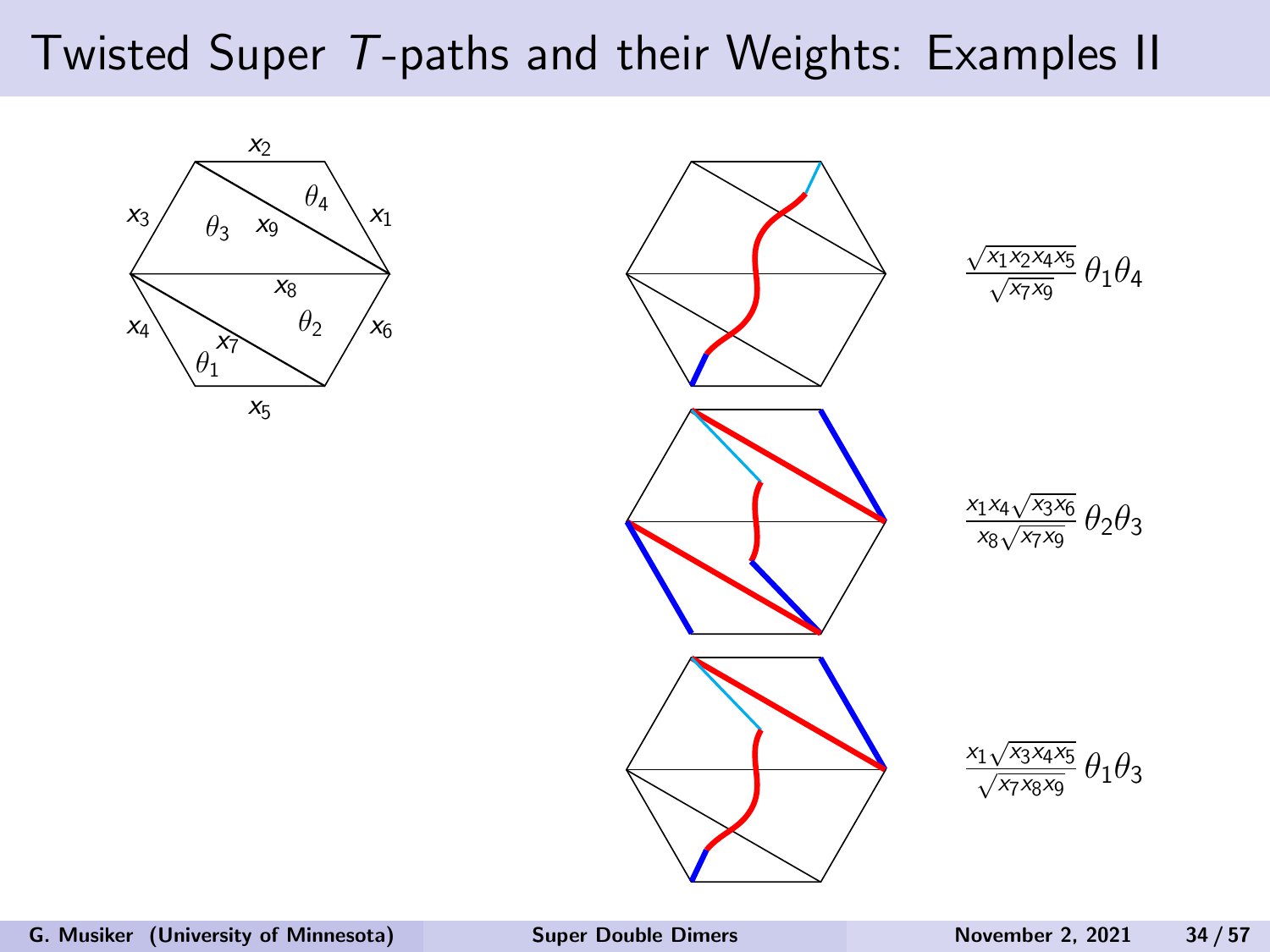## Twisted Super T-paths and their Weights: Examples III



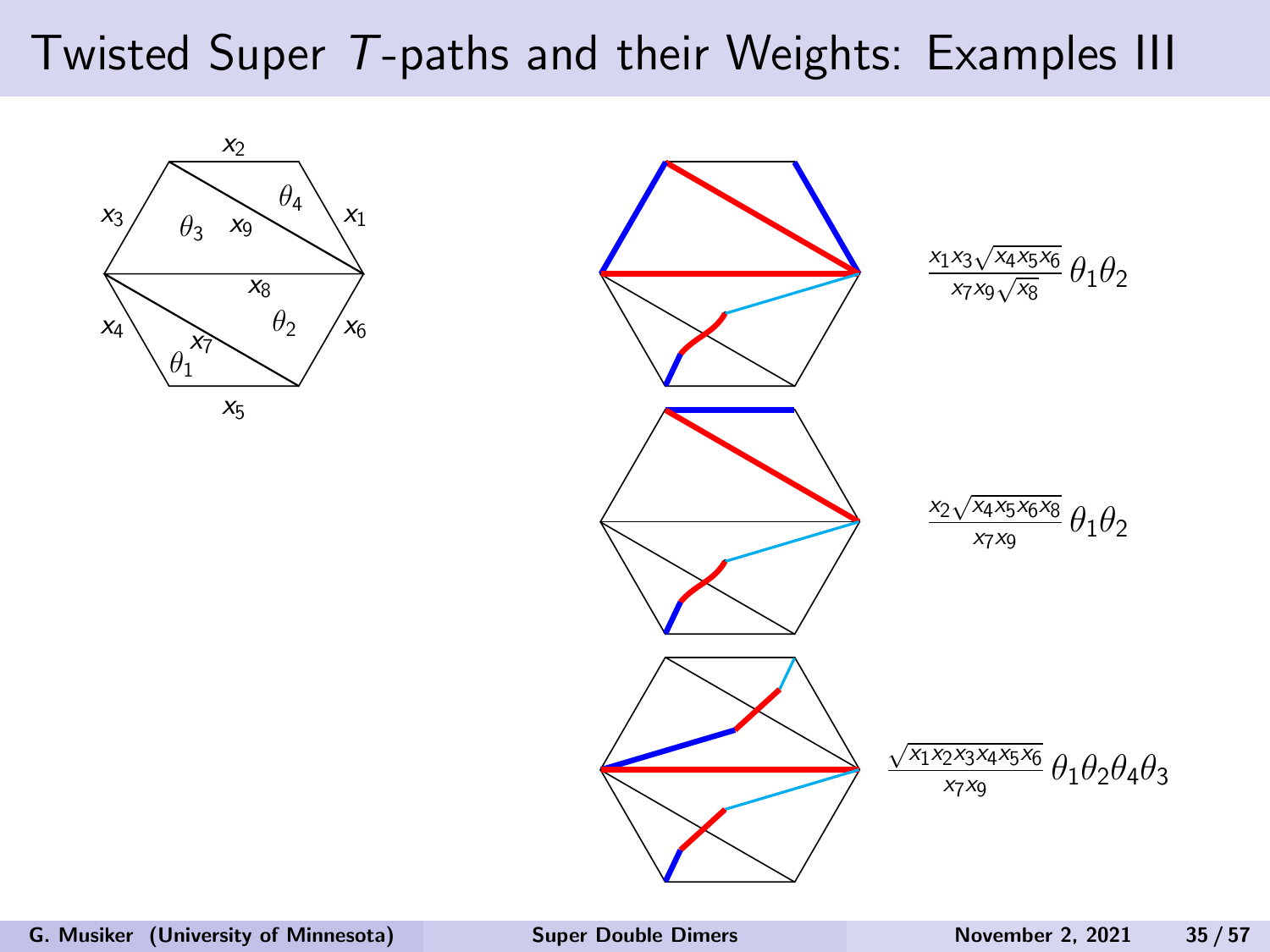A snake graph is a planar graph consisting of a sequence of square tiles, each connected to either the top or right side of the previous tile.

Given a snake graph G, the word of G, denoted  $W(G)$ , is a string in the alphabet  $\{R, U\}$  (standing for "right" and "up") indicating how each tile is connected to the previous.

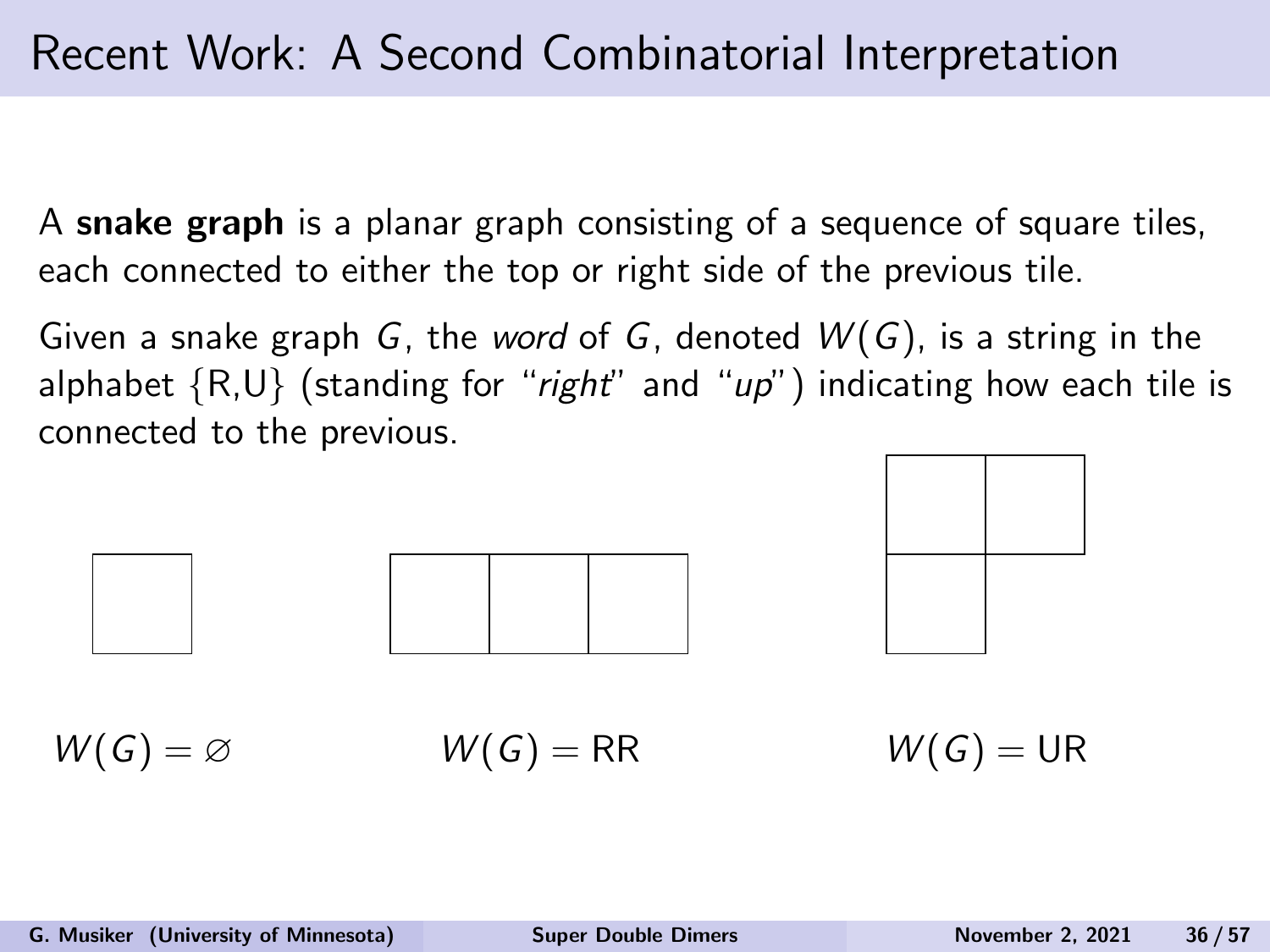Every square tile in a snake graph represents two triangles in the triangulation. We label tiles with the odd variables of those triangles.



We built the snake graph from this triangulation traversing the dashed line from bottom-to-top, gluing tiles together based on boundary edges shared by adjacent quadrilaterals.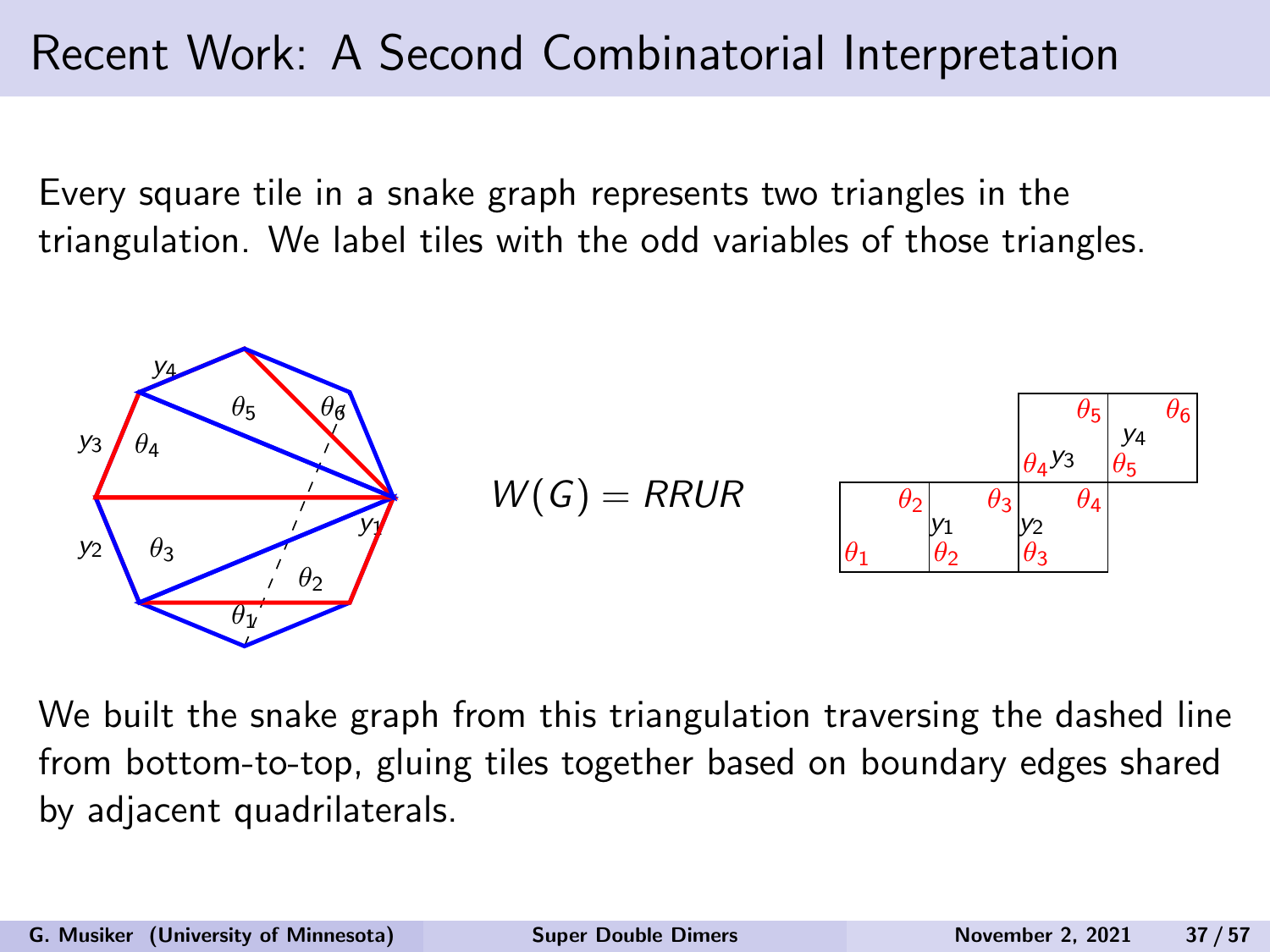Every square tile in a snake graph represents two triangles in the triangulation. We label tiles with the odd variables of those triangles.



A double dimer cover of a graph is the union of two dimer covers. It is composed of cycles and doubled edges.

Dimers will be drawn as wavy orange lines, and double dimers will be drawn as straight blue lines.

The weight of a double dimer cover is the product of the square roots of the edge weights, times the odd variables at the beginning and end of cycles.

G. Musiker (University of Minnesota) [Super Double Dimers](#page-0-0) November 2, 2021 38/57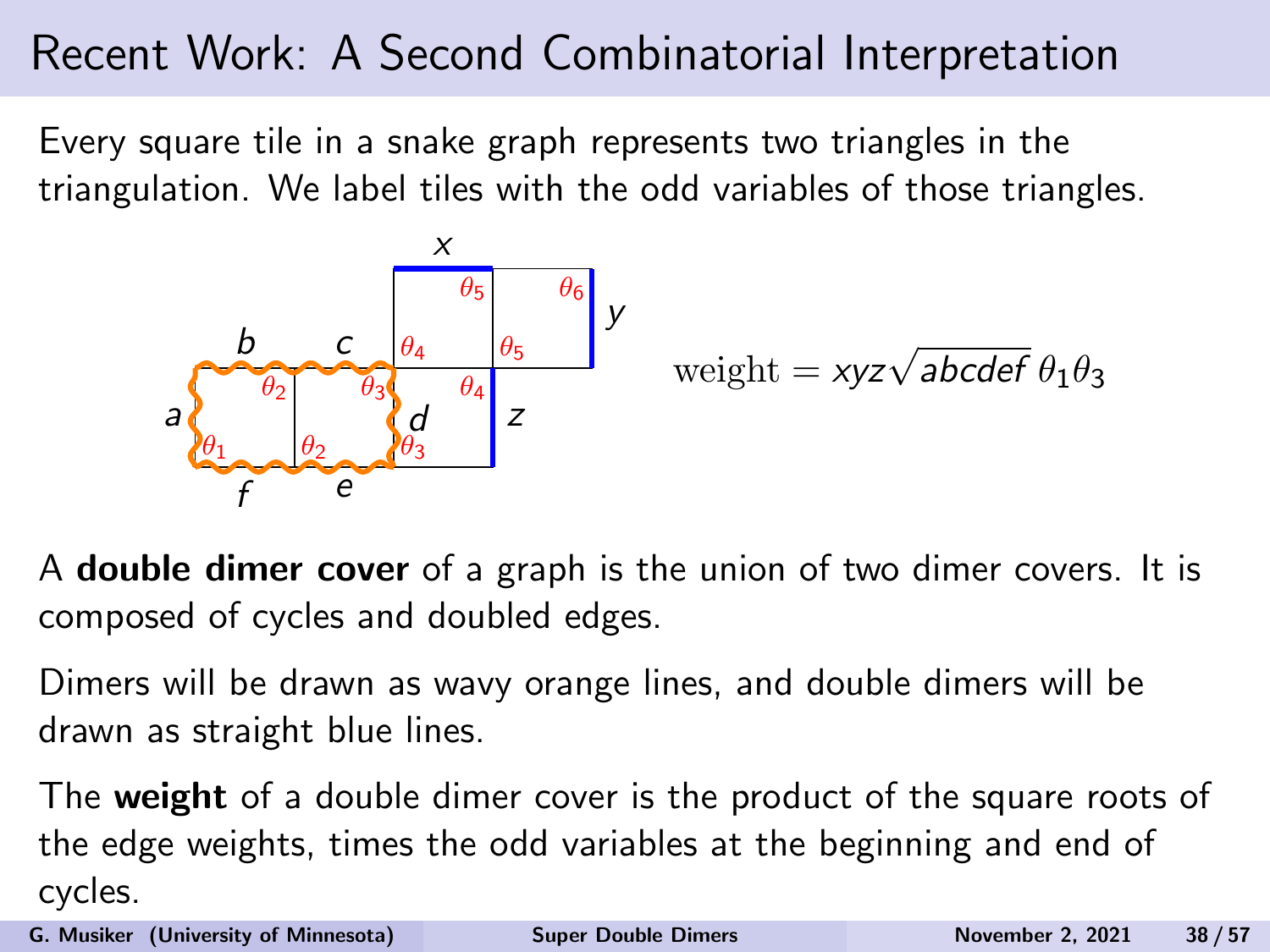#### Theorem (M-Ovenhouse-Zhang 2021)

Consider a triangulation where f is the longest edge, we follow the construction of [\[MSW11\]](#page-56-4) to build the snake graph G corresponding to the arc f. Then the super  $\lambda$ -length for f is given as follows:

1  $\frac{1}{\mathrm{cross}(f)}\sum_{M\in DD(\mathsf{G})}\mathrm{wt}(M)$  where  $DD(\mathsf{G})$  is the set of double-dimers on  $\mathsf{G}.$ 

Here, cross(f) denotes the monomial given by the product of the edges crossed by the arc f , and wt decomposes into an even and odd part,  $wt = wt_vwt_a$ .

The value of  $wt_x$  is the product of the weights of the edges in M with multiplicity, but the weight of each individual edge is given by a square-root.

Additionally each cycle around tiles appearing in M contributes a weight of  $\theta_i\theta_j$  to  $\text{wt}_\theta$ , where  $\theta_i$  and  $\theta_j$  label the first and last triangles of that cycle in G, respectively. G. Musiker (University of Minnesota) [Super Double Dimers](#page-0-0) November 2, 2021 39/57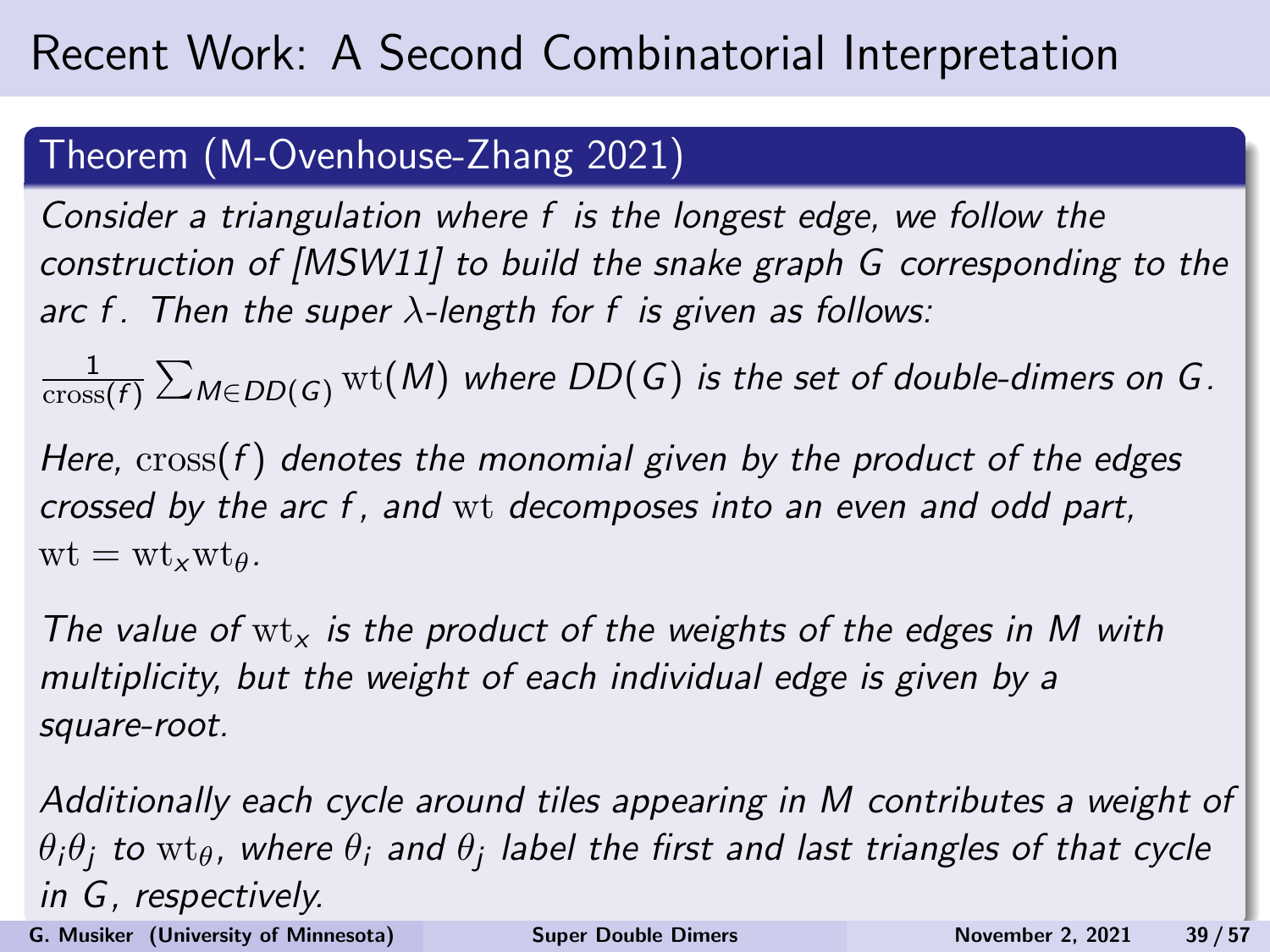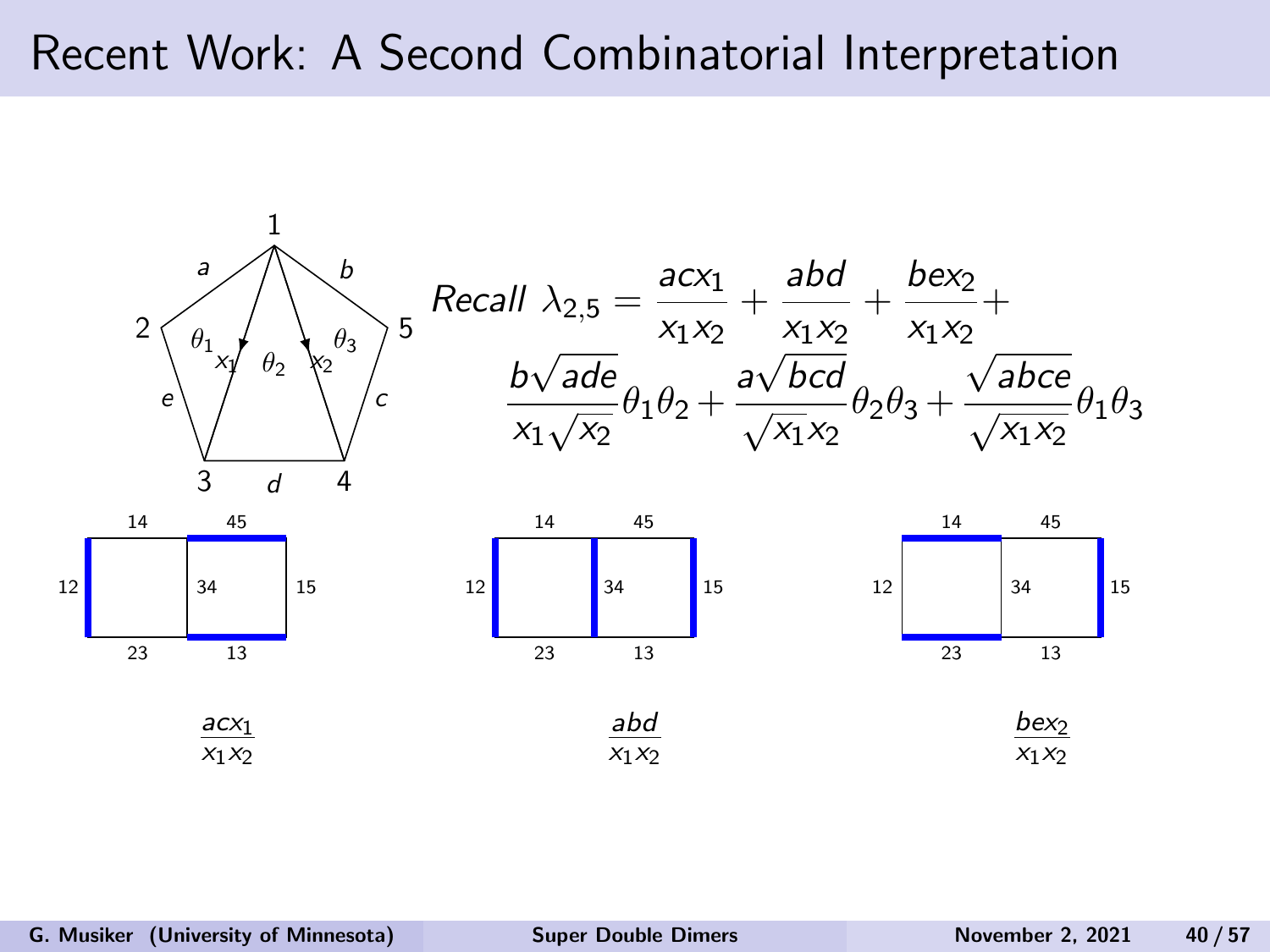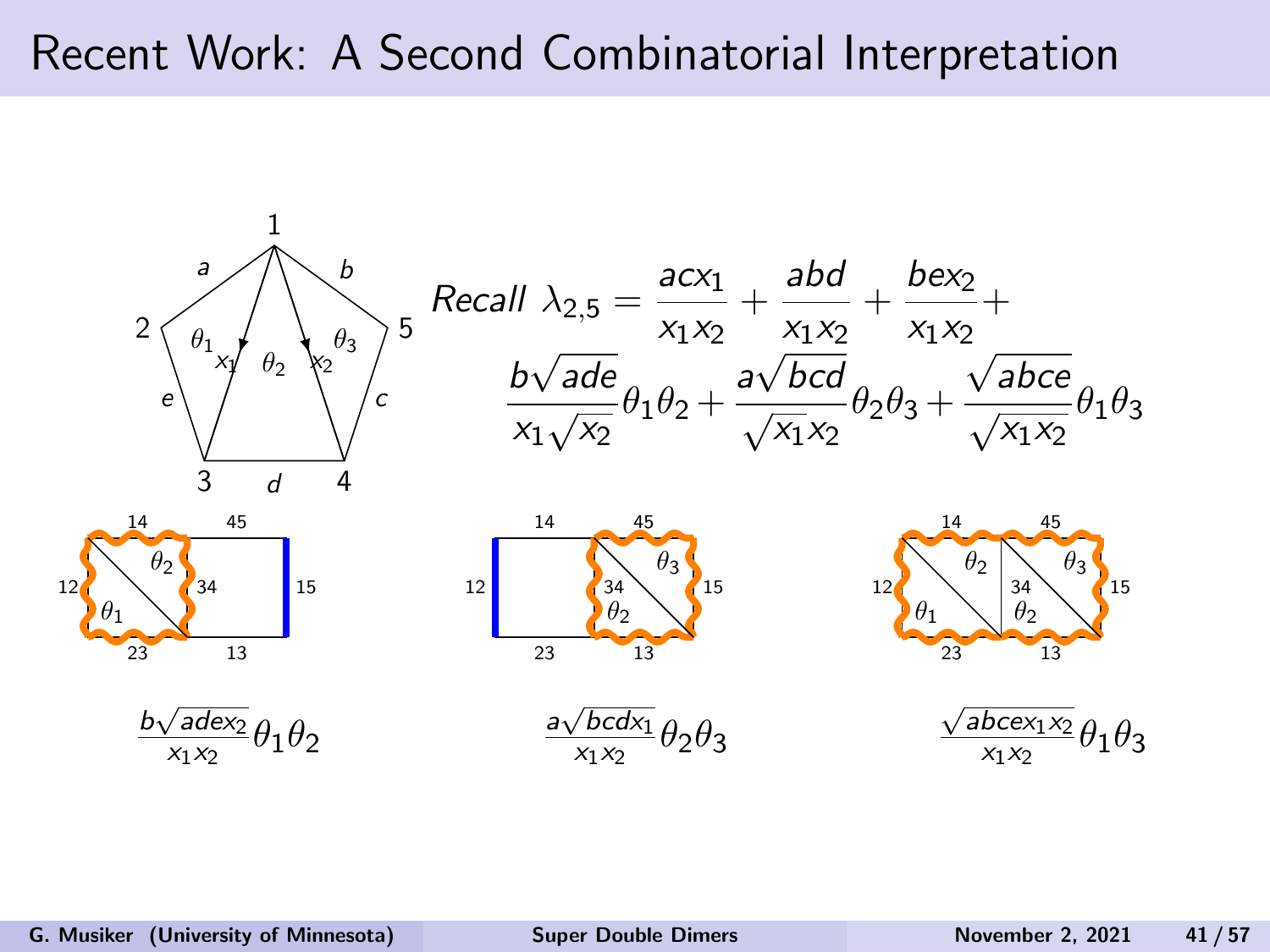Consider an arc  $\gamma$  as before.

Let  $\varphi$  be a triangle with  $\gamma$  as a side, and also a boundary side.

Can we express the  $\mu$ -invariant  $\theta_{\varphi}$  in terms of the initial triangulation?

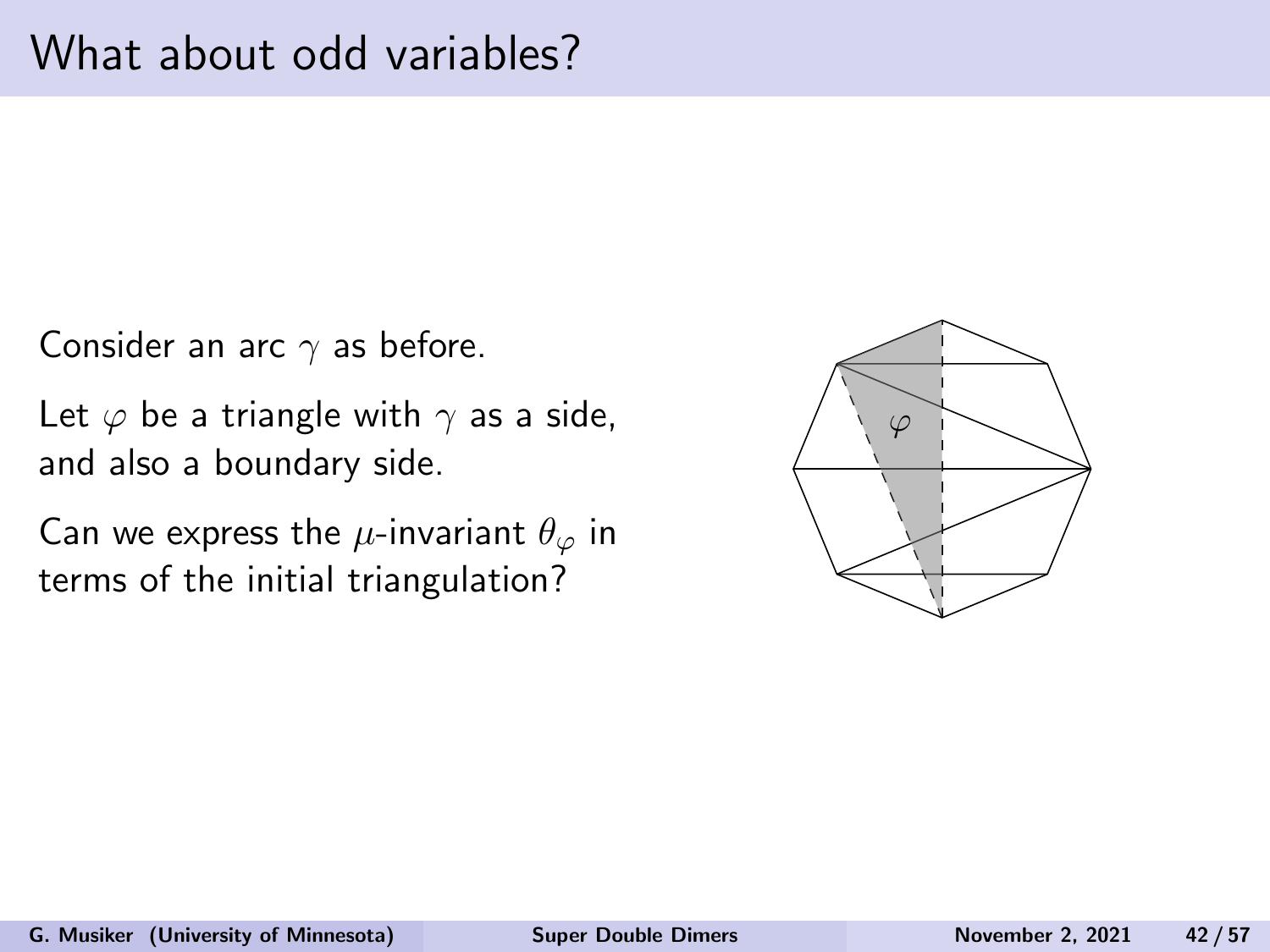## The Toggle Involution

Recall that snake graphs are labelled with odd variables.



If  $\theta_n$  is the label on the upper-right of the last tile, define an involution  $x \mapsto x^*$  on monomials which adds/removes  $\theta_n$ .

#### Examples:

$$
(\theta_1 \theta_2)^* = \theta_1 \theta_2 \theta_6, \qquad (\theta_4 \theta_6)^* = \theta_4
$$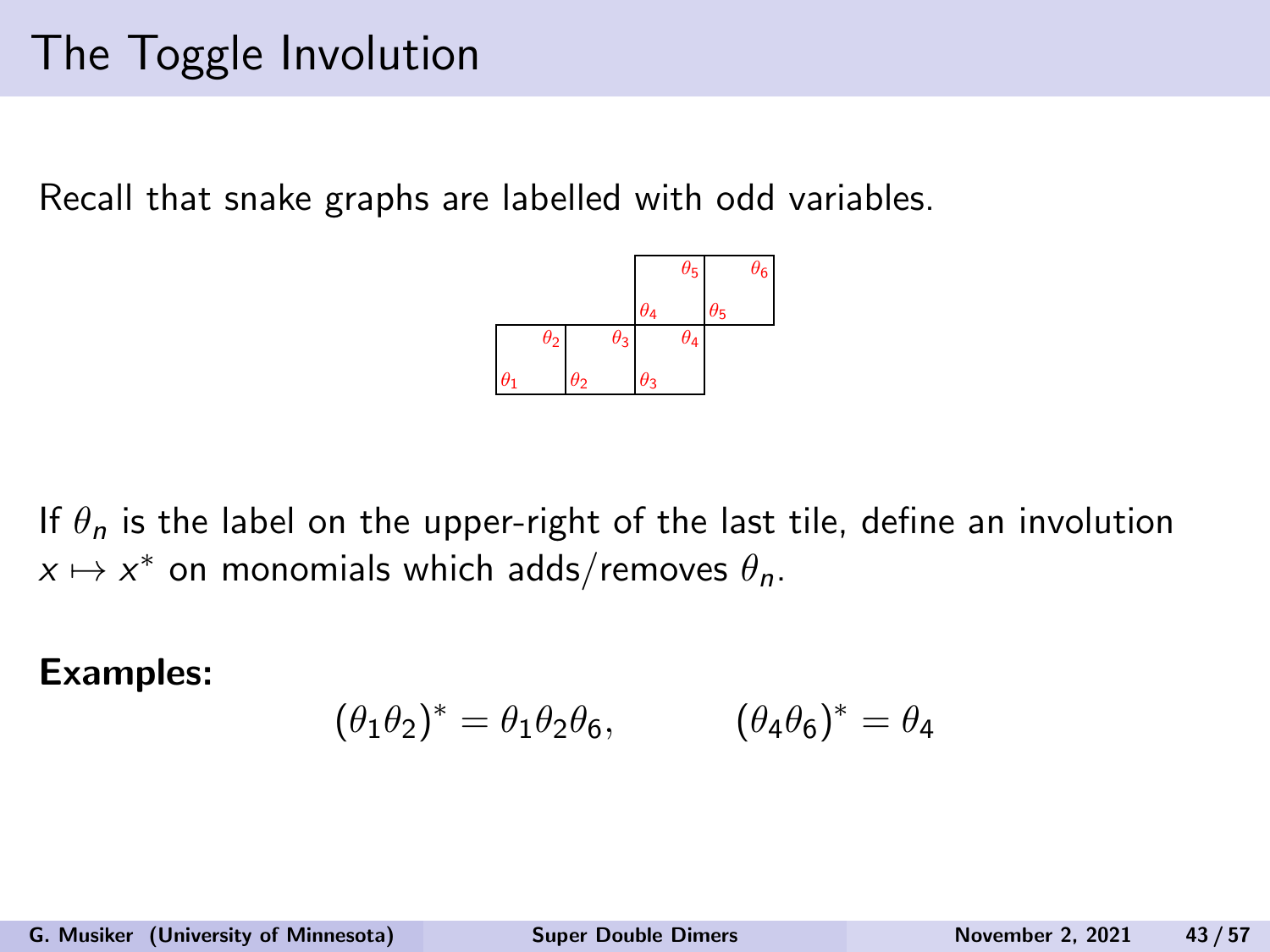### Formula for Odd Variables



Theorem [M-Ovenhouse-Zhang 2021]

$$
\sqrt{df} \theta_{\varphi} = \frac{1}{\text{cross}(f)} \frac{\sqrt{e}}{\sqrt{b}} \sum_{M \in D_t(G_f)} \text{wt}(M)^*
$$

where  $D_t$  is the set of double dimer covers using the  $\mathop{\sf top}$  edge of the last tile (as long as the polygon has an odd number of triangles; otherwise use the right edge on the last tile instead).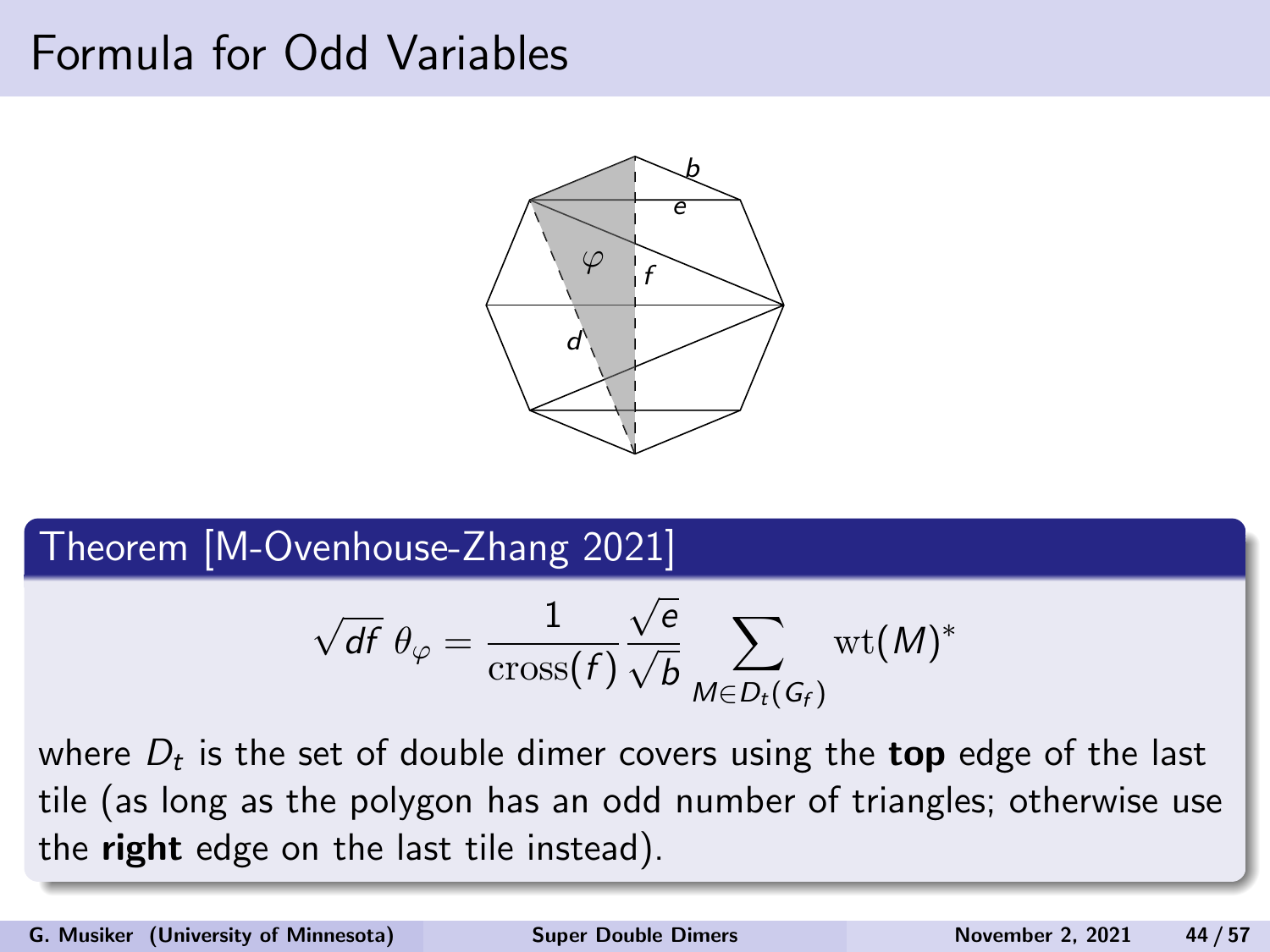## Example of  $\mu$ -invariant Formula



$$
\sqrt{a\gamma}\,\theta_{\varphi}=\frac{1}{xy}\Big(a x \sqrt{cy}\,\theta_3+a \sqrt{bdxy}\,\theta_2+y \sqrt{abex}\,\theta_1\Big)
$$

G. Musiker (University of Minnesota) [Super Double Dimers](#page-0-0) November 2, 2021 45 / 57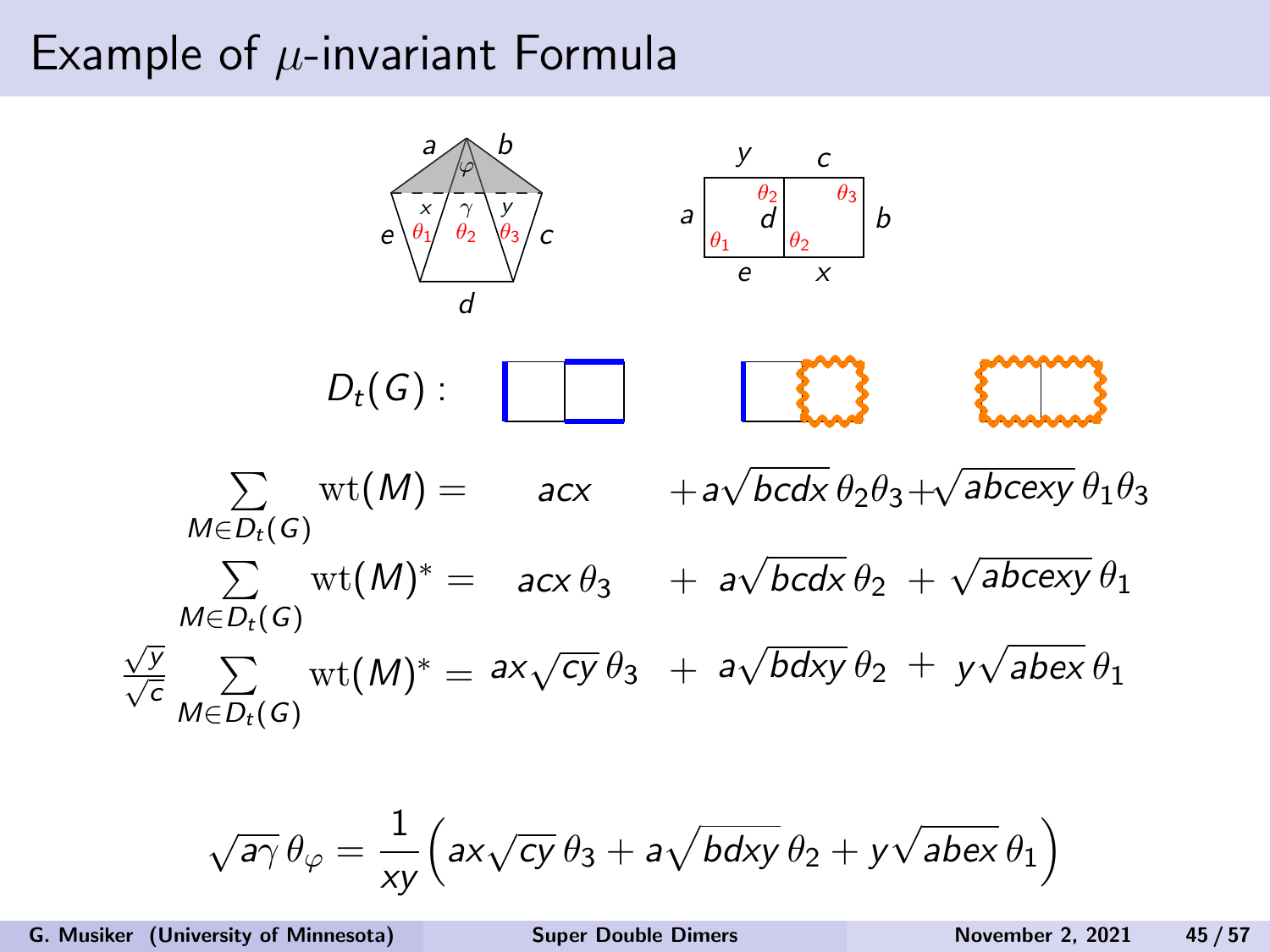## The Proof

Looking at the top-right corner of the last tile of  $G=G_f$ , there are 3 cases:

So we have  $DD(G) = D_T(G) \cup D_R(G) \cup D_{tr}(G)$ . The super Ptolemy relation also has 3 terms:

$$
f = \frac{1}{e} \Big( ac + bd + \sqrt{abcd} \ \sigma \theta \Big)
$$

The strategy of the proof is to show that

$$
\frac{ac}{e} = \sum_{M \in D_T(G)} \text{wt}(M)
$$

$$
\frac{bd}{e} = \sum_{M \in D_R(G)} \text{wt}(M)
$$

$$
\frac{\sqrt{abcd}}{e} \sigma \theta = \sum_{M \in D_{tr}(G)} \text{wt}(M)
$$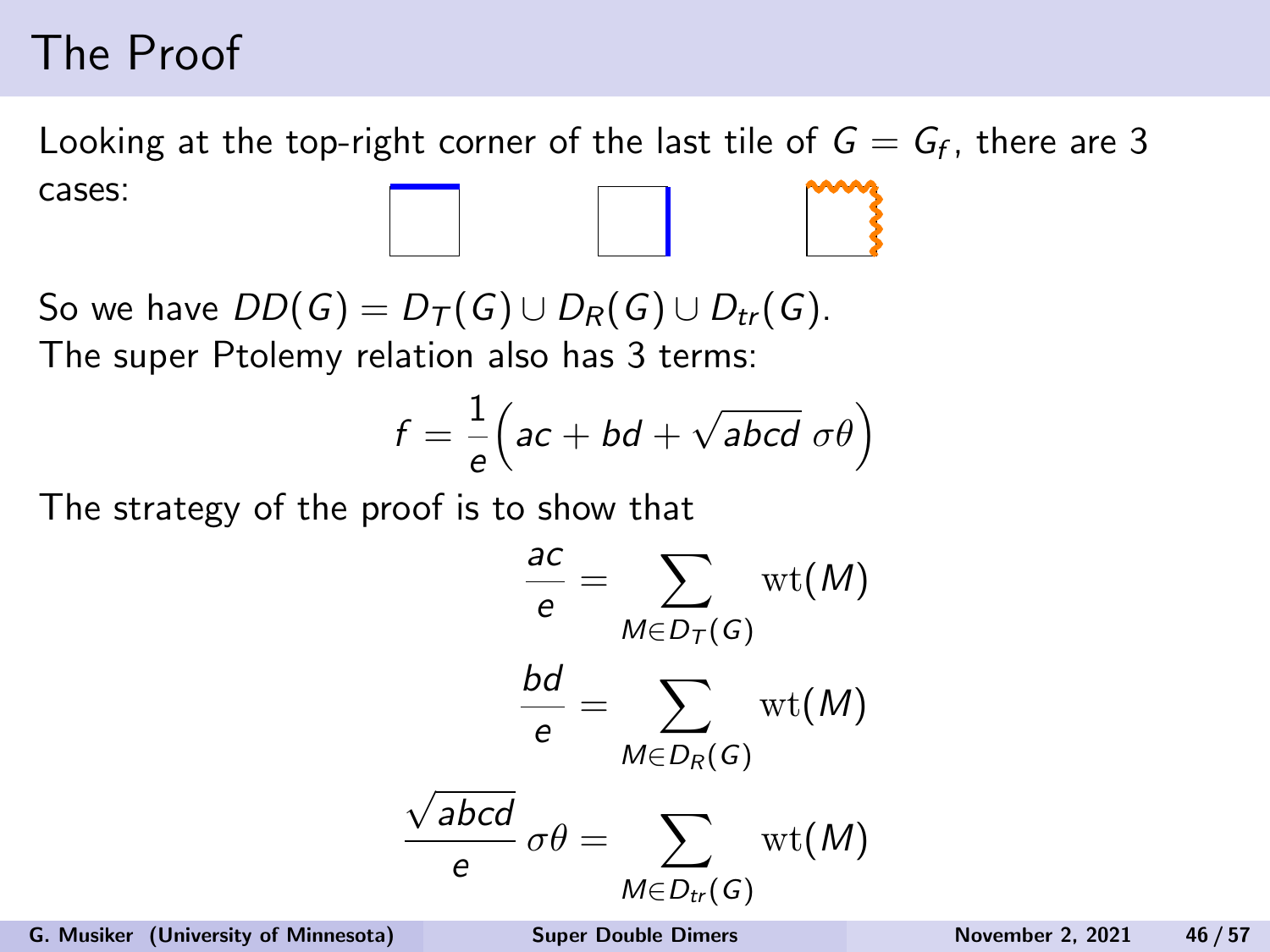# The Proof

The details involve induction on the number of tiles in the snake graph (equivalently, the number of triangles in the polygon).

However, since the formula for super  $\lambda$ -lengths involves  $\mu$ -invariants, we must inductively prove the super  $\lambda$ -length formula and  $\mu$ -invariant formula simultaneously.

The induction steps themselves are proven using recursion formulas that are combinatorially satisfied by the set of double dimers.

Example of Mapping  $D_r(G^{(-1)})$  into  $D_{tr}(G)$ :

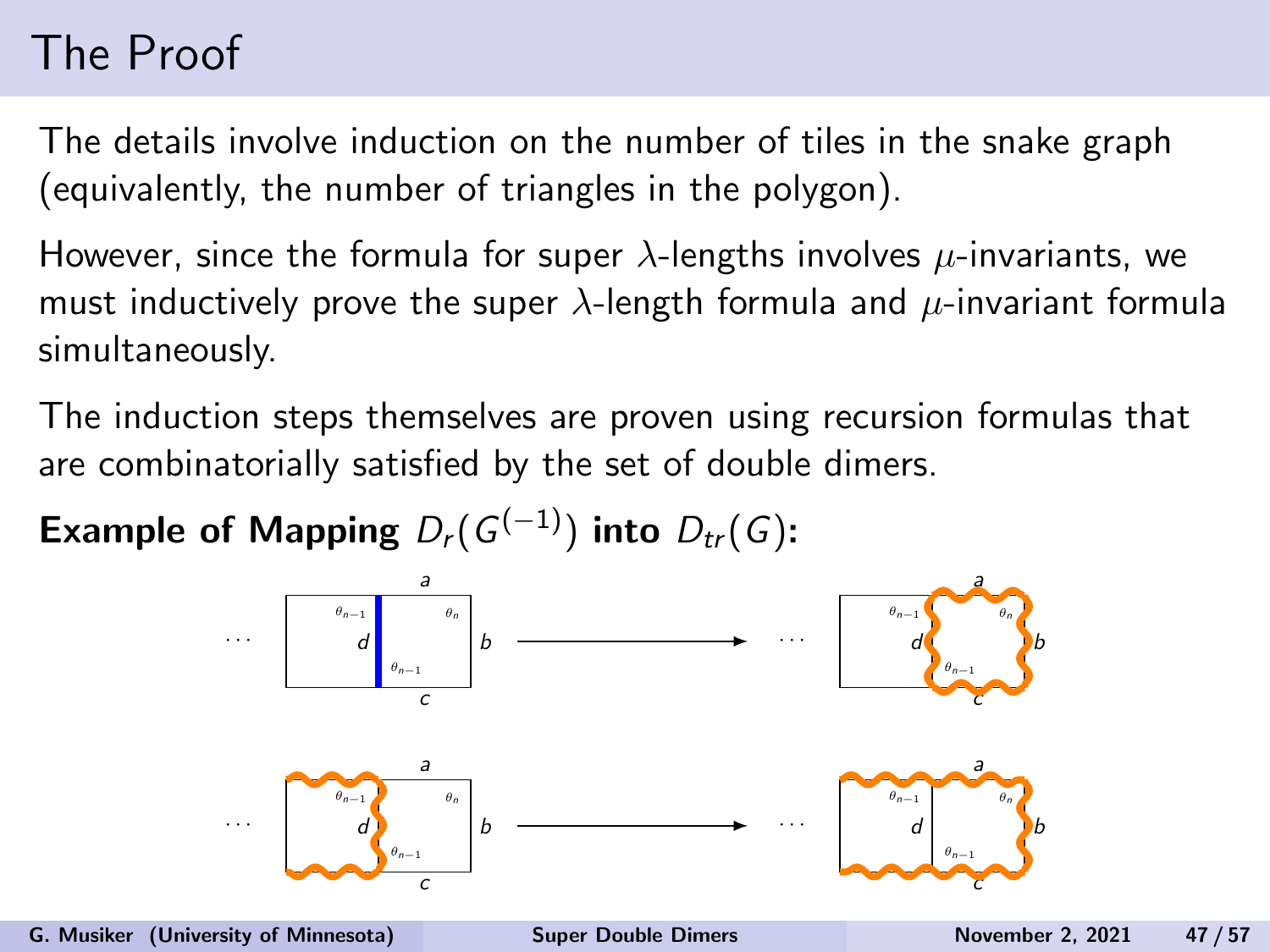### Lattice Structure in Dimer Case



Superimpose the minimal dimer cover (but do not draw doubled edges) to see this is isomorphic to a lattice of subsets ordered under inclusion.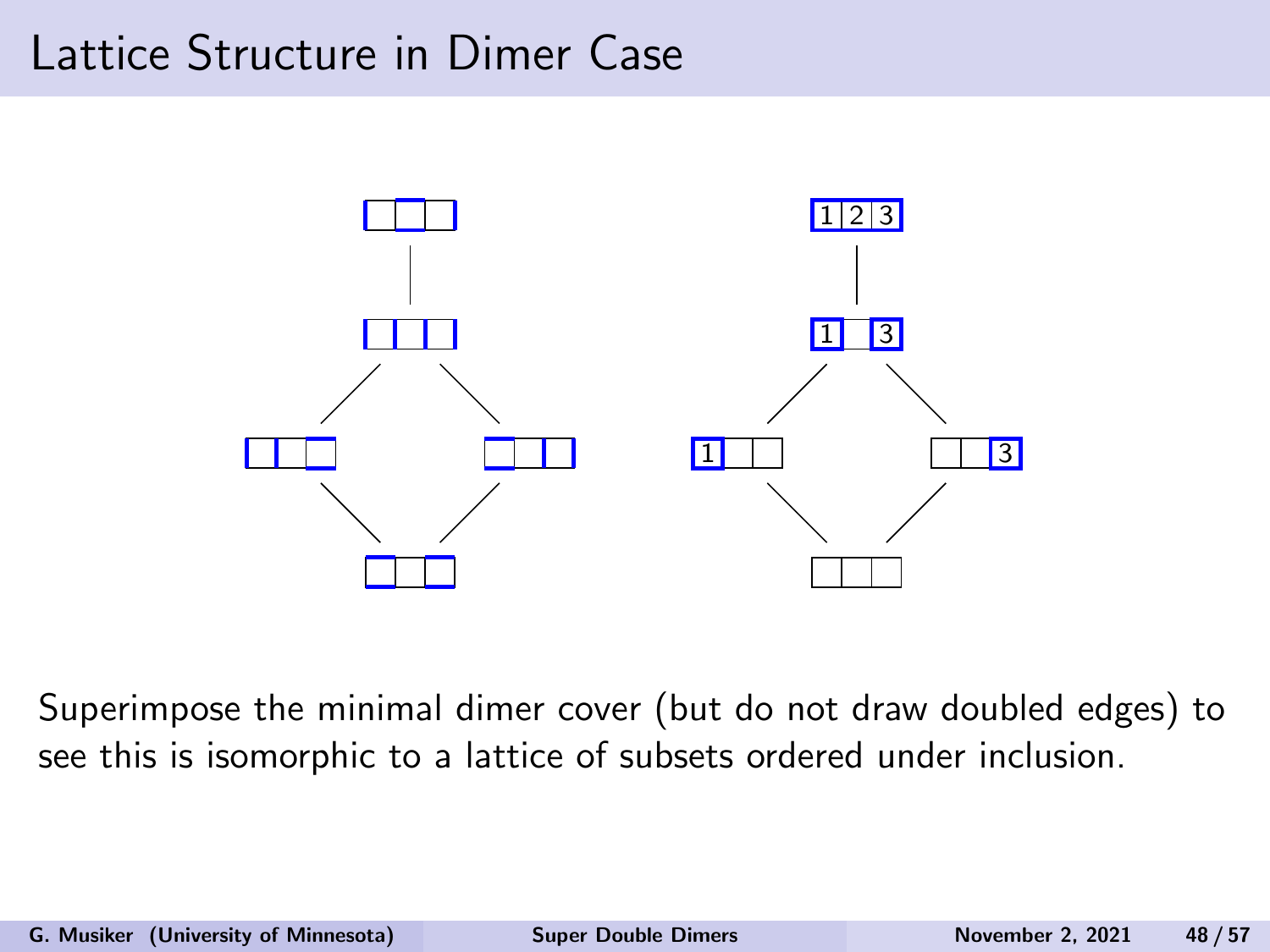### Lattice Structure in Dimer Case



#### Lattice isomorphism

There is a poset isomorphism  $L(G) \cong J(P(G))$ , between the set of dimer covers on G and the lattice of lower order ideals in  $P(G)$ , the fence poset corresponding to the snake graph G.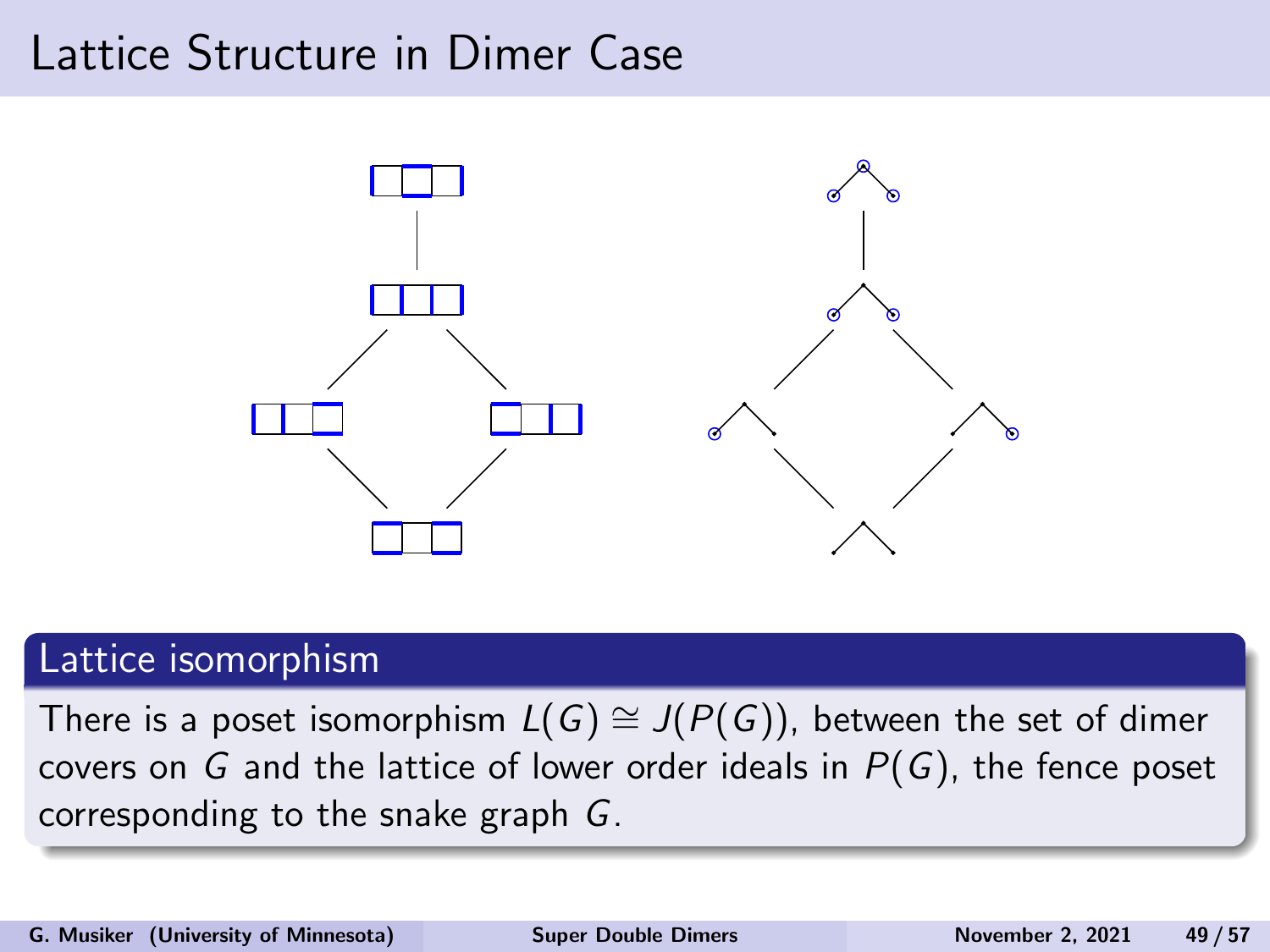### Application: Lattice Structure in Double Dimer Case

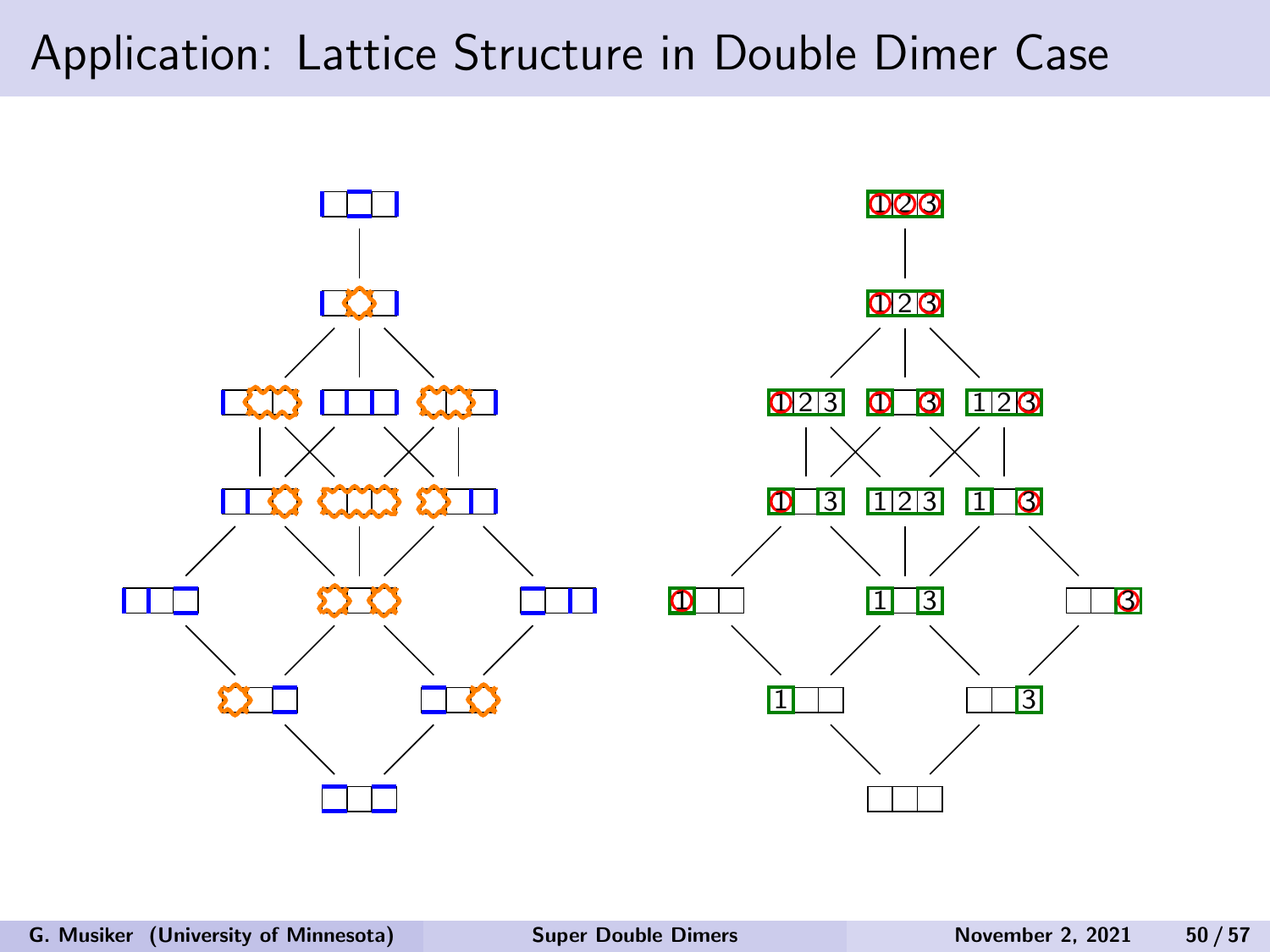## Application: Lattice Structure in Double Dimer Case

#### Theorem

There is a poset isomorphism  $L(G) \cong J(\mathbb{P}(G))$ , between double dimer covers on G and lower order ideals in  $\mathbb{P}(G) := P(G) \times \{0, 1\}.$ 

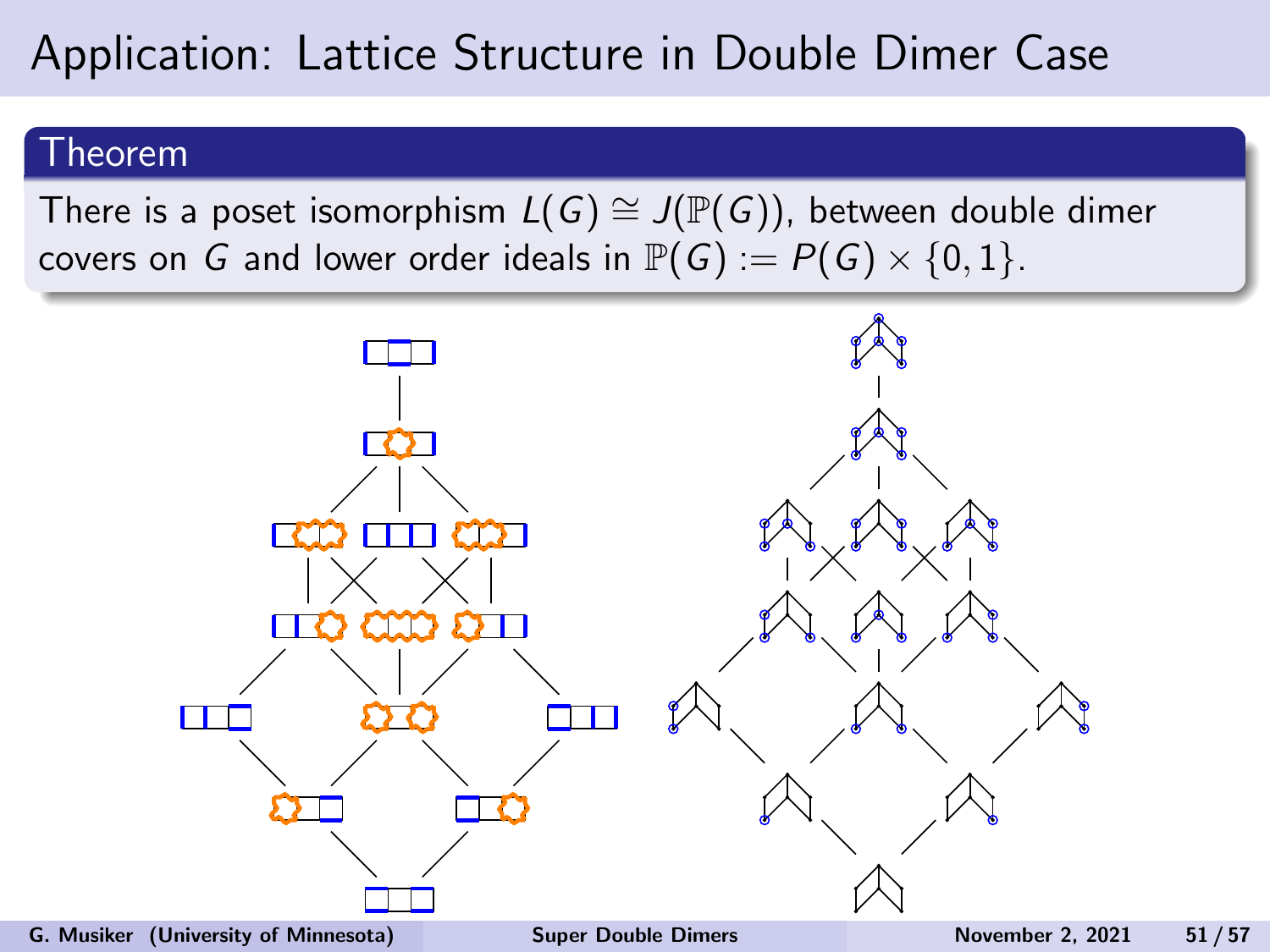## Application: Super Fibonacci Numbers

Given a triangulation of an annulus, we consider the periodic mutation sequence  $a, b, a, b, a, b, \ldots$  in the universal cover.



Since  $\sigma\theta = \sigma'\theta' = \sigma''\theta'' = \ldots$ , if we let  $\epsilon = \sigma\theta$ , the Super Ptolemy Relation will always have the form  $ef = a^2 + b^2 + ab\epsilon$ . Thus letting  $Z_1 =$  a,  $Z_2 =$  b, we get the recurrence  $Z_m Z_{m-2} = Z_{m-1}^2 + Z_{m-1} \epsilon + 1$  for the resulting infinite sequence of super  $\lambda$ -lengths.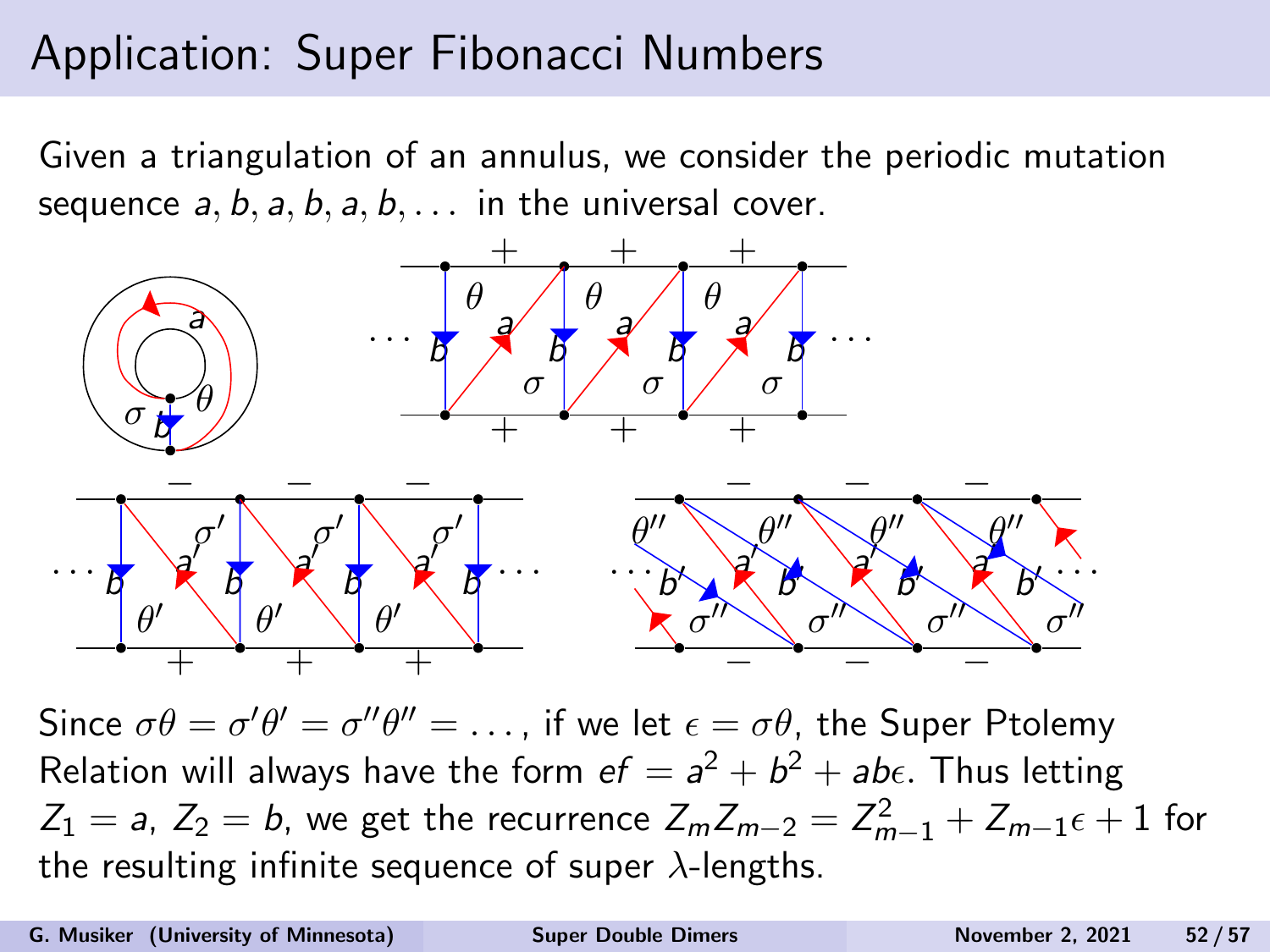## Application: Super Fibonacci Numbers

Letting  $G_m$  denote the snake graph for the word  $W(G) = RR \dots R$ , i.e. with  $m$  tiles in a horizontal row, where all edges have weight 1, and all tiles alternate between the same two  $\mu$ -invariants  $\sigma$  and  $\theta$ 

| θ        | $\sigma$ | θ        |   |
|----------|----------|----------|---|
|          |          |          | ٠ |
| $\sigma$ | θ        | $\sigma$ |   |

we obtain that the  $Z_m$ 's are the double dimer partition functions for the snake graphs  $G_{2m-5}$ .

Further, when we initialize  $Z_1 = a = 1$  and  $Z_2 = b = 1$ , we get for  $m \geq 3$ 

$$
Z_m = F_{2m-3} + \left(\sum_{k=0}^{m-3} (2k+1) \binom{m+k-1}{2k+2}\right) \epsilon,
$$

where  $F_k$  is the kth Fibonacci number such that  $F_1 = F_2 = 1$ .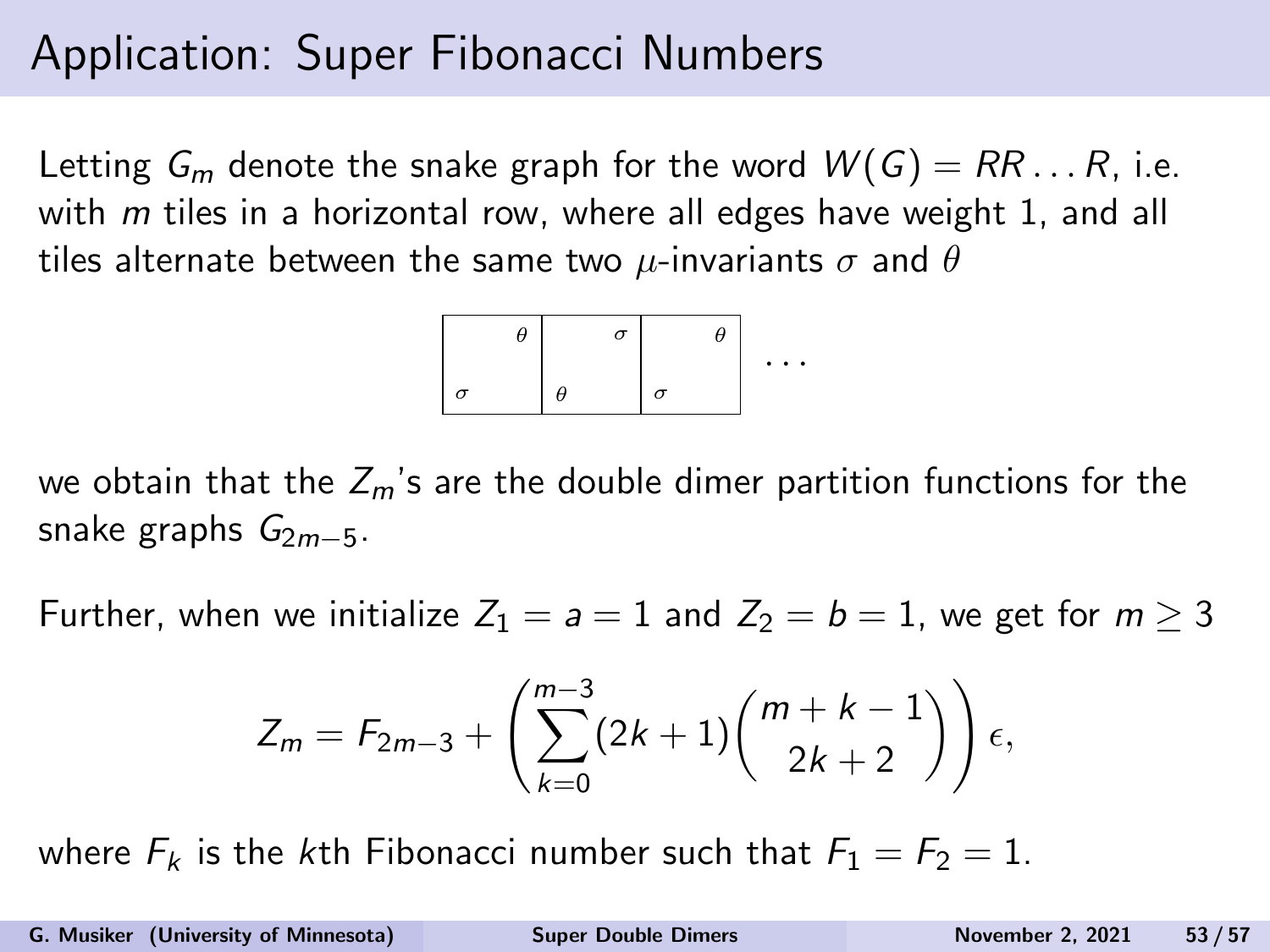### Application: Super Fibonacci Numbers

Further, when we initialize  $Z_1 = a = 1$  and  $Z_2 = b = 1$ , we get for  $m \ge 3$ 

$$
Z_m = F_{2m-3} + \left(\sum_{k=0}^{m-3} (2k+1) \binom{m+k-1}{2k+2}\right) \epsilon,
$$

where  $F_k$  is the kth Fibonacci number such that  $F_1 = F_2 = 1$ . We also can let  $\mathcal{W}_m = F_{2m-2} + \left(\sum_{k=0}^{m-3} (2k) \binom{m+k-2}{2k+1}\right) \epsilon$ , which is the double dimer partition function for  $G_{2m-4}$ .

Examples: <https://oeis.org/A054454>

$$
Z_3 = 2 + \epsilon
$$
  
\n
$$
W_3 = 3 + 2\epsilon
$$
  
\n
$$
Z_4 = 5 + 6\epsilon
$$
  
\n
$$
W_4 = 8 + 12\epsilon
$$
  
\n
$$
Z_5 = 13 + 26\epsilon
$$
  
\n
$$
W_5 = 21 + 50\epsilon
$$
  
\n
$$
Z_6 = 34 + 97\epsilon
$$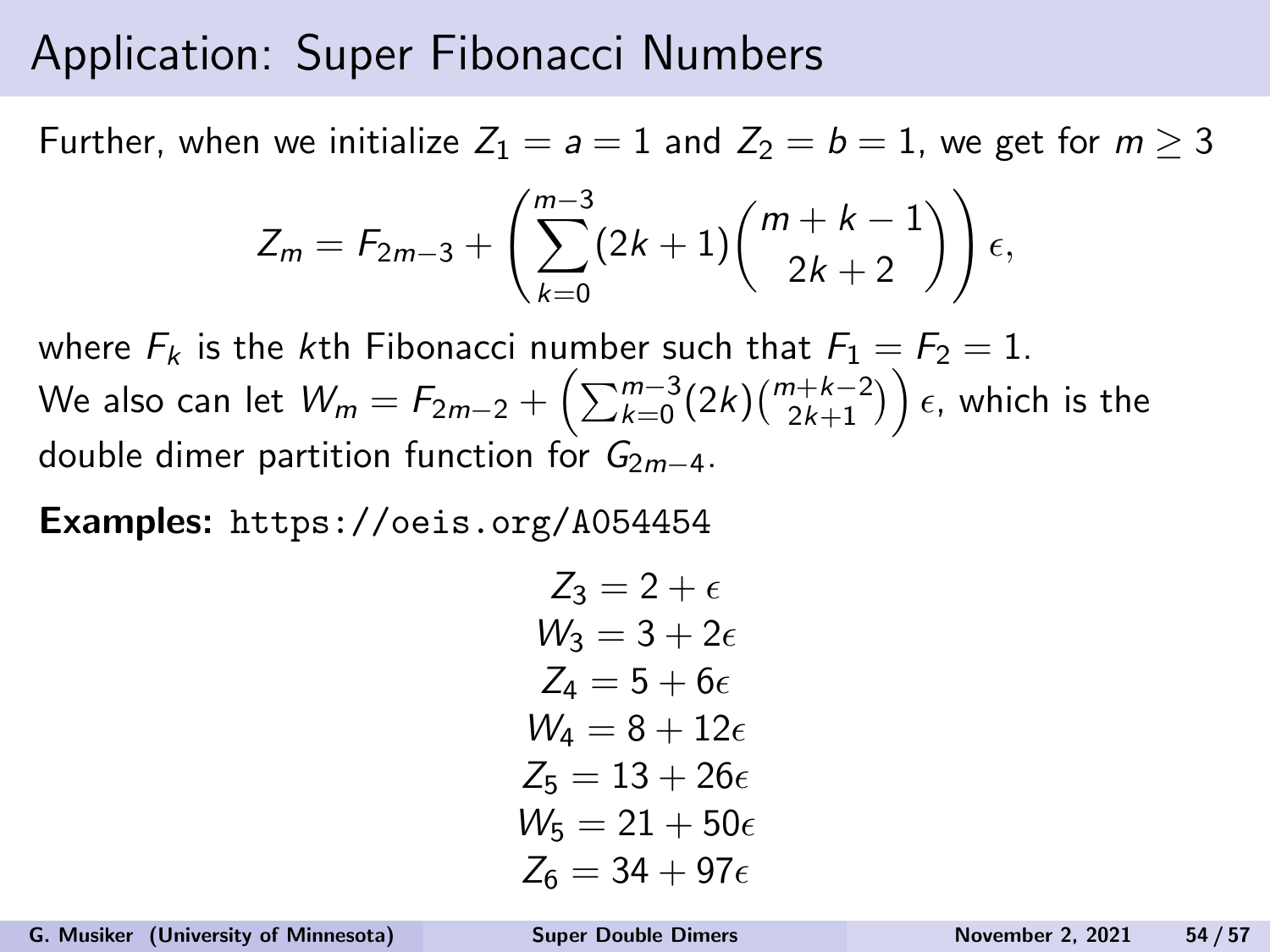# Open Problems

#### **Conjecture**

If we let  $W_1 = W_2 = 1$  (or if we let  $W_1 = a$  and  $W_2 = b$ ), and set  $W_m$  to be the double dimer partition function of  $G_{2m-4}$ , then  $W_m$  corresponds to the super  $\lambda$ -lengths of a peripheral arc in an annulus, except in the context of the decorated super-Teichmüller space.

#### Question

Begin with an oriented triangulation of the once-punctured torus, and allow flips in all three directions. The resulting super  $\lambda$ -lengths of such arcs correspond to super analogues of the Markoff numbers satisfying

$$
x^{2} + y^{2} + z^{2} + (xy + yz + xz)\epsilon = 3(1 + \epsilon)xyz.
$$

Do they have combinatorial interpretations using double dimer covers of the snake graphs appearing in Section 7 of [Propp 2005] in the presence of appropriately specialized  $\mu$ -invariants?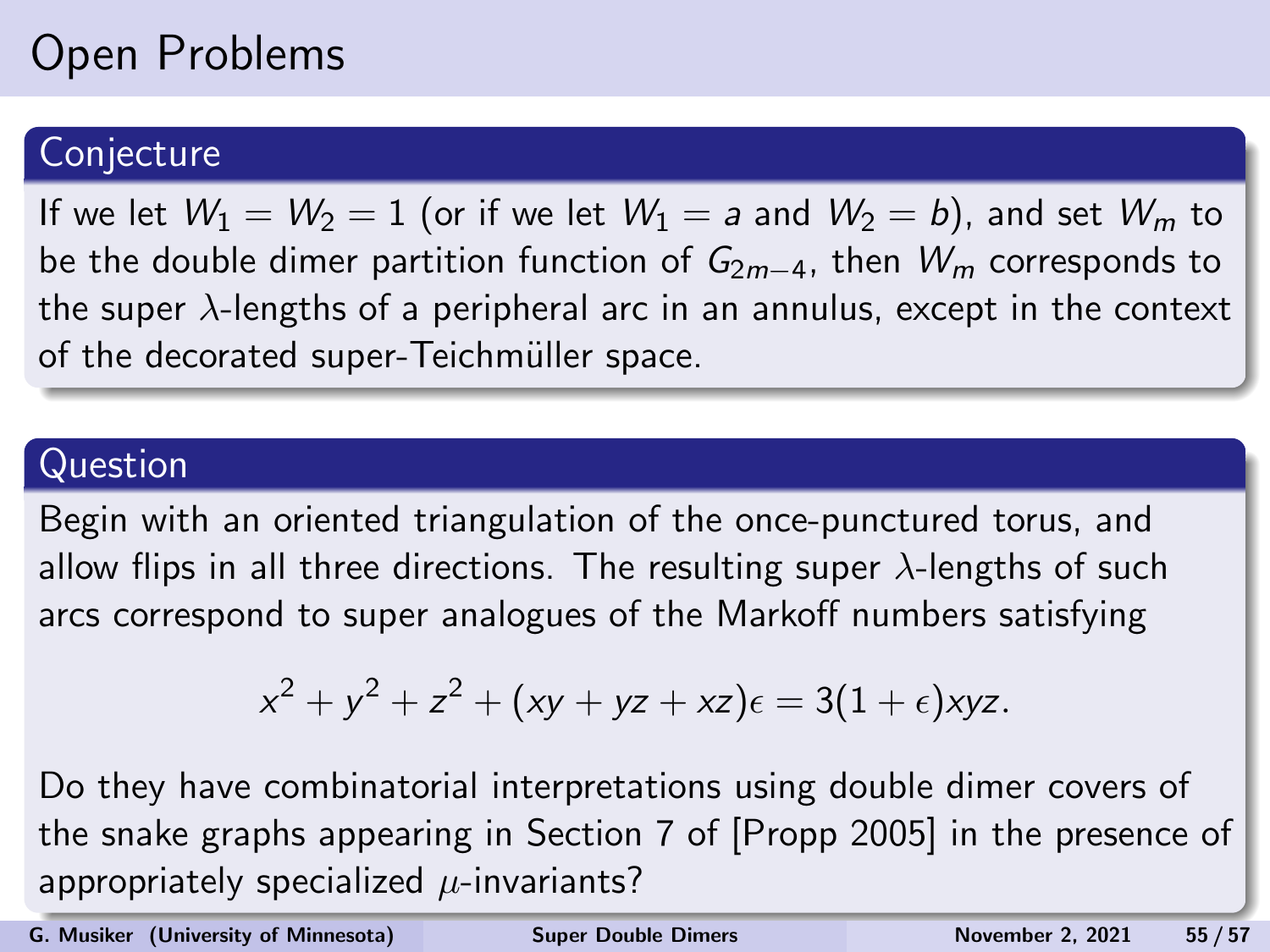#### Question

Does using double dimer covers on snake graphs rather than (twisted) super T-paths allow us to combinatorially calculate super  $\lambda$ -lengths more easily for other surfaces? Do we recover super analogues of skein relations (rather than only when applying diagonal flips in a quadrilateral?

Thanks to the support of the NSF grants DMS-1745638 and DMS-1854162, as well as the University of Minnesota UROP program.

http://www-users.math.umn.edu/∼musiker/IsaacNewton21.pdf